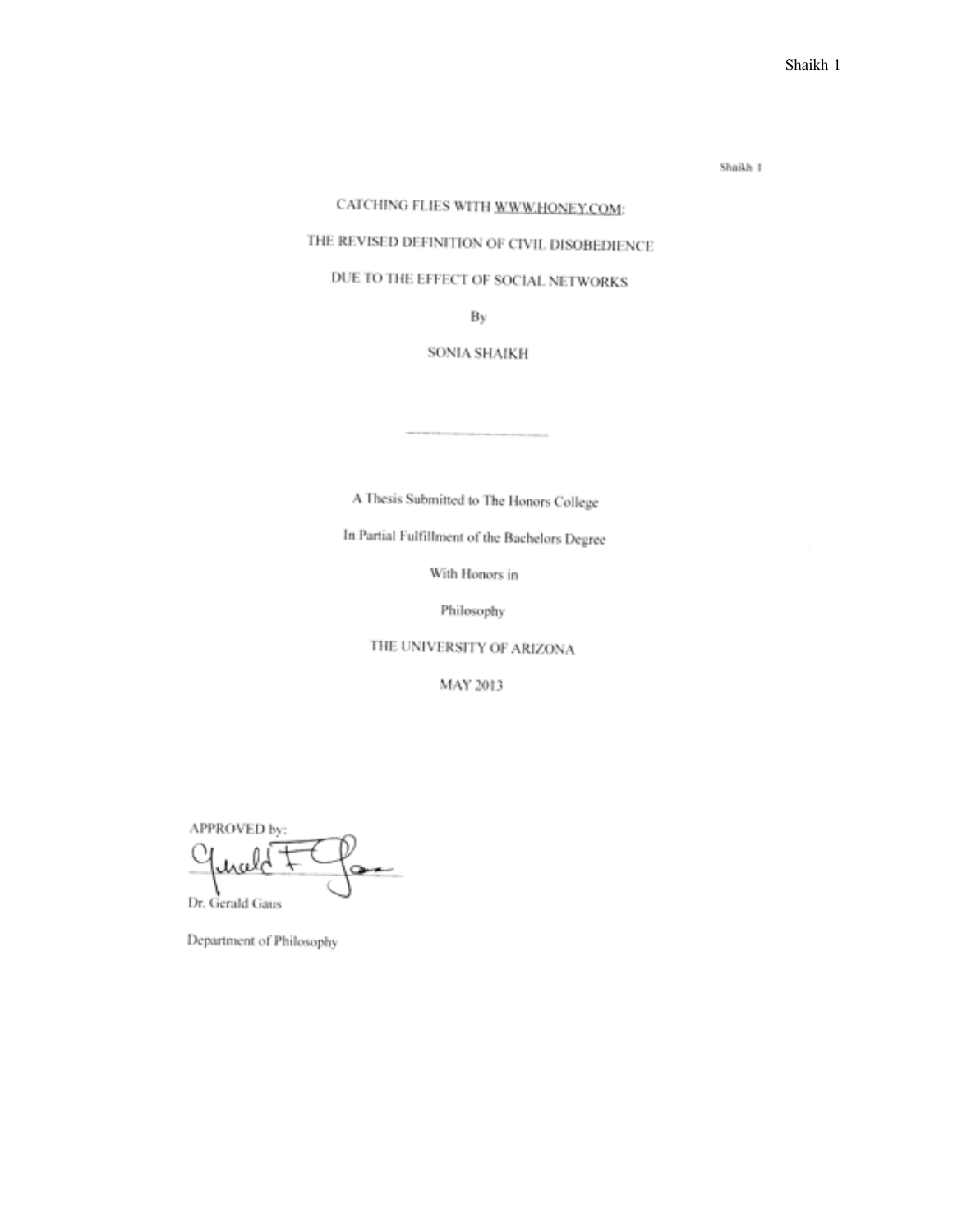## The University of Arizona Electronic Theses and Dissertations **Reproduction and Distribution Rights Form**

The UA Campus Repository supports the dissemination and preservation of scholarship produced by University of Arizona state the energy exposure approximation and preservation of scholarship produced by University of Arizona<br>faculty, researchers, and students. The University Library, in collaboration with the Honors College, has establishe sacurity, researchers, and students. The University Library, in collaboration with the Honors College, has established a<br>collection in the UA Campus Repository to share, archive, and preserve undergraduate Honors theses.

Theses that are submitted to the UA Campus Repository are available for public view. Submission of your thesis to the The position provides an opportunity for you to showcase your work to graduate schools and future employers. It also allows<br>The positiony provides an opportunity for you to showcase your work to graduate schools and future for your work to be accessed by others in you to showcase your work to graduate schools and future employers. It also allows<br>Your signature to be accessed by others in your discipline, enabling you to contribute to the kno Your signature on this consent form will determine whether your thesis is included in the repository.

| Name (Last, First, Middle)                                                                                                                                                                                                                                                                                                                                                                                                                                                                                                                                                                                                                                                                                                                                                                                                                                                                                                                      |
|-------------------------------------------------------------------------------------------------------------------------------------------------------------------------------------------------------------------------------------------------------------------------------------------------------------------------------------------------------------------------------------------------------------------------------------------------------------------------------------------------------------------------------------------------------------------------------------------------------------------------------------------------------------------------------------------------------------------------------------------------------------------------------------------------------------------------------------------------------------------------------------------------------------------------------------------------|
| Shaikh, Sonia                                                                                                                                                                                                                                                                                                                                                                                                                                                                                                                                                                                                                                                                                                                                                                                                                                                                                                                                   |
| Degree title (eg BA, BS, BSE, BSB, BFA):                                                                                                                                                                                                                                                                                                                                                                                                                                                                                                                                                                                                                                                                                                                                                                                                                                                                                                        |
| BA                                                                                                                                                                                                                                                                                                                                                                                                                                                                                                                                                                                                                                                                                                                                                                                                                                                                                                                                              |
| Honors area (eg Molecular and Cellular Biology, English, Studio Art):                                                                                                                                                                                                                                                                                                                                                                                                                                                                                                                                                                                                                                                                                                                                                                                                                                                                           |
| Philosophy                                                                                                                                                                                                                                                                                                                                                                                                                                                                                                                                                                                                                                                                                                                                                                                                                                                                                                                                      |
| Date thesis submitted to Honors College:                                                                                                                                                                                                                                                                                                                                                                                                                                                                                                                                                                                                                                                                                                                                                                                                                                                                                                        |
| April 21, 2013                                                                                                                                                                                                                                                                                                                                                                                                                                                                                                                                                                                                                                                                                                                                                                                                                                                                                                                                  |
| <b>Title of Honors thesis:</b><br>Catching Flies with www.Honey.com: The Revised Definition of Civil Disobedience Due to the Effect<br>of Social Networks                                                                                                                                                                                                                                                                                                                                                                                                                                                                                                                                                                                                                                                                                                                                                                                       |
| The University of Arizona Library Release Agreement                                                                                                                                                                                                                                                                                                                                                                                                                                                                                                                                                                                                                                                                                                                                                                                                                                                                                             |
| dissertation or thesis and abstract (herein, the "licensed materials"), in whole or in part, in any and all media of distribution<br>and in any format in existence now or developed in the future. I represent and warrant to the University of Arizona that the<br>licensed materials are my original work, that I am the sole owner of all rights in and to the licensed materials, and that none<br>of the licensed materials infringe or violate the rights of others. I further represent that I have obtained all necessary rights to<br>permit the University of Arizona Library to reproduce and distribute any nonpublic third party software necessary to access.<br>display, run or print my dissertation or thesis. I acknowledge that University of Arizona Library may elect not to distribute my<br>dissertation or thesis in digital format if, in its reasonable judgment, it believes all such rights have not been secured. |
| Yes, make my thesis available in the UA Campus Repository!<br>Student signature <i>Chief Chief Case</i> Date: $\frac{App\ 18/13}{2}$<br>Thesis advisor shonature: $Q$ Usal ( <del>T.</del> Case Date: $\frac{4}{2}/\frac{13}{2}$                                                                                                                                                                                                                                                                                                                                                                                                                                                                                                                                                                                                                                                                                                                |
| No, do not release my thesis to the UA Campus Repository.                                                                                                                                                                                                                                                                                                                                                                                                                                                                                                                                                                                                                                                                                                                                                                                                                                                                                       |
| Student signature: North American Communication of the Communication<br>Date:<br>the control of the control of the                                                                                                                                                                                                                                                                                                                                                                                                                                                                                                                                                                                                                                                                                                                                                                                                                              |
| List updated: 04/01/13                                                                                                                                                                                                                                                                                                                                                                                                                                                                                                                                                                                                                                                                                                                                                                                                                                                                                                                          |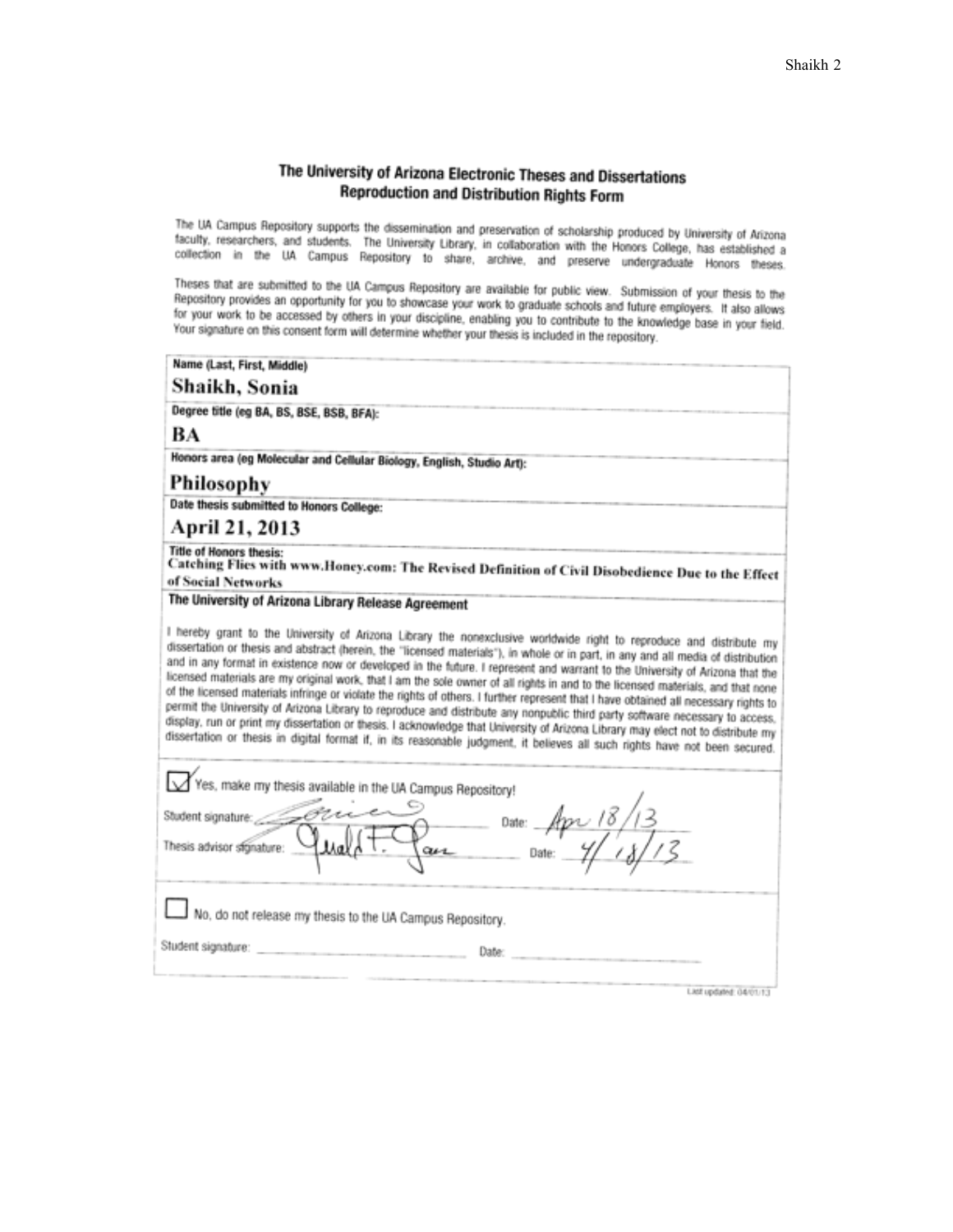#### **ACKNOWLEDGEMENTS**

I would like to thank my advisor, Dr. Gerald Gaus for his guidance and counsel throughout my research and the actual writing process of this project. I would like to express my gratitude to Mr. Justin Tosi, a University of Arizona PhD student, for inspiring my interest within the subject matter of civl disobedience through his course regarding the philosophy of law. I would also like to extend my thanks towards the Arizona Attorney General's Office Conflict Resolution Center and Congressman Ron Barber's Office. Both these organizations assisted me within my research of political philosophy in addition to providing me with personal accounts that influenced much of my writing and allowed for me to inhabit a greater understanding of the present. Additionally, thank you to Espresso Art Cafe on University Avenue for providing me with the perfect location to write this paper. Finally, I am greatly appreciative to all my family and friends for their encouragement and support. Thank you all.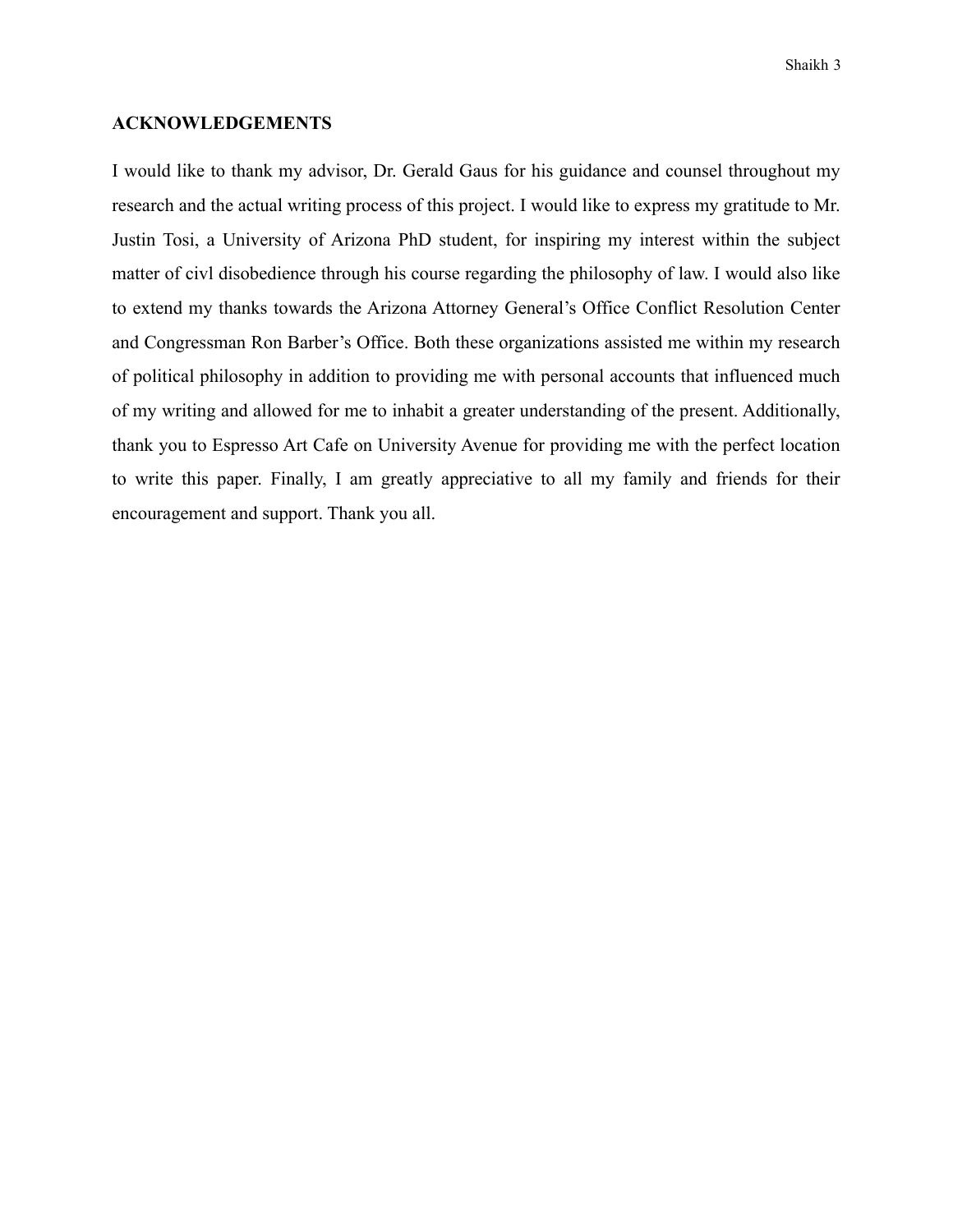# **TABLE OF CONTENTS**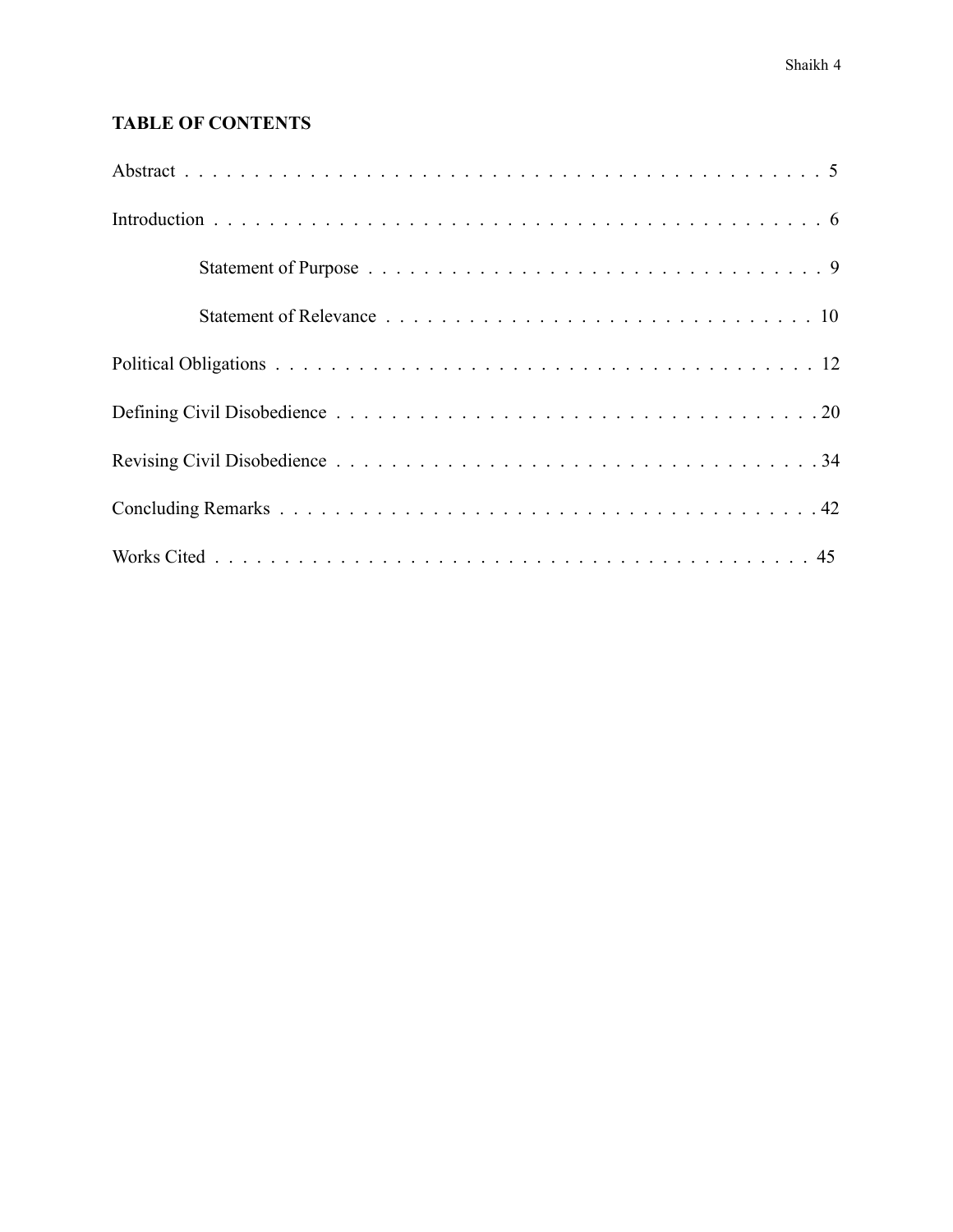## **ABSTRACT**

 Whether it is Gandhi's 1940's campaign for independence from the British Empire, or the Civil Rights movement of the 1960's in America, civil disobedience has long been the modus operandi for inspiring legal systems to enact change. It has been met with both applause and heckling for though it may be composed of moral intentions, it has also assumed a stance, which is contrary to the body of power at the time. The interpretation of civil disobedience itself has long been the center of controversy's limelight. What differentiates an ordinary breach of law from an act of civil disobedience? What features compile civil disobedience? Is civil disobedience morally justified or is it nothing more than a euphemism for anarchy? The introduction and popularization of information technology and social media--including Twitter, Facebook, email, and so forth -- have come to affect not only the term's common interpretation, but also the various issues that branch off from the core of civil disobedience. The purpose of this thesis includes compiling the various understandings of civil disobedience and establishing a conclusive definition that is both compelling and corresponding towards present day circumstances, whilst answering the questions that may often arise in its regard.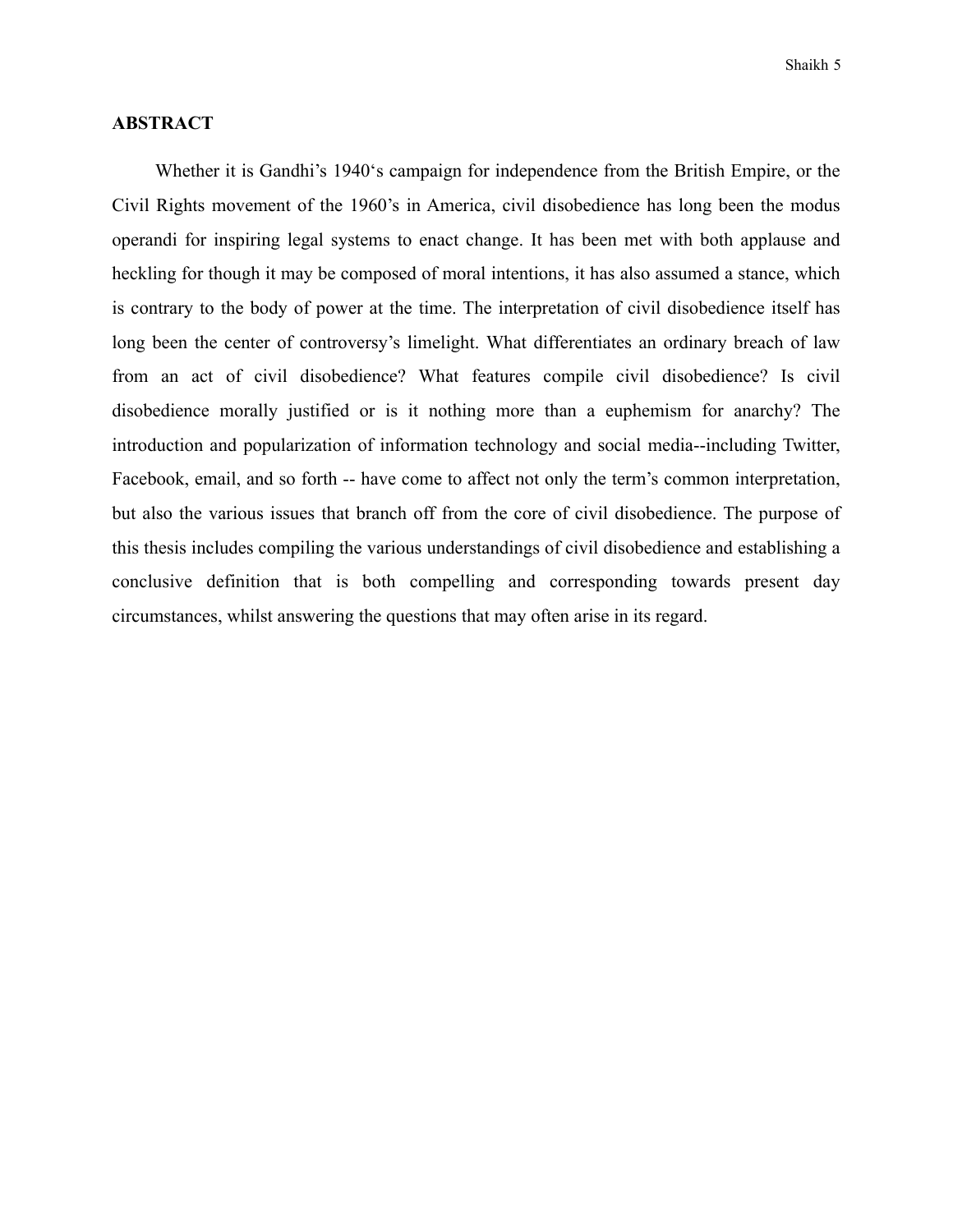Shaikh 6

## **INTRODUCTION**

 "Disobedience of duly constituted authority and such justifications as can be marshaled for it, therefore, deserve to be pondered by all reflective men." (Bedau 1969, 7)

 Originally, my intent was to write a paper that would search and identify whether civil disobedience was truly an individual's obligation to morality or if it was nothing more than a euphemism for anarchy. I had set out to research various cases of civil disobedience so that I may find its true underlying definition, thereby being able to analyze which of the two categories it truly fell under. However, instead as I continued to read literature in this vein of discussion such as Thoreau, Rawls, and Bedau, I came to realize civil disobedience had more or less come to inherit a meaning that encompassed both the responsibility for the progress of justice as well as proved to be anarchical in certain respects. Certain features such as lack of violence and motivations still left the floor open to debate, but a manner of defining civil disobedience had come to be developed that satisfied the majority of theorists. Still, there was already so much discussion concerning this topic, it seemed as though whatever contributions I might have presented would be nothing more than a mere summary already touched upon in previous years. It would be difficult to offer an idea that was truly innovative for a subject whose commentary was already in surplus, and so I continued to read while I continued to ponder what novel concept I might be able to supply.

 As I continued my research, I found that although civil disobedience had continued to be a highly disputed and continuously discussed subject. Many writings focused upon those instances from the Roman empires up until the late twentieth century. The debate consisted of the same questions and commentary. It was rare to encounter any significant developments; rather the controversies continued to be excessively analyzed. What differentiates an ordinary breach of law from an act of civil disobedience? Can civil disobedience be violent or must it always be nonviolent? The most popular account of civil disobedience of date by far is John Rawls's approach, which states it to be a public, nonviolent and conscientious breach of law with the purpose of sparking a change in laws or the government; under this policy, disobedients must be willing to accept the legal consequences of their actions.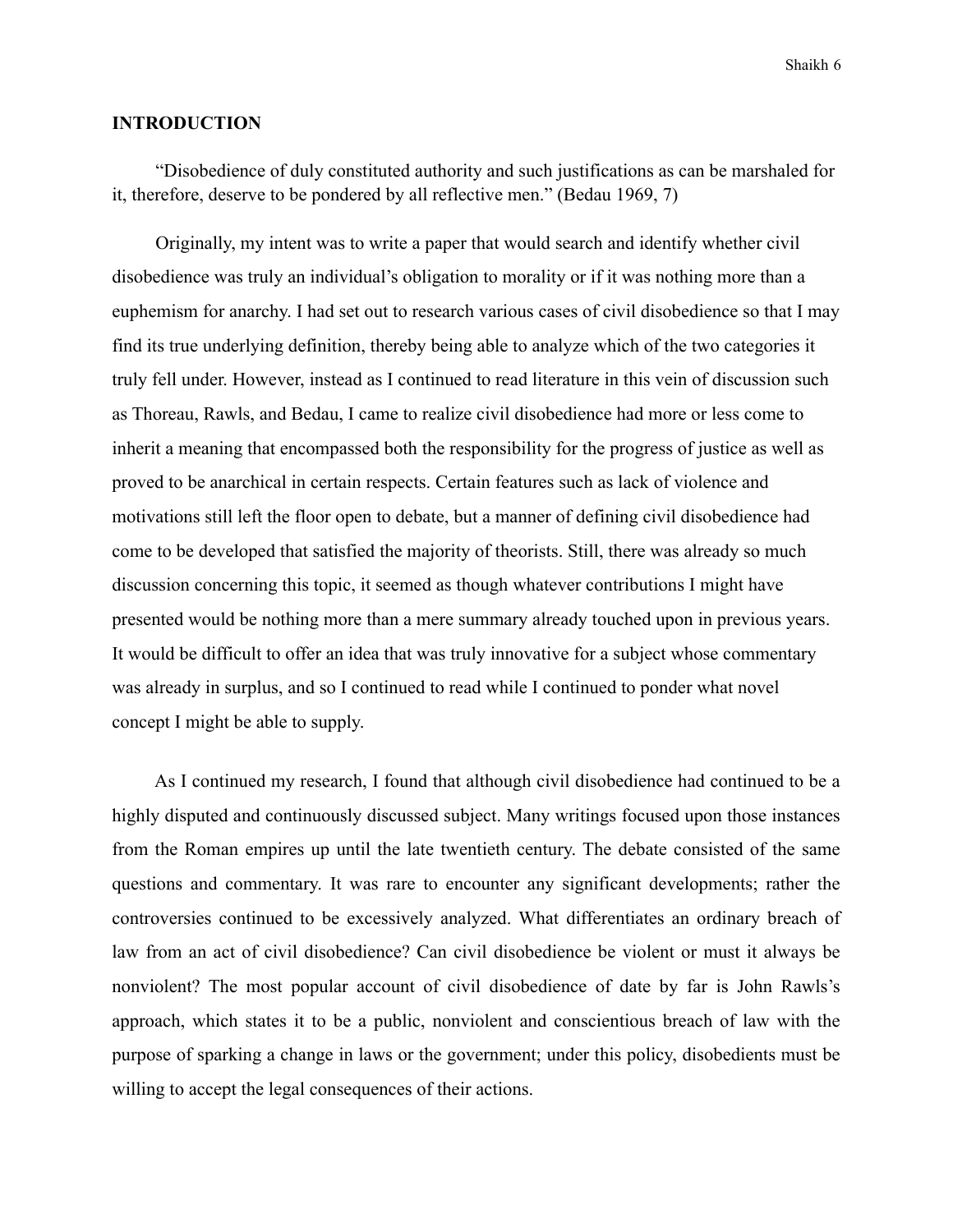We must keep in mind that although Rawls is notable for his work in political philosophy, he wrote nearly all of his articles and books covering the subject of civil disobedience including *A Theory of Justice* in the sixties. Therefore, it is no small wonder that he often cites the endeavors of Martin Luther King Jr., and the many protests that compiled the American Civil Rights movement of the time. Since then, the world has changed considerably in several different facets that could very well have influenced and even transformed his interpretation of civil disobedience. After all, it has been said that our separation of miles and seas have decreased to nearly nothing with the introduction of the global marketplace -- the Internet. "As technology continues to affect life, our society continues to change rapidly." (Hall 1973, 325) With such advances, the political sphere has changed indefinitely as the Iranian and Egyptian revolutions have shown. This being the case, we are now presented with new controversies to discuss and scrutinize particularly in this category. How should the law respond to such acts that can come to have an influence on global legislation? If civil disobedience exhibits the power of destruction, even without physical means, is it still considered to be nonviolent? Just what exactly is civil disobedience now that the Internet has come to play a role in it? Such questions have now become the basis of my paper as I have realized they are just as important to discuss along with those questions that appeared in yesterday's past.

 I must be sure to include a disclaimer regarding the literature used for this thesis. Without doubt, there are several resources for those wishing to review theories concerning civil disobedience and cases exemplifying the subject matter throughout the ages. The late twentieth century particularly seems to focus upon political philosophies and yields much in this regard. I have found several anthologies that feature popular essays such as Martin Luther King Jr.'s *Letter from Birmingham City Jail* from the 1960's to more recent articles like Brian Smart's 1990 work, *Defining Civil Disobedience*. There are equally as many civil disobedience casebooks such as Curtis Crawford's *Civil Disobedience, A Casebook* that seek to outline the specifics of the American Civil Rights Movement, Gandhi's revolutionary endeavor to push the British out of India, the formation of dissenting parties, and so forth. Furthermore, there are newspaper articles written during the time at which these events were occurring that provide insight as to the perspective of the dissenters as well as the government. Of course, there is additional research if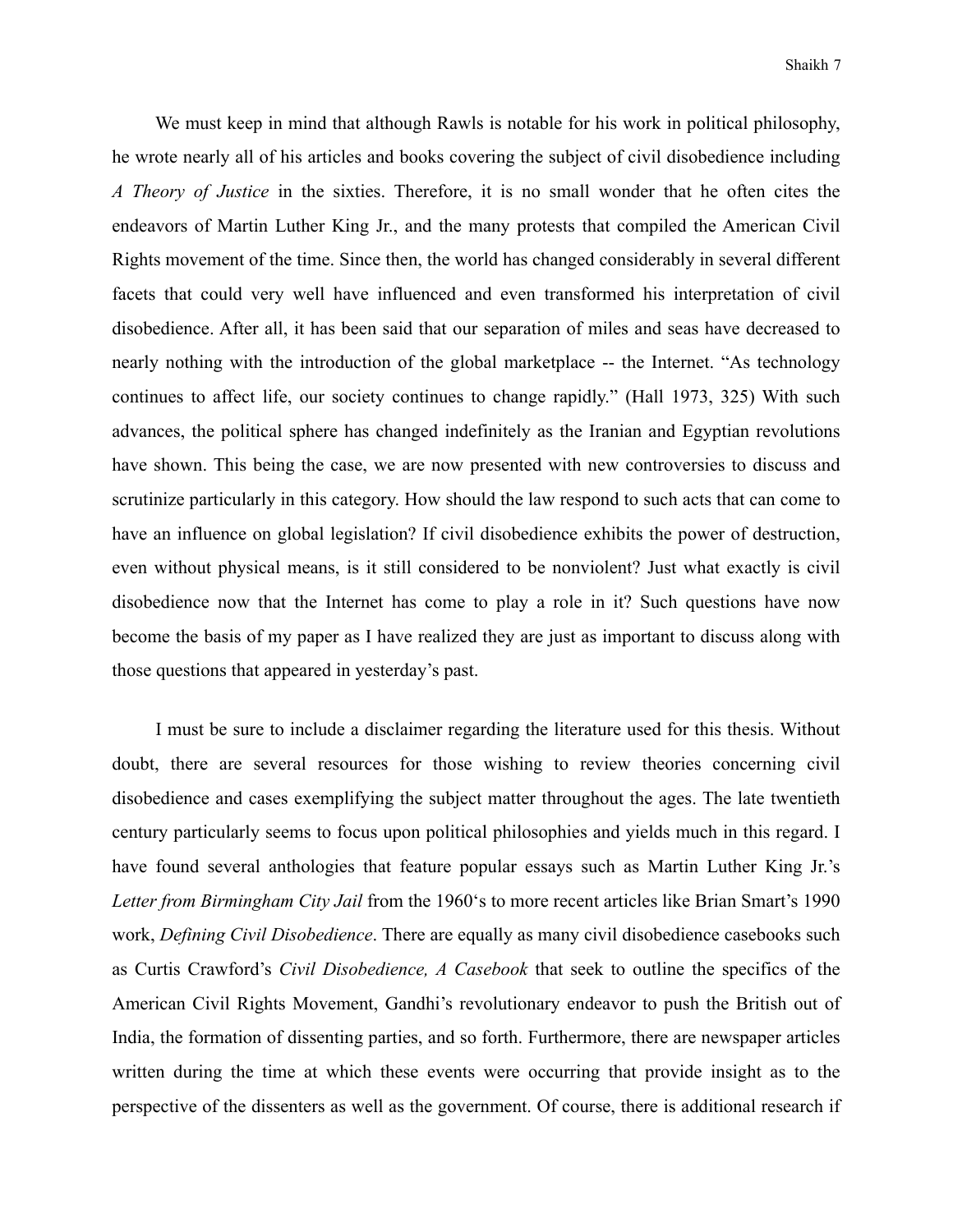one were to look upon very early Greek works by Plato and Sophocles that also analyze civil disobedience and political obligation in light of the time period through dialectic methods. All these resources have been of great use in the writing of this paper.

 However, when we consider more recent cases of civil disobedience and the way in which social media has seemingly transformed it, there is much less available literature. Perhaps this is because most of these events occurred in recent years starting in the early twenty-first century. It hasn't been long enough for there to be a chance to write upon the subject by those who are well versed political philosophers and theorists. Apart from newspaper articles, there truly isn't enough information to thoroughly obtain and examine the situation. I found that most of my research regarding this area of my paper was received through news reports and magazines. The conjectures I made to form a revised definition of civil disobedience as well as the analysis regarding both the positive and negative consequence of it were both based mostly on inferences I was able glean from these resources. Perhaps in later years there will be enough literature available so that I may revisit this paper and reconsider certain aspects of what I have written.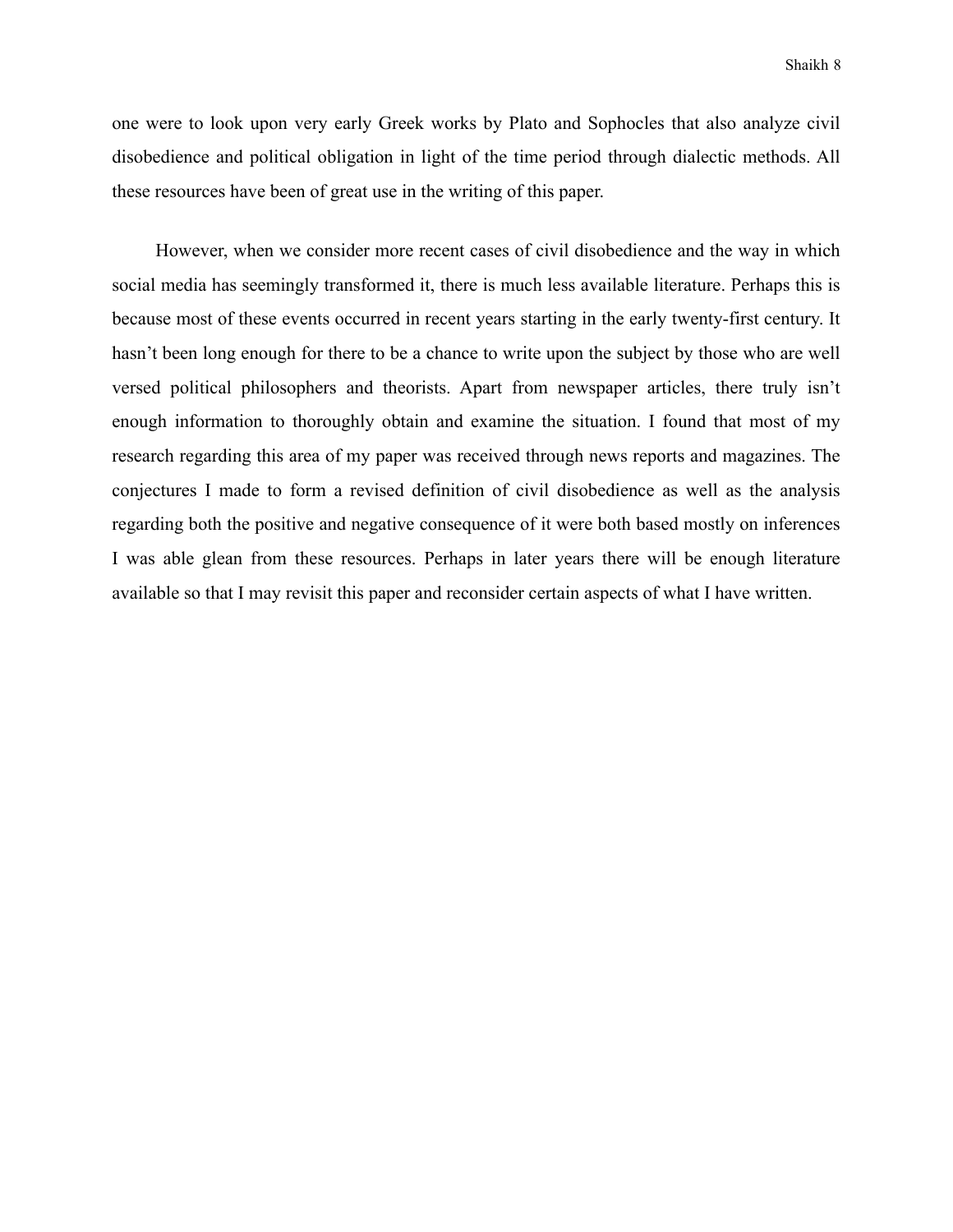#### **STATEMENT OF PURPOSE**

The purpose of this study is to acknowledge the ever-changing definition of civil disobedience due the recent and continued advances in technology, particularly social media. I hope to compile a new definition for civil disobedience based upon previous theories and present day circumstances. Such a task shall be executed in the following manner. First, I shall cover the reasoning and justifications behind civil disobedience given the various modes of political obligation. Second, I shall continue by discussing the extremes from which the modern denotation of civil disobedience may emerge: its features and motivations, secrecy versus publicity, collective versus solitary revolutionary versus non-revolutionary, and violent versus nonviolent. This shall include examples of civil disobedience from history such as the American Civil Rights movement and Gandhi's revolutionary endeavors against the British reign of India. Next, I shall analyze the particular changes that have occurred in each respective feature through the illustrative usage of more recent civilly disobedient ventures such as the Egyptian and Iranian revolutions of the 2000s as well as smaller present-day acts that have occurred in Europe. From this investigation, a new definition for civil disobedience shall be proposed and analyzed for its advantages and deficiencies according to organized society. Lastly, I wish to include the issue of whether or not, given the above particulars, this contemporary version of civil disobedience is truly deserving of prosecution or if only certain cases are worthy of pardon.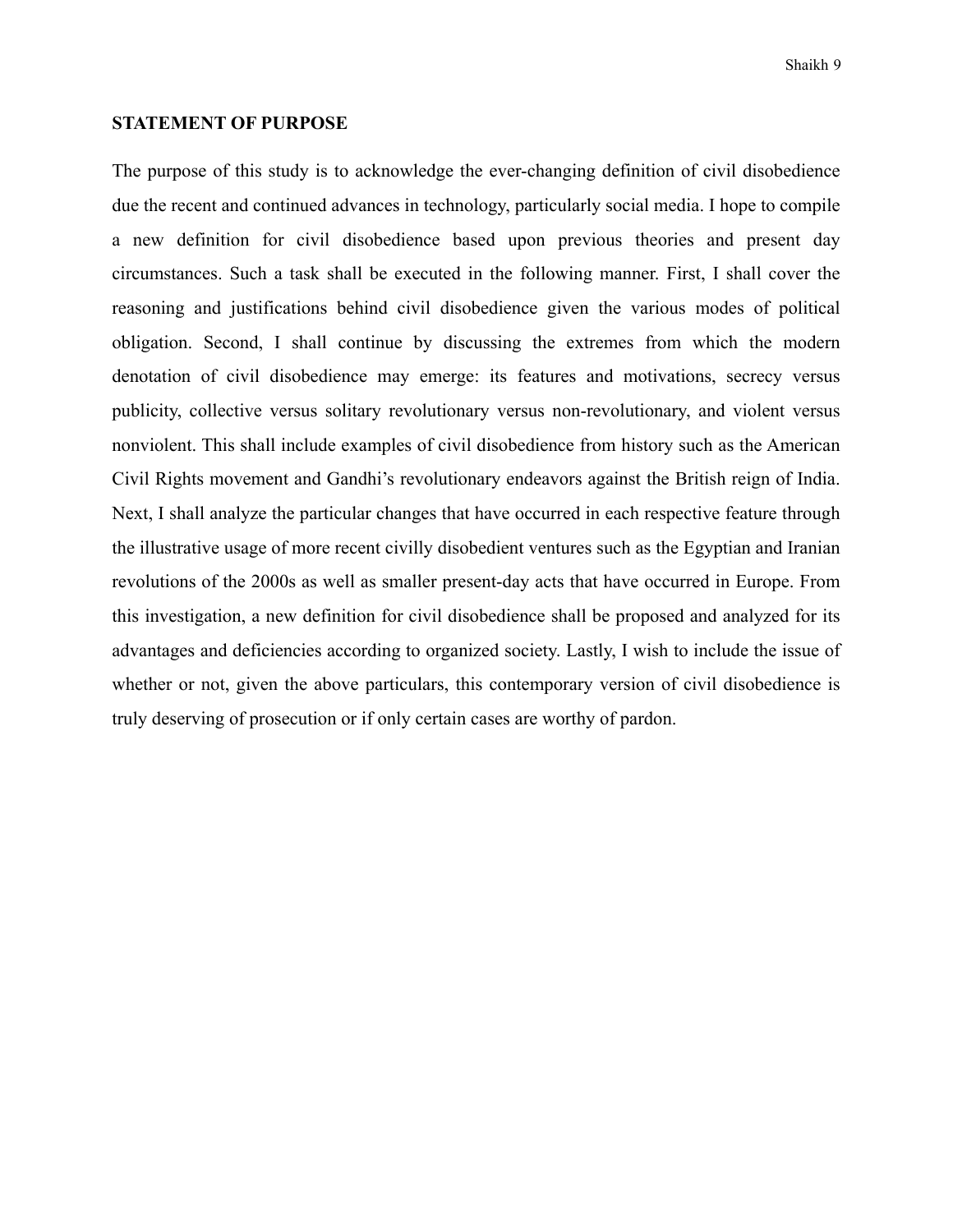#### **STATEMENT OF RELEVANCE**

 Eric Fromm once said, "Human history began with an act of disobedience, and it is not unlikely that it will be terminated by an act of obedience." I have read philosophies that deeply concern political obligation and civil disobedience as well as researched the recent revolutions that have taken place and had social media foundations. There are several countries that either already have or are looking into banning social networks or at least supervising and implementing control over what may or may not be placed upon them. Even the United States and Great Britain, both governments popular for their great encouragement of democracy and freedom have inquired into the possibility of such restrictions. Their defense is the belief that such a limitation of liberty promotes the safety of their citizens as it decreases the influx of heated discussion and the potential for public outrage and following uprisings or actions of dissent. Abe Fortas, a former Supreme Court Justice had once written, "Civil disobedience is never justified in our nation where the law being violated is not, itself, the focus or target of protest." (Bedau 1969, 50) However, was it not these similar sorts of protests that established the current state of affairs within these governments? Was it not acts of civil disobedience that allowed for proper alterations to the law and advocated for the release of suppressed freedoms?

 It is of the utmost importance that we analyze the effects technology and social media in particular have had upon the political sphere, especially when it comes to civil disobedience. Technology has already had a massive effect upon marketing and socializing, it is no small wonder that it has had influence in this category as well. We must redefine such terms as civil disobedience since several of their meanings have become outdated due to these global advances and innovations. Circumstances have given rise to new questions, no matter the lack of answers for previous questions. Such analysis shall allow for us to understand whether or not the sort of regulations concerning these social outlets being discussed by our governments are advantageous or whether they are movements towards a more dictatorial and controlled state. We cannot simply take for granted that what is law to be the equivalent of what is correct. This is the sole basis upon which the moral obligation to be civilly disobedient stems. As a people, it is necessary for us to know if Bedau was truly right in proclaiming "an unyielding 'No!' may yet prove to be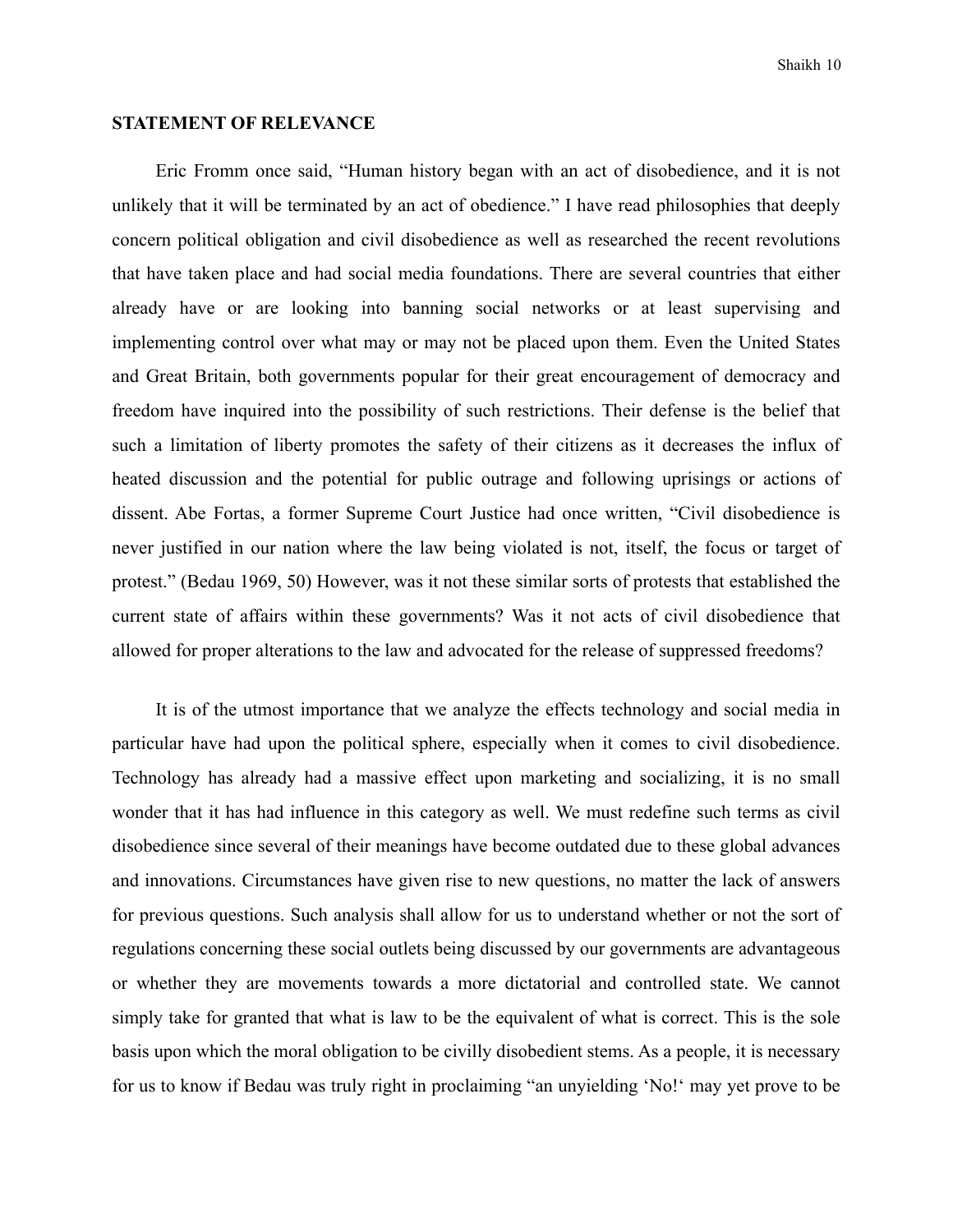our sole password to the future," and the password to the survival of our individual natural rights. (Bedau 1969, 7) Some might say that these of breakthroughs and modernizations may prove to be additional methods by which we may be controlled, but perhaps they are actually a greater means towards controlling our fates instead.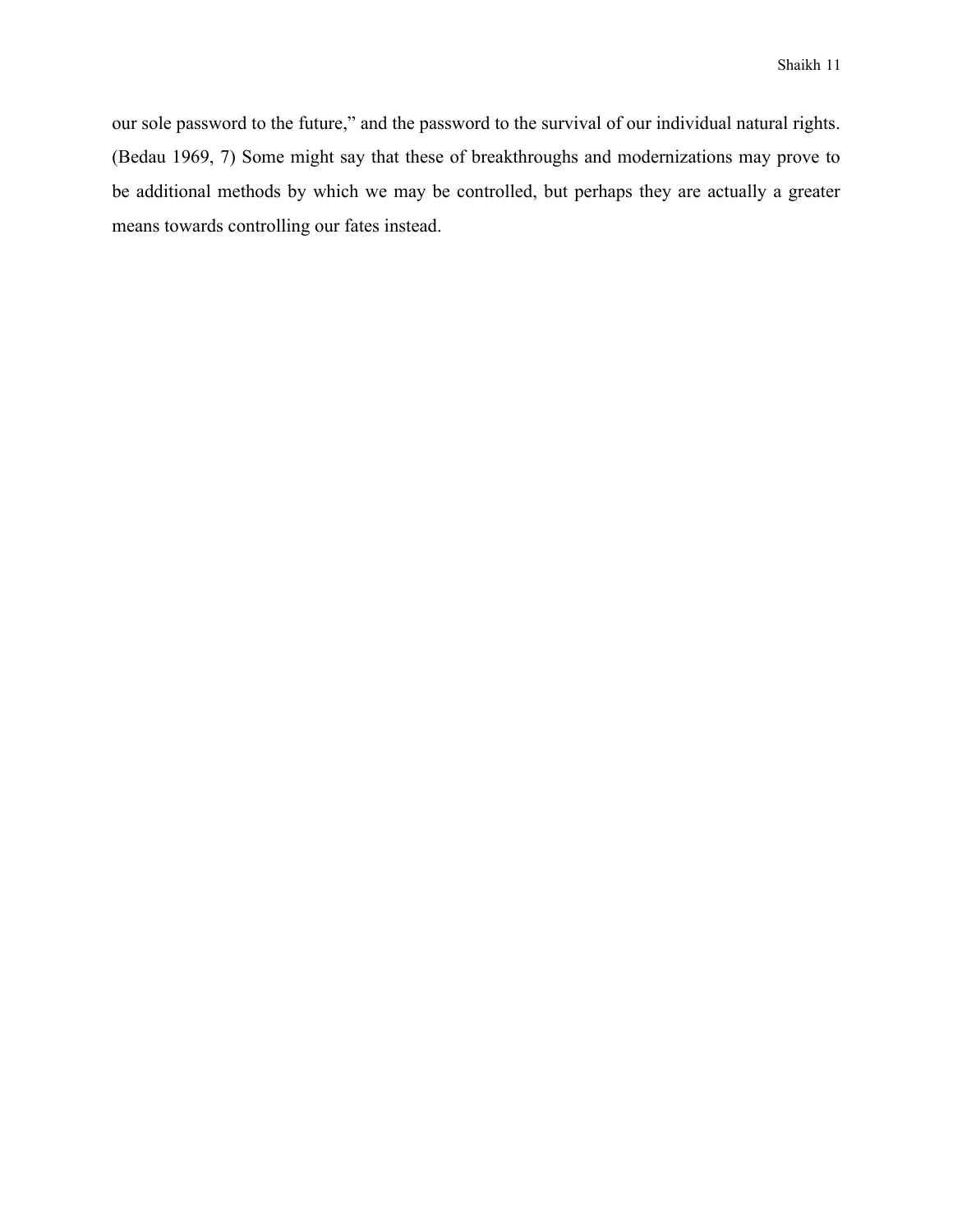#### **POLITICAL OBLIGATIONS**

 "We hold these truths to be self-evident, that all Men are created equal, that they are endowed by their Creator with certain unalienable Rights, that among these are Life, Liberty, and the Pursuit of Happiness -- That to secure these Rights, Governments are instituted among Men, deriving their just Powers from the Consent of the Governed." -- The Declaration of Independence

 Whenever there is discussion regarding civil disobedience, the topic of political obligation or necessary moral allegiance to the law of one's country or state is also introduced. However, what exactly compels an individual to feel this sort of commitment towards a governing body? Do individuals even have a moral obligation towards the current political power? There are several arguments that favor the legitimacy and necessity of following the rules and regulations of the government including the arguments from utilitarianism, fair play, gratitude, natural duty, and the most popular argument of consent. However, within all these arguments there seems to be much room left for an individual to act contrary to the law. Acton states the justification of civil disobedience is likely to be one of three major paths: "the appeal to the individual's own conscience, construed as a final moral arbiter of what each person ought and ought not to do; the appeal to a higher or so-called natural law, which may not be embodied in the actual legal structure within which the individual is called upon to act; and the utilitarian appeal to the common good or the greatest happiness of the greatest number." (Bedau 1969, 78) Such loopholes provides evidence for those theorists such as Simmons to reason that there is nothing truly preventing an individual from acting civilly disobedient or simply being in a state of anarchy. "Insofar as we believe ourselves to be tied in some special way to our country of residence, most of us are mistaken." (Simmons 1981, 194) It is this belief and that of consent that provide the best justification for actions of civil disobedience. Truly, the question to answer is when one commits an act of civil disobedience, is he of the belief that he has the *right* to do so, or does he believe it is his *duty* to do so.

Simmons along with many other theorists reject utilitarianism as a reason for an individual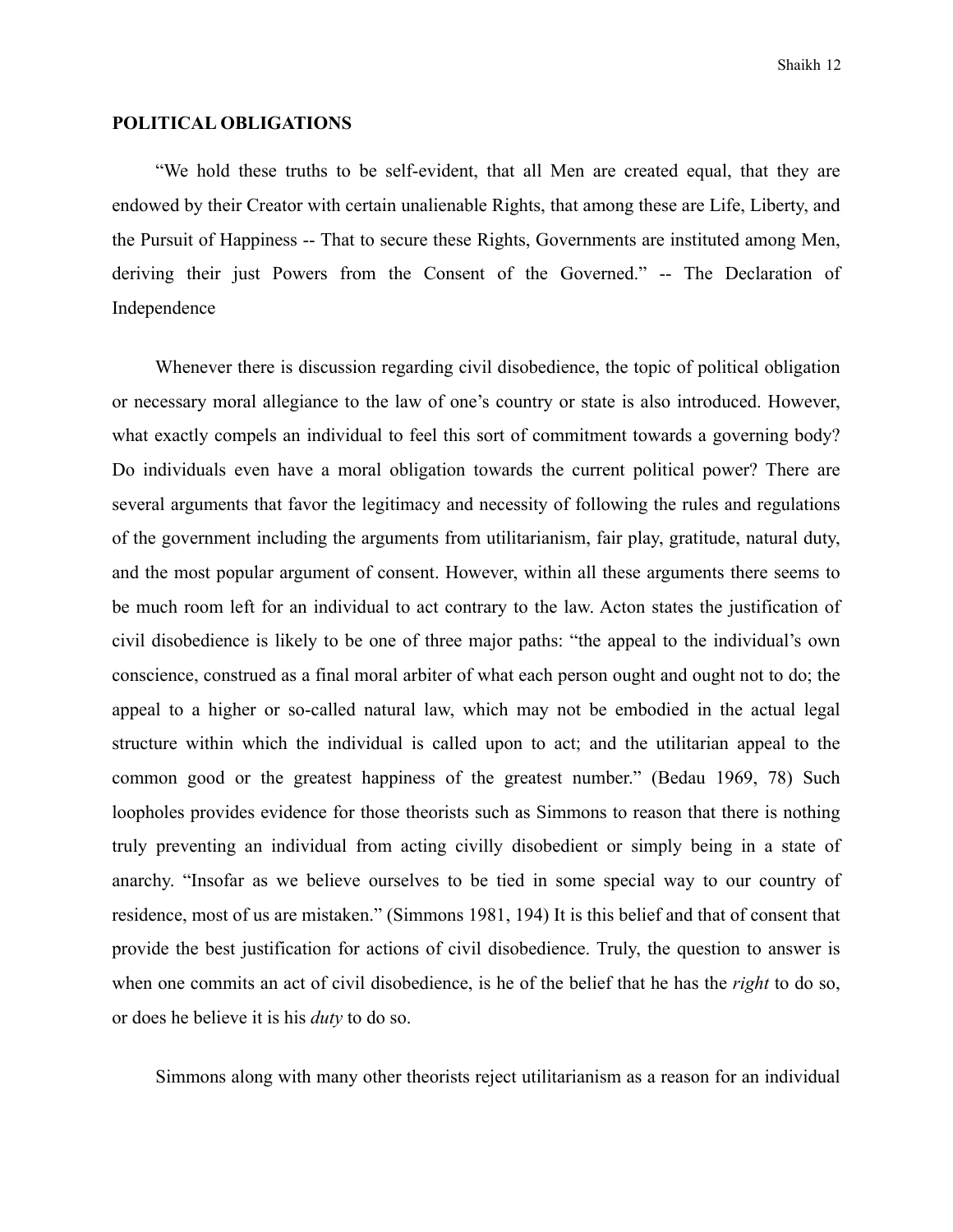to remain loyal to the state. The main flaw with act-utilitarianism in regard to political obligation is that the principle of utilitarianism states actions and decisions that produce the most utility or happiness are those one should follow. This belief may very well lead to an individual deciding his compliance with the political institution of his country is best, but it can also produce the opposite: an individual may come to realize that only by defying his government (or perhaps supporting the law of another country) will he be able to achieve a more beneficial state. Bentham's "rule of thumb" argument in favor of utilitarianism claims that we can come to understand generally speaking and with a basis on prior experience, noncompliance tends to yield a worse outcome than compliance. However, this still does not strengthen the flaw established earlier in act-utilitarianism. Sartorius argues for the creation of a norm, which allows for the "rule of thumb" to be a fixed tendency where an individual would be lead to obey rules he may not have previously. And yet, this argument only places further strength upon individuals to comply rather than not comply, it doesn't provide a complete need for one to be politically obligated. Additionally, Hume's theory of "the duty of allegiance" (where small changes to the government, no matter how much more beneficial to the society, should not be forced by the public as it could lead to too great a cost of disorder than what the change might be worth) seems to be just as fallacious. He states, "The common rule requires submission; and it is only in cases of grievous tyranny and oppression that the exception can take place." (Hume 2010, 329) Such a statement only demands obedience towards political institutions if obedience has the ability to produce more happiness than disobedience; we are once more submitted towards measurements of the two to determine whether an action is justified. Therefore, utilitarianism seems to be an argument that lacks a necessity for political obligation.

 The fair play and gratitude arguments are very similar in respect to the relationship between benefit and obligation. They both stem from the premise that if an individual is receiving benefits by way of "voluntary acceptance," he is bound to do his share in return. Fair play states that once an individual accepts benefits, he becomes a participant in the scheme. "For an individual to be a real participant in a cooperative scheme, he must have either 1) pledged his support, or tacitly agreed to be governed by the scheme's rules, or 2) played some active role in the scheme after its institution." (Simmons 1981, 67) Gratitude, on the other hand, states that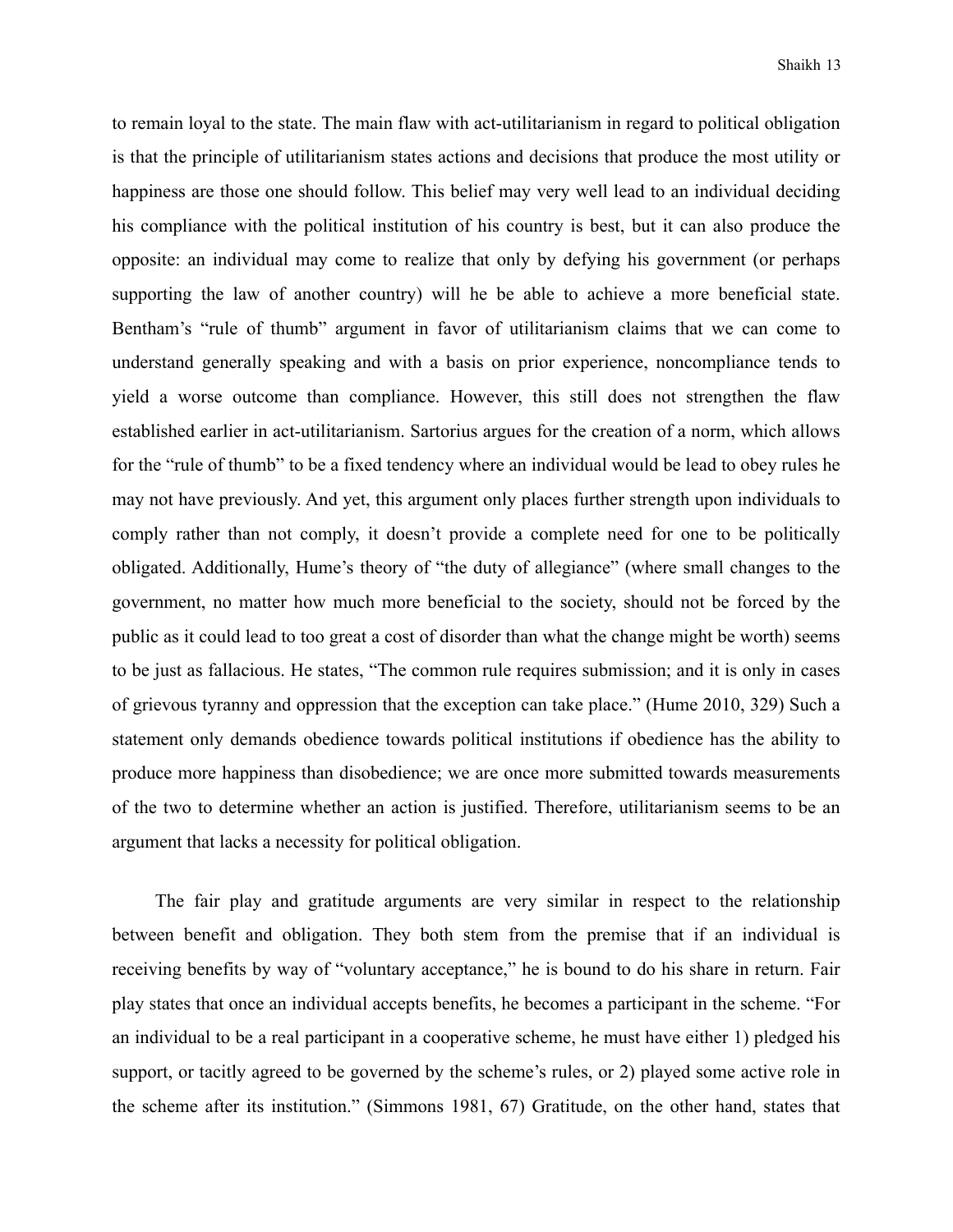anyone who receives benefits from something or someone should not act contrary to their interests and should indeed feel obliged to return the benefit. Simmons quotes Sidgwick by giving the example of a poor man who saves the life of a drowning rich man. The latter is not bound to the former in the way that he must give what is equal to his life or what he might have been willing to give in exchange for his life. Still, it would not seem correct for him to give the present of half a crown to the poor man. Rather, something between the two extremes would be more suitable. The principle of desiring the benefit being granted, and the benefit having been granted by ways of special means or sacrifice are two of the foremost requisites of this argument. Again, both stress that the benefits cannot be forced upon the individual; the individual must accept them voluntarily.

 Perhaps the greatest difference between the two arguments lies in the further requirements each must have to constitute an obligation on the part of the individual as it changes whether an individual is truly obliged to the organization (or benefactor) at all. Through fair play, "the participants are not acting in order to benefit others, but rather in order to benefit everyone, themselves importantly included." (Simmons 1981, 172) In contrast, through gratitude, a man who has provided any sort of benefit to another for completely selfish reasoning cannot be considered as having the person he benefited indebted to him. The idea behind an individual having an obligation in the gratitude argument is that the individual has a debt to be owed to his benefactor; in other words, he is supposed to repay the loss or inconvenience his benefactor may have experienced. However, if his benefactor had a duty, which made it so that he was supposed to provide assistance to the individual, then of course the individual may feel grateful, but he doesn't necessarily owe his benefactor anything. Fair play is much different in this respect, as everyone who belongs to the enterprise must continue to do his or her part if they receive benefits in order for the continuance of benefits and the flourishing of the enterprise. Both of these arguments seem to leave little room for acts of civil disobedience to be justified.

 John Rawls believes the natural duty of justice to be the main form of obligation that an individual has politically. He attempts to solve the predicament of finding substantial evidence that accounts for why anyone might be loyally bound to his state. Rawls simply believes that it is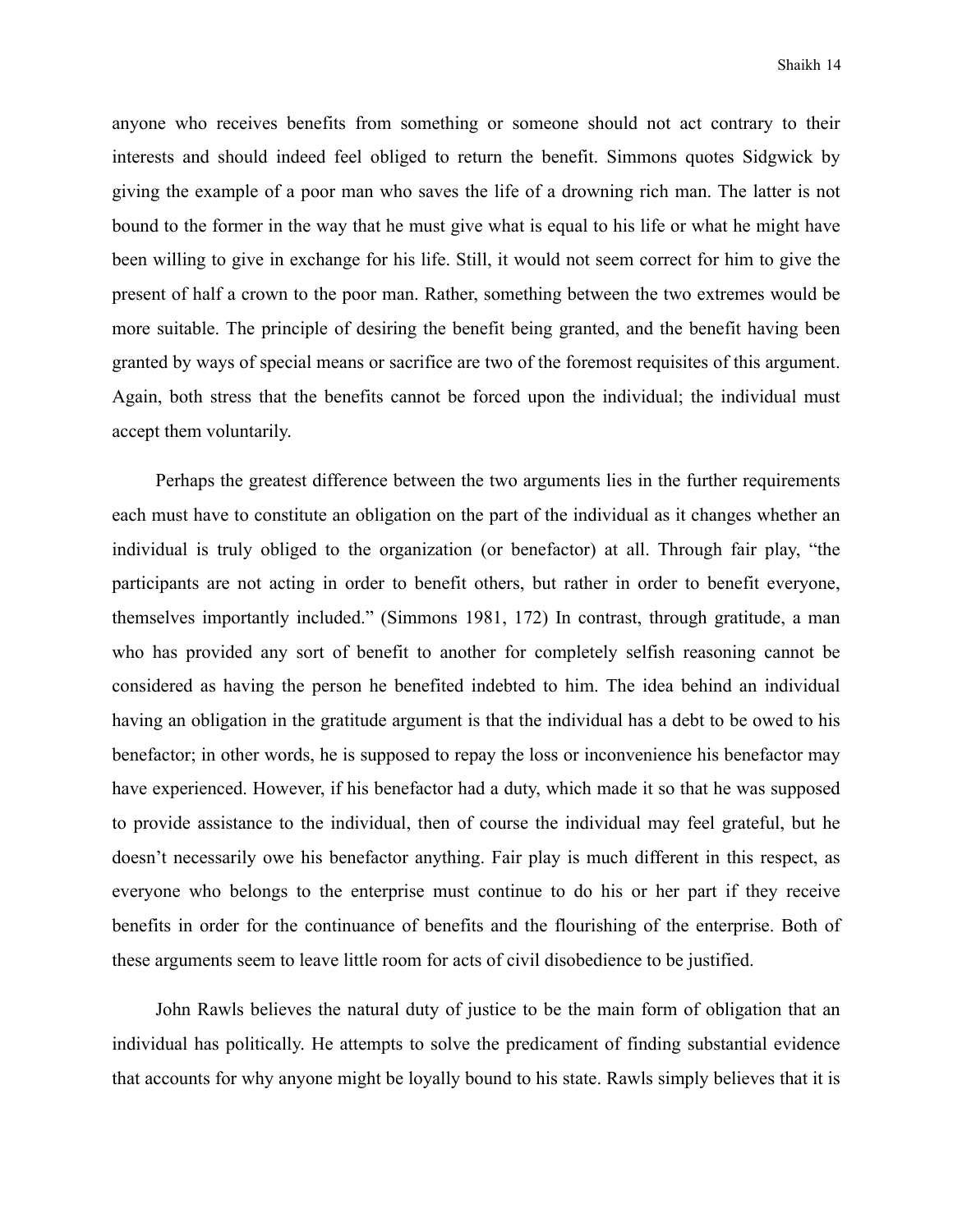the people's natural moral duty, admitting that there is "no political obligation, strictly speaking, for citizens generally." (Rawls 1971, 114) Such a statement is Rawls's answer to any inhibitions and doubts society may have towards being politically bound. His theory seems to support both the arguments from fair play and gratitude with minimal variations. He believes it is the natural duty that binds people to support and promote progress for their respective countries. "It binds each member 'irrespective of his voluntary acts, performative or otherwise' and is thus properly called a duty rather than an obligation." (Simmons 1981, 147) This duty is installed upon all those to whom the institution is applicable. It is the just nature of the institution that requires such allegiance and if one cannot find any visible justice, the one is no longer obligated to the state. However, the term "applicable" is what raises the most eyebrows for critics of this Rawlsian theory.

 Michael Waltzer argues against Rawls's theory by using the term "applicable" and showing it may defend the need for acting contrary to the government. It is Waltzer's belief that men may be members of the society that falls under a ruling body of power. However, they may also find themselves as members of the dissenting assemblage within this larger society. Since they are also loyal to this smaller group, actions that may be disobedient, but in accordance to the group's "laws", are permissible. According to Waltzer, they are not only permissible, but they become one's mandatory moral obligation.

"...Men have a *prima facie* obligation to honor the engagements they have explicitly made, to defend the groups and uphold the ideals to which they have committed themselves, even against the state, so long as their disobedience of laws or legally authorized commands does not threaten the very existence of the larger society or endanger the lives of its citizens. It is obedience to the state, when one has a duty to disobey that must be justified. First explanations are owed to one's brethren, colleagues, or comrades." (Walzer 1970, 16)

 Simmons brings up the example of a hypothetical institution that is designed to enhance the lives of philosophers. If this is the case, he analyzes whether it is his duty to support the institution, considering the dues are considerably high. Although Simmons fits the description of individuals that the institution seeks to protect and whose lives it seeks to enrich, therefore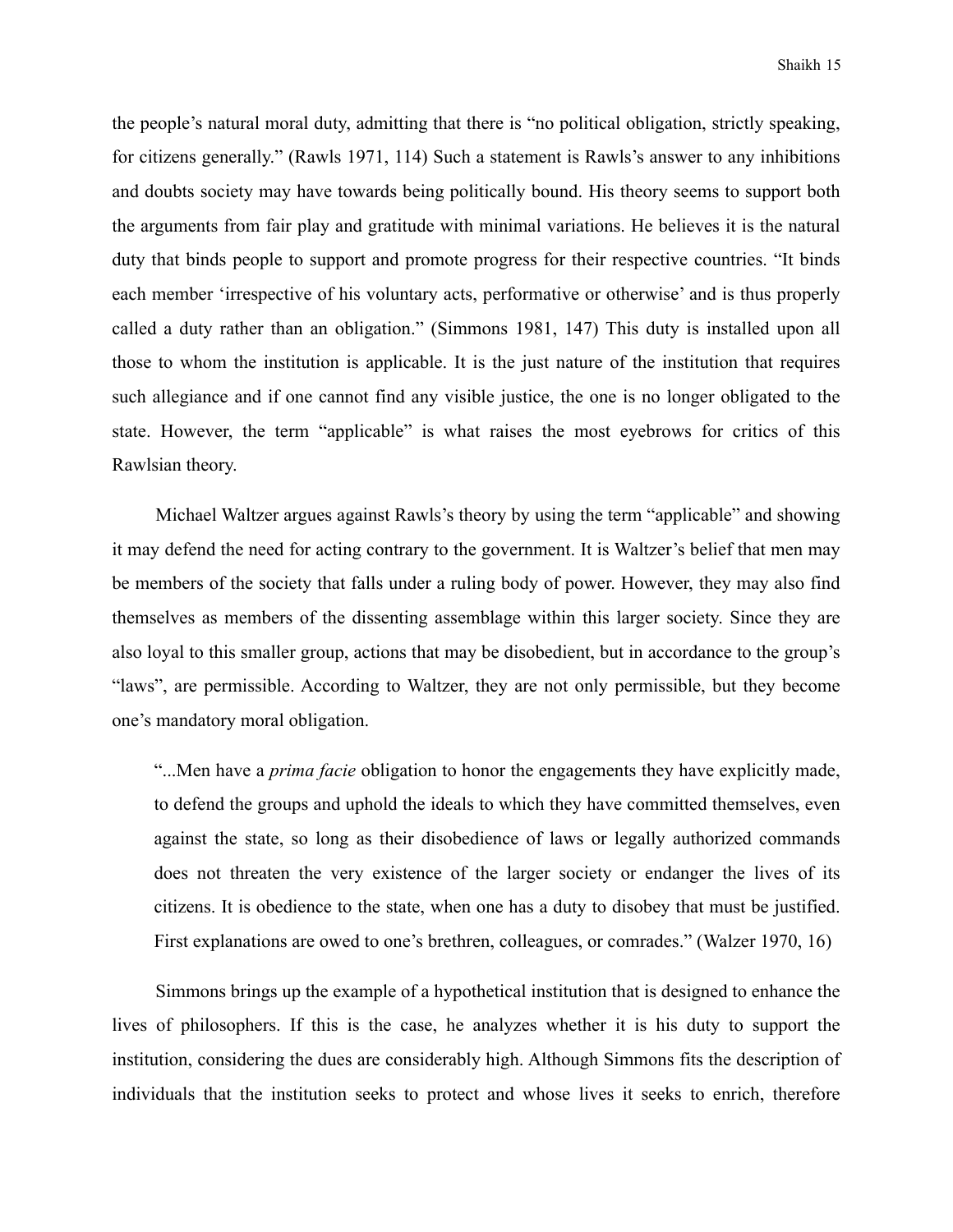making the institution applicable to him, is it truly his "duty" to be a patron and yield monetary means for its promotion? Despite this applicability and just nature, one cannot say he is morally required to do his part in its sustenance. "People cannot simply force institutions on me, no matter how just, and force on me a moral bond to do my part in and comply those institutions." (Simmons 1981, 54) Simmons continues by considering the case that he were born into a reservation governed by such an institution. Again, he is hesitant to admit that he bestowed with any sort of duty no matter how "applicable" the institution is in concern to his description and no matter how he may be benefitting from it. His birth is neither an act he is responsible for nor one he can perform therefore nullifying any duty, monetary or otherwise, that he may have towards the institution. "What would be needed, I have suggested, for such a duty to follow would be for the citizens to have performed certain voluntary acts which make those institutions apply to them in the "strong" sense." (Simmons 1981, 151) Rawls's may respond to such concerns by saying they are similar to that of fair play, where everyone is meant to do their part so that they may also promote their own welfare by way of the welfare of general society.

 It is here, where the theory of consent obligation might come into play. The consent theorist believes that the legitimacy of the government relies upon the consent of those under its governance. A government can only have authority over the citizens who agree to abandon their individual rights and be placed under this power. Individuals are willing to consent as they receive the benefits of safety and security in exchange. "To the consent theory account of political obligation is often added the claim that giving one's consent to a government's authority involves no 'net loss' of freedom." (Simmons 1981, 65) However, Simmons does bring up the fact that an entire government's legitimacy could very well be determined by one citizen's refusal to provide his consent. Additionally, if that citizen does indeed refuse, then the entirety of the government would be deemed illegitimate therefore negating any obligations the citizens may have had under its governance. Of course, the consent theorist supplies the doctrine of "majority consent" as a solution to this predicament that allows for the government to retain authority so long as the majority of residents in the state agree to its authorization.

Unfortunately this 'solution' happens to be contrary to everything which the consent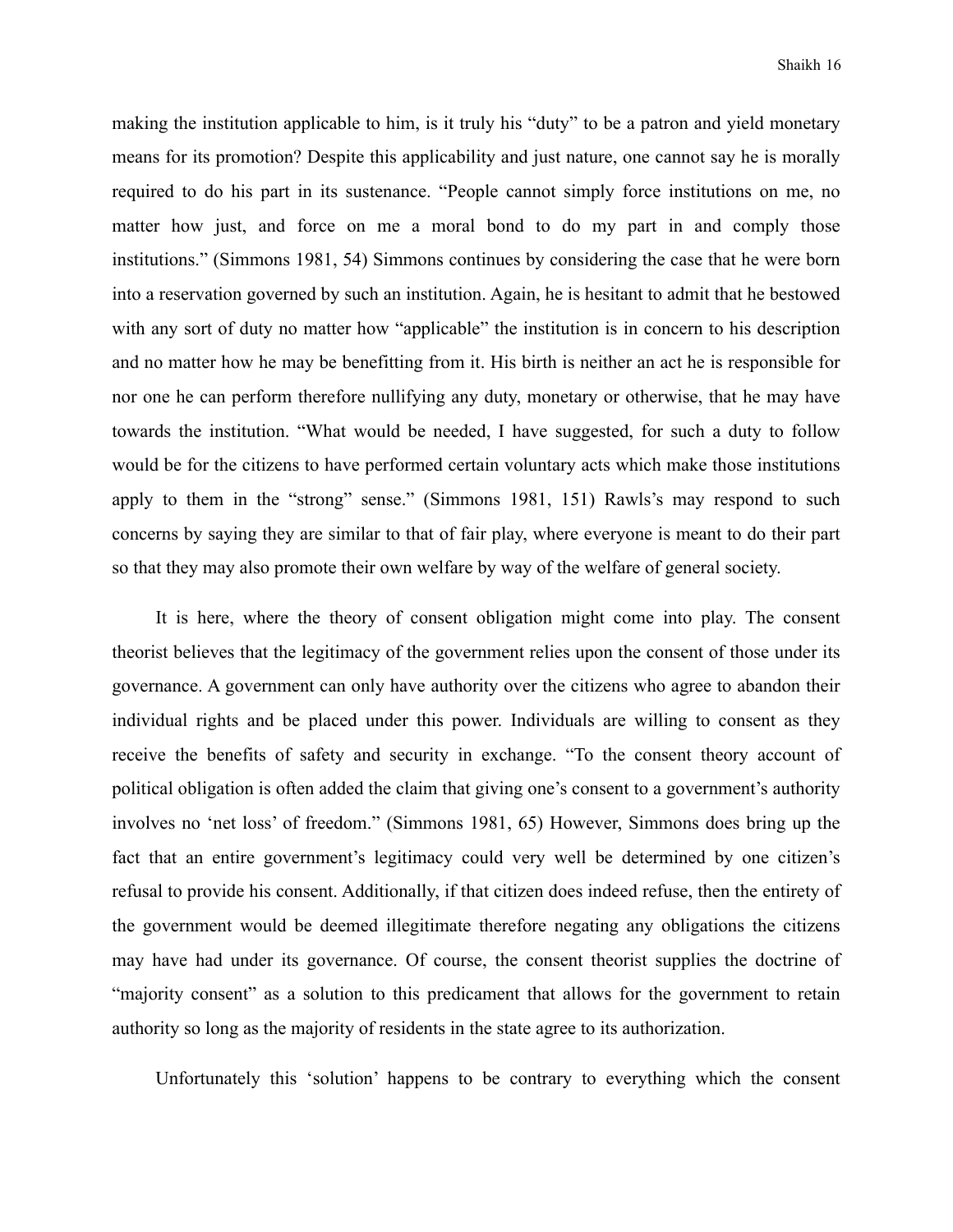theorist originally established as essential for determining the legitimacy of a government (complete consent), especially that a man can only be bound by an authoritative power if he grants his consent. "The state is an instrument for serving the interests of its citizens." (Simmons 1981, 68) From such a statement we may infer that the state has an obligation towards serving *all*  of its citizens' interests. After all, the citizens' motivations for relinquishing certain liberties is the belief that they will receive benefits in its place. Indeed, this way of thinking necessitates unanimous consent, as majority consent would present the problem of individuals who may not agree with the government still being ruled and bound to it due to the majority having agreed. It is paradoxical to the initial rules formed by the consent theory, and truly only by way of unanimous consent can the consent theory really be considered a strong argument for obligation.

 However, there are different forms of consent. Acts of consent or "express consent" are those movements that require explicit voluntariness and actual conscious actions of the individual. It may include promises, written contracts, and permission given for others to act - however, Simmons believes only the latter to be the purest form of consent. On the other hand, consent-implying acts encompass inactivity on the part of the individual. Rather than express opinion by way of vocal or physical means, consent is given through silence and inertia. We are provided with the example of an individual who joins a baseball team. Although the individual has not directly given his consent to be governed by the umpire's decisions, since he joined the team and agreed to play the game, he has tacitly also agreed to be under the rule of the umpire for its duration. "Consent is called tacit when it is given by remaining silent and inactive; it is not express, explicit, directly and distinctly expressed by action, but rather is expressed by the failure to do certain things." (Simmons 1981, 80)

 This is also known as "tacit consent" and contains the same amount of power and binding as express consent. It must hold specific requirements for it to be considered an act of consent; the silence and inaction cannot stem from: inability to understand the situation, inability to understand the procedure, and inability to understand the length of time in which a decision must be expressed. Simmons adds two additional requirements: the action needed to declare consent must be easy to complete, and the consequences of disagreement cannot be harsh. He stresses the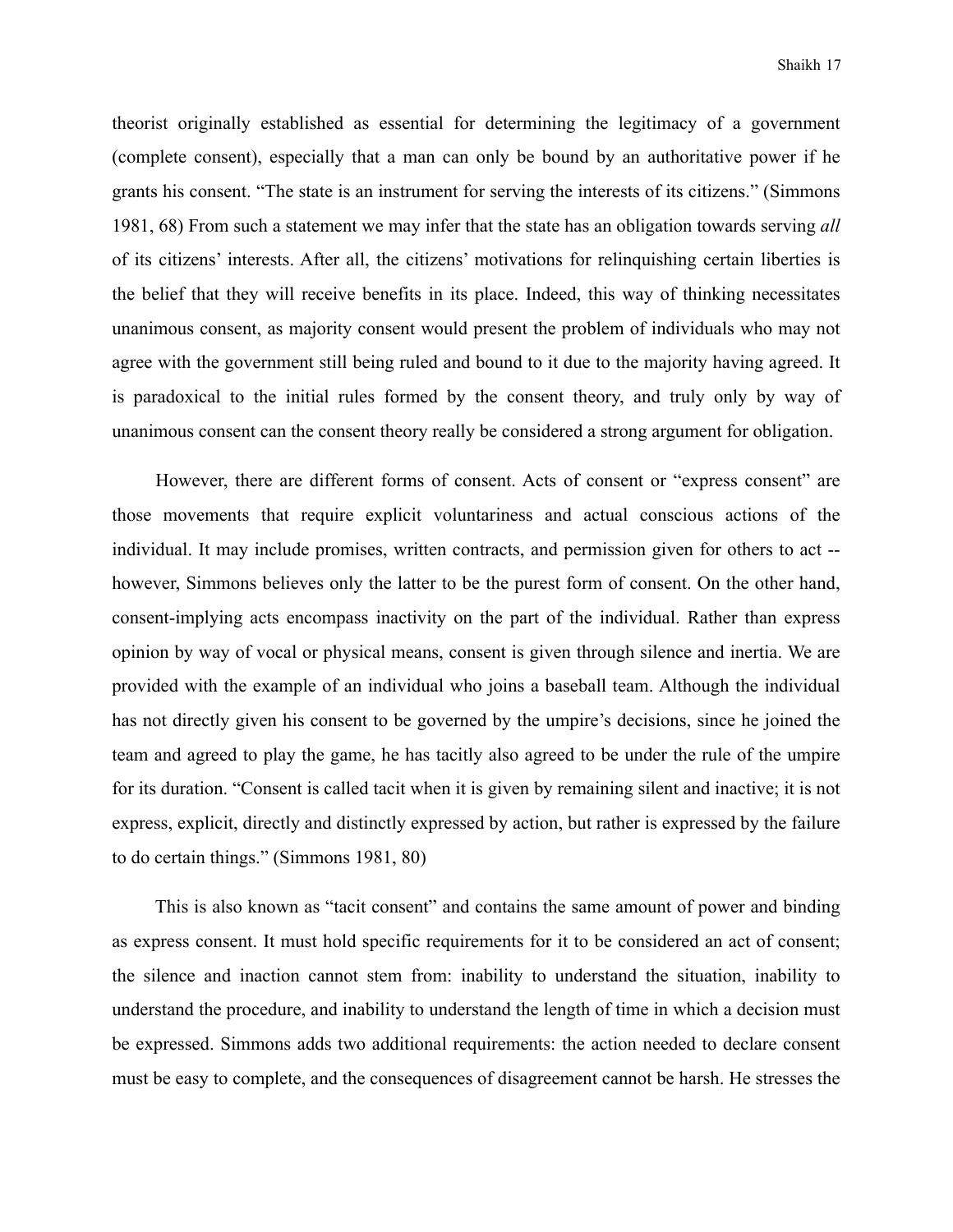fact that many philosophers such as Locke believes actions such as owning a house to be considered consent implying, no matter the individual's situation or intentions throughout. (Simmons 1981, 95) Yet, this kind of consent seems to be contradictory to all the conditions required for an act to be considered an act of consent, whether it be tacit or not. Simmons raises this concern so that light may be shed upon the fact that consent cannot be a strong argument for political obligation as the basis for consent and tacit consent theories have contradictory premises and fallacious foundations (like the one stated above). Consent must be a deliberative and performed action to be considered legitimate as inferences made on the basis of vague actions may not always be properly interpreted by the governing body. An individual may have no other option due to his financial state than to live in a certain state, but that does not mean he is fully providing his consent to be governed; he is limited and providing consent because he has limited options. Since too few give this sort of deliberate consent towards government, a government is not able to impress any sort of obligation as it does not satisfy the requirements laid out by the consent theorist.

 The above stated political obligations, especially that of the consent theorist seems to leave enough space for civil disobedience to be justified in some sense. "There are typically two steps to be taken in justifying civil disobedience: (a) showing that the object of protest is an injustice perpetrated by government, and (b) showing that some form of civil disobedience is the proper response." (Bedau 1969, 23) As it were, it seems as though we are placed in a quandary - whether to allow individuals to behave in any way against the current body of power and what the potential repercussions are in both separate scenarios. There are bound to be negative repercussions if civil disobedience were allowed to run rampant. Bentham writes, "Each subject should obey, in short, so long as the probable mischiefs of obedience are less than the probable mischiefs of resistance:...it is their duty to obey just so long as it is their interest, and no longer." (Simmons 1981, 47) Even then, there would be need for restrictions to be placed upon the sort of actions that may be considered acceptable and not produce harm upon the general public. It is here where the issue of what exactly can be considered as civil disobedience comes into question and there comes to be a need for its definition. For as Acton so succinctly asks, "When there is an argument between a citizen and his government about whether the citizen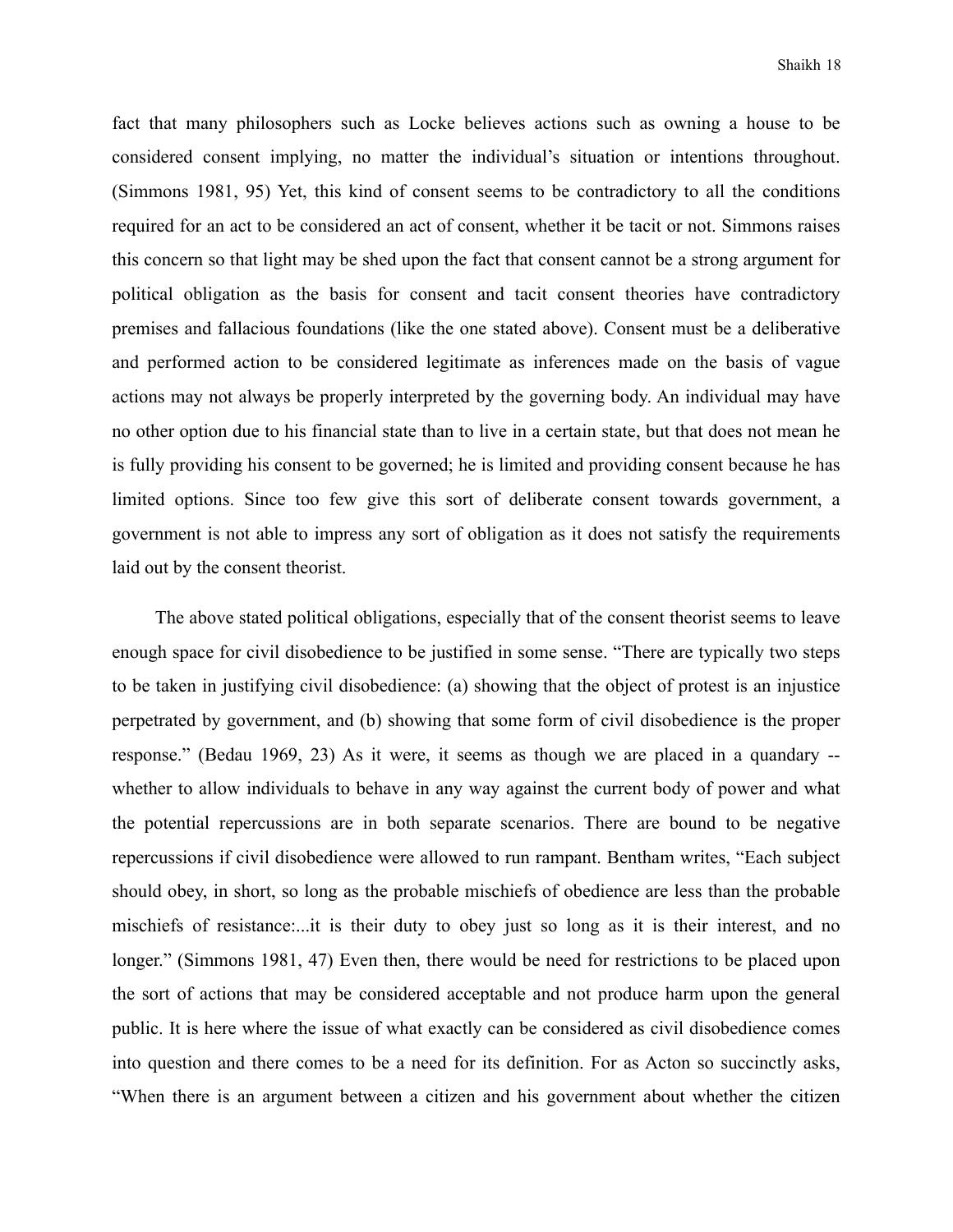should obey or not, by reference to what sort of consideration could one party hope rationally to convince the other that obedience or disobedience is the proper decision?" (Bedau 1969, 13)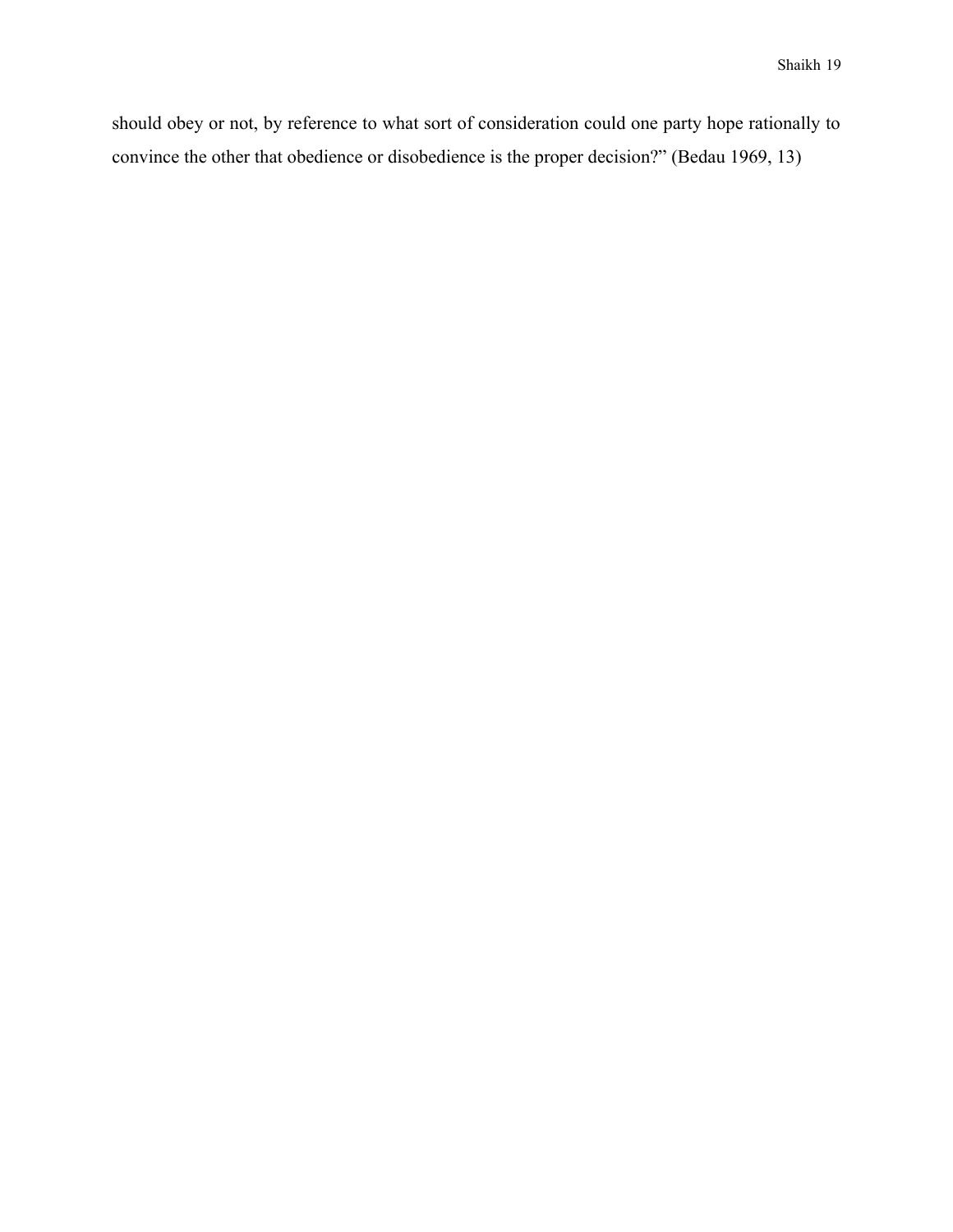#### **DEFINING CIVIL DISOBEDIENCE**

"Whenever any Form of Government becomes destructive of these Ends, it is the Right of the People to alter or abolish it, and to institute new Government, laying its Foundation on such Principles, and organizing its Powers in such Form, as to them shall seem most likely to effect their Safety and Happiness." -- The Declaration of Independence

 Civil disobedience has always raised much controversy and debate especially when it comes to determining just what sort of activism the term encompasses and what sort of activism it excludes. Many theorists preface their definitions for the term with cautionary statements. "We should not expect too much of a theory of civil disobedience, even one framed for special circumstance." (Rawls 1971, 364) What are the features and motivating factors of civil disobedience? Are actions of civil disobedience defensible in the grand scheme of things? Can civil disobedience be secretive or must it be a public endeavor? Along those lines, should civil disobedience be an act undertaken by a collective group or might it be solitary? Can civil disobedience be revolutionary? If so, what separates civil disobedience from blatant anarchy? Lastly, must civil disobedience always be nonviolent? After all, aren't there still chances of violent results despite the nonviolence of the action? Such questions are not only difficult to answer, but the answer itself serves as explanatory as to whether civil disobedience is right or wrong to participate in -- whether it hurts society, more than it helps society in the long run.

 Bertrand Russell once said, "We advocate and practice nonviolent civil disobedience as a method of causing people to know the perils to which the world is exposed and in persuading them to join us in opposing the insanity which affects, at present, many of the most powerful governments in the world." (Smart 1991, 51) Acts of civil disobedience are commonly defended due to the assumption that relatively just societies enable people to have a moral or political obligation to follow the law and its governing body. "A person has effective or *de facto* authority only if the people over whom he has that authority regard him as a legitimate authority." (Raz 1979, 28) Let us consider the case of Plato's Socrates who refrains from absconding prison and his imminent death as he regards it to be his political obligation to stay. He emphasizes the need for moral consistency rather than the spontaneous abandonment of his principles. His escape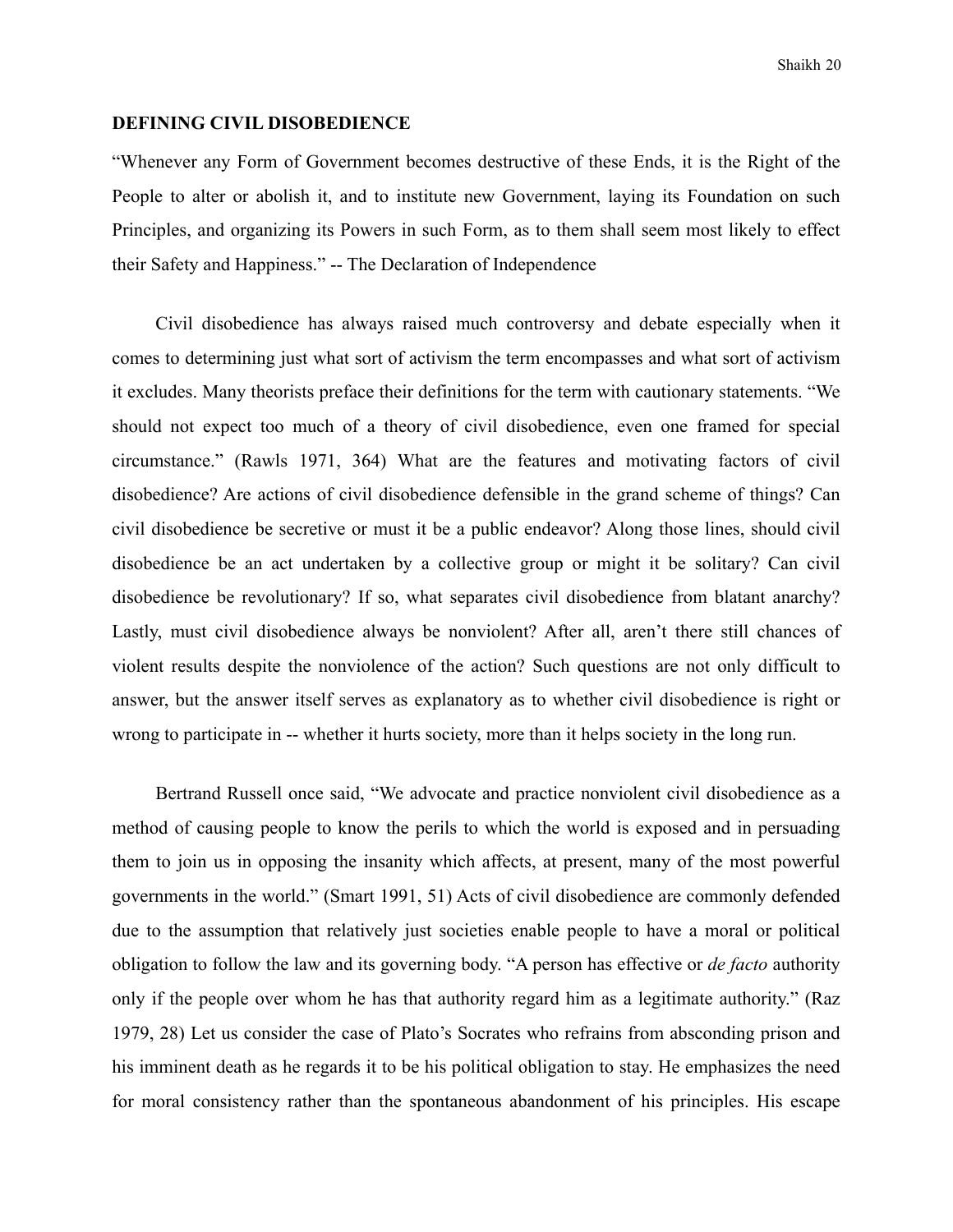would be a direct disregard for the State's ruling, thereby temporarily destroying its laws and regulations as well as encouraging others to act in the same way. "Do you imagine that a city can continue to exist and not be turned upside down, if the legal judgments which are pronounced in it have no force but are nullified and destroyed by private persons?" (Eliot 1937, 50b) And yet, the State has wronged him and incorrectly mandated punishment upon him. It could be argued that he has all the right to abandon the law and be disobedient due to its improper justifications.

 Most philosophers align themselves with the belief that it is the government's primary purpose to provide security and preservation of our life, liberty, and estate (estate being an all encompassing word for possessions, housing, etc.), and therefore, it should not provide us with a law which shall act contrary to this main aim. However, at times it can be wrong and as people we should make the government aware of its errors -- therefore, becoming civilly disobedient. (Simmons 2003, 12) Raz raises the issue that our moral obligations may at times be contrary to the governing body and such an obligation shall always be prima facie to any obligation, including our political or legal obligations. Of course, Raz also argues that society has no obligation whatsoever to even follow the law. However, if we were to assume society has a *pro tanto* obligation to follow the law, we must conclude that society must use proper and legal methods to inspire change before resorting to illegal measures. One might argue those causes defended by the minority population have a tendency to often be disregarded by those of legal power. Of course one can also maintain that civil disobedience may be performed while engaging in other means. "Civil disobedience in fact, if not in theory, is usually practiced alongside other, more legal, and less disruptive tactics aimed at reforming the same social ills, as study of the civil rights and peace movements will quickly show." (Bedau 1969, 9) The boycotts during the American Civil Rights Movement were entirely legal even if the organized marches and sit-ins were not. However, the latter were conducted later on, once dissenters had come to believe the government would not change its regulations without a greater emphasis of the regulations' wrongs. However, there is too much grey area when it comes to understanding just when the last resort has been reached. Rawls believes if previous acts have illustrated the political power to be stubborn or apathetic to the demands or changes desired by the minority, then civil disobedience may be thought of as the only way to continue. (Rawls 1971, 373) In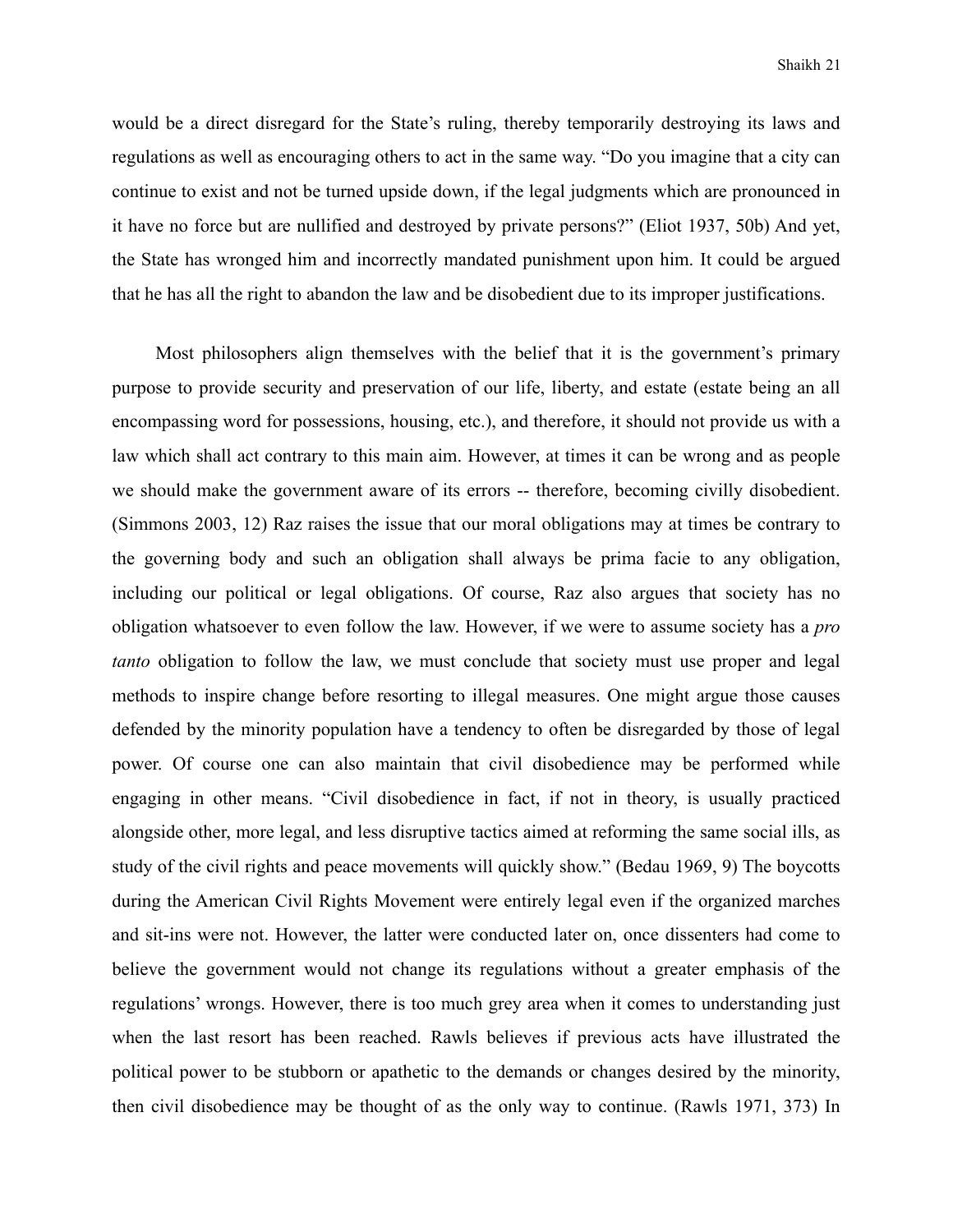*Letter from a Birmingham City Jail*, Martin Luther King Jr. writes, "In any nonviolent campaign there are four basic steps: 1) Collection of the facts to determine whether injustices are alive. 2) Negotiation. 3) Self-purification and 4) Direct Action. (King 1963)

 Conscientiousness is one of the major defining characteristics of true civil disobedience for many theorists. "In the case of civil disobedience it is essential that not only does a principle govern the action and therefore in principle is able to justify it, but also that the principle may be appealed to, invoked, or cited. For this to be possible the act must convey non-natural meaning and civil disobedience as protest meets this requirement." (Smart 1991, 198) It is informative not only of the sincerity, seriousness, and ethical reasoning of the dissenter, but also displays whether their incentive for infringement of the law is only selfishly inclined or for the interests of the greater good and the defense of morality as well. True acts "invoke the commonly shared conception of justice that underlies the political order." (Rawls 1971, 32) It is through their disobedience that attention is drawn towards the government or laws that is believed by the disobedients to be at least in need of review and thereby altered or dismissed. Such a conception correlates well with the social contract theory. The social contract theory functions on the belief that individuals relinquish certain freedoms to the governing body in exchange for the protection of their liberty. However, if the people are not receiving these promised benefits, they are no longer obliged to act in accordance to the body of power. "[We should] understand that law and order exist for the purpose of establishing justice and that when they fail in this purpose they become the dangerously structured dams that block the flow of social progress." (King 1963) Instead, they come to receive the right to act contrary to the law in order to obtain or regain their freedoms; in other words, they may very well act civilly disobedient.

 Indeed, both Rawls and Dworkin believe the actions of disobedients to be just so long as they believe the governing body is not being respectful of the freedom and equality of the people or not maintaining the principles of true and proper justice. "A person has a right to disobey a law whenever that law wrongly invades her rights against the government." (Dworkin 1977, 190) Of course such a restriction is seemingly much too limited as it refrains from the inclusion of other concerns important to the welfare of society such as transparency of government exploits,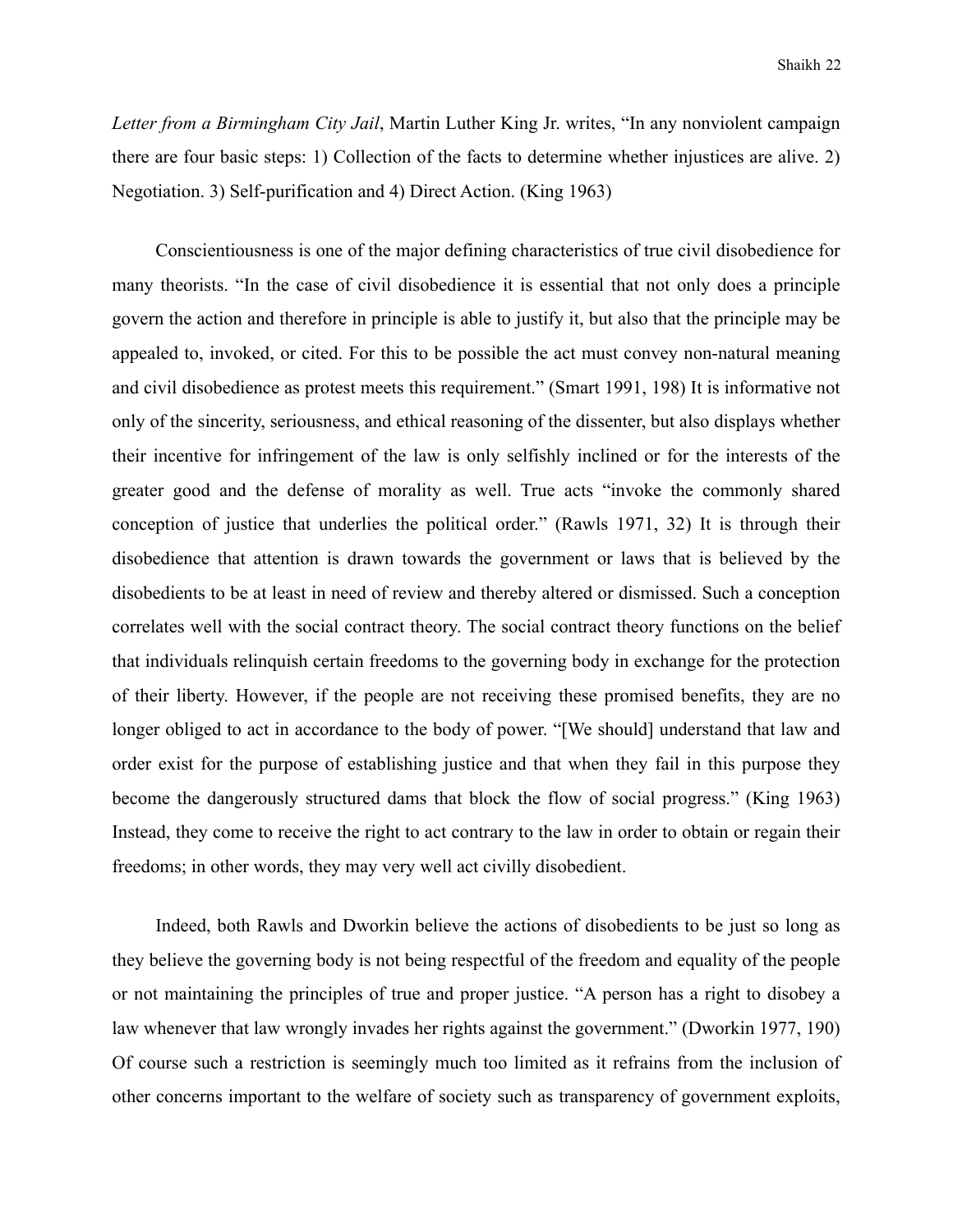security and safety, privacy of personal life, and so on -- all of which may act as incentive to partake in civil disobedience. Rawls does, however, introduce a proviso that permits the public to act in defense of their particular conceptions of justice and how the justice system is meant to serve them, so long as there is a satisfactory amount of evidence supporting their individual moral convictions. (Rawls 1971, 32) In other words, if the individual believes there to be strong support and need to act in a way that may inspire change in policy, that lies in accordance to his or her judicial beliefs, then he may very well take that action.

 The political campaigns of Martin Luther King Jr. exemplify this case as King was motivated by his religious beliefs and dedication to equality along with justice. Martin Luther King Jr. founded the Southern Christian Leadership Conference, which organized and advocated on behalf of several boycotts and sit-ins within the African American community. His efforts led to political rallies such as the March on Washington for Jobs and Freedom that assembled for the improvement and equality of both civil and economic rights. Despite being jailed for his work, he continued in a peaceful manner by writing letters and inspiring additional followers. (*Martin Luther King Jr., Biography* 2012) Rawls believed these undertakings of King's to be in accordance with his philosophy and having fulfilled his requirements of civil disobedience. "By engaging in civil disobedience one intends, then, to address the sense of justice of the majority and to serve fair notice that in one's sincere and considered opinion the conditions of free cooperation are being violated."(Rawls 1971, 382)

 The motivations of the civilly disobedient are just as important a factor in this course of discussion. Why an action is followed through is immensely significant in determining whether it is justified. It is not enough that the disobedient regards his or her actions as acceptable. The disobedient must have sufficient reasons for supporting the cause and must have an appropriate corresponding action. Even though the cause may be legitimate, the personal reasons of the dissenter must be equally as virtuous. One cannot be seeking to obtain self-gain such as power, election, promotion, and so on without having any real concern for the actual cause. Rather, they must act in accordance so that morality and fairness are encouraged in order for the action to be accepted as a true example of civil disobedience. "The only thing that permits us to acquiesce in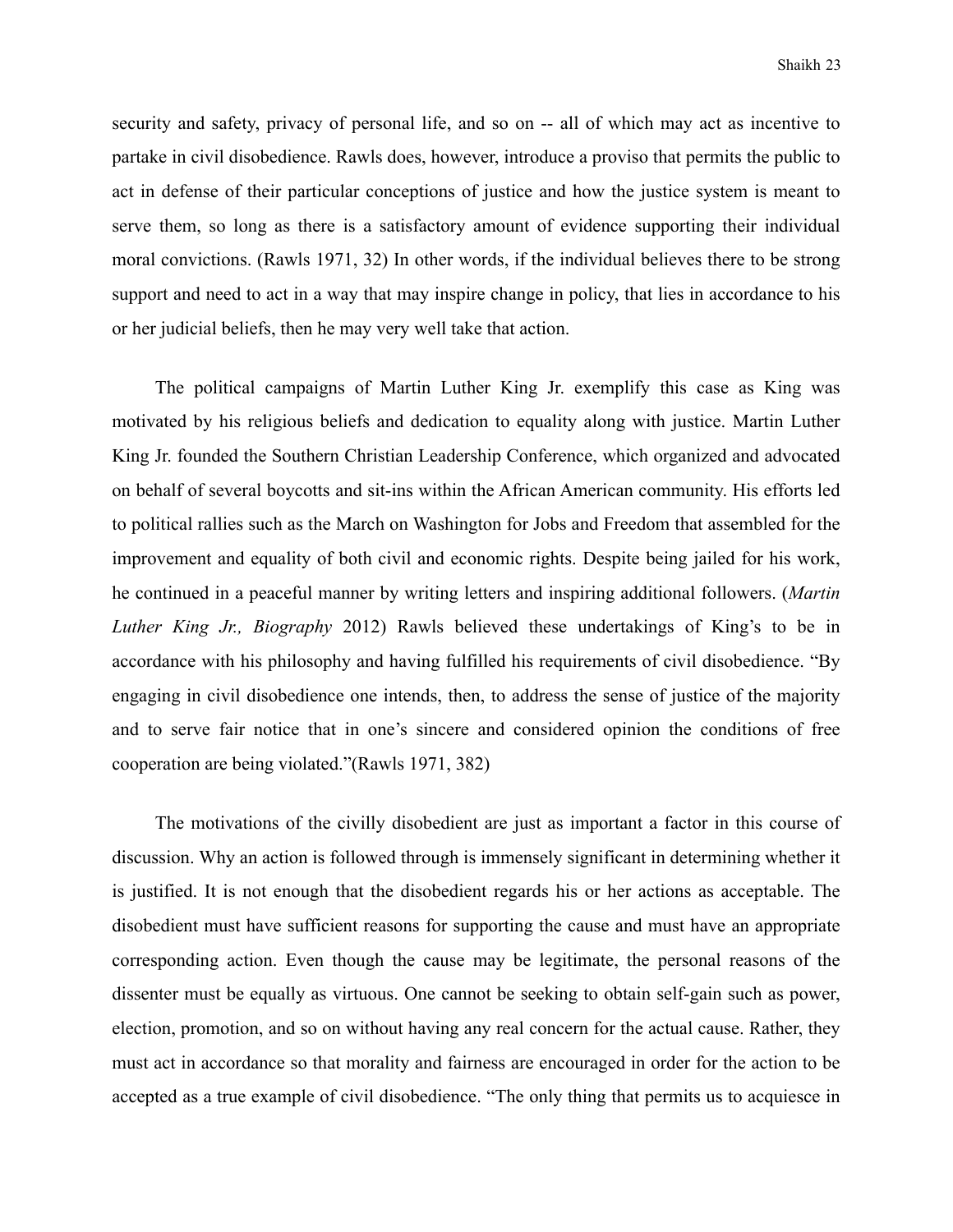an erroneous theory is the lack of a better one; analogously, an injustice is tolerable only when it is necessary to avoid an even greater injustice," (Rawls 1971, 4) We could not say the person was sincerely virtuous despite the good consequences that may result from their actions due to their improper inspiration for doing so. Additionally, the way in which the form of civil disobedience is carried out must also be carefully considered. One must have reasonable foundations that not only answer the question of why they are acting, but also why they are acting in that particular way. Even if civil disobedience is an illegal method of reacting towards the law, there are appropriate ways in which it can be handled just as there are inappropriate ways. Rather than vandalize a restaurant that doesn't allow African Americans to dine there, one could simply organize a sit-in instead.

 Such an idea is in agreement with just what sort of policies and breaches of laws civil disobedients may target. Usually protests regarding private organizations and businesses like banks, certain companies, and unions are thought to be unacceptable. (Raz 1979, 264) On the other hand, many believe disobedience enacted in opposition of the decisions undertaken by such private parties (i.e. companies and organizations) is a legal action. This is due to the fact that it proves to question the governing body that states these decisions made by private parties to be acceptable. The Montgomery Bus Boycott is a clear occurrence of action taken against the privately owned company, National City Lines that resulted in governmental involvement and modifications to the regulations of that time. This disagreement is better recognized as the debate of civil disobedience being either direct or indirect. It is direct in the sense that civil disobedients may breach the actual law they are opposed to and indirect in the sense that they may breach a law or policy that they may not oppose so that they may demonstrate their disapproval of a separate edict. An individual may not be particularly opposed to cancer research, but by trespassing on laboratory property and releasing test animals -- in response to being against the testing of animals -- he is performing an act of indirect civil disobedience. Truly, the distinction between these two types of civil disobedience tends to be much less explicit and defined than the examples given. One might refuse to pay taxes and such an act is interpretive of direct civil disobedience towards current governmental policy or indirect civil disobedience to the government itself.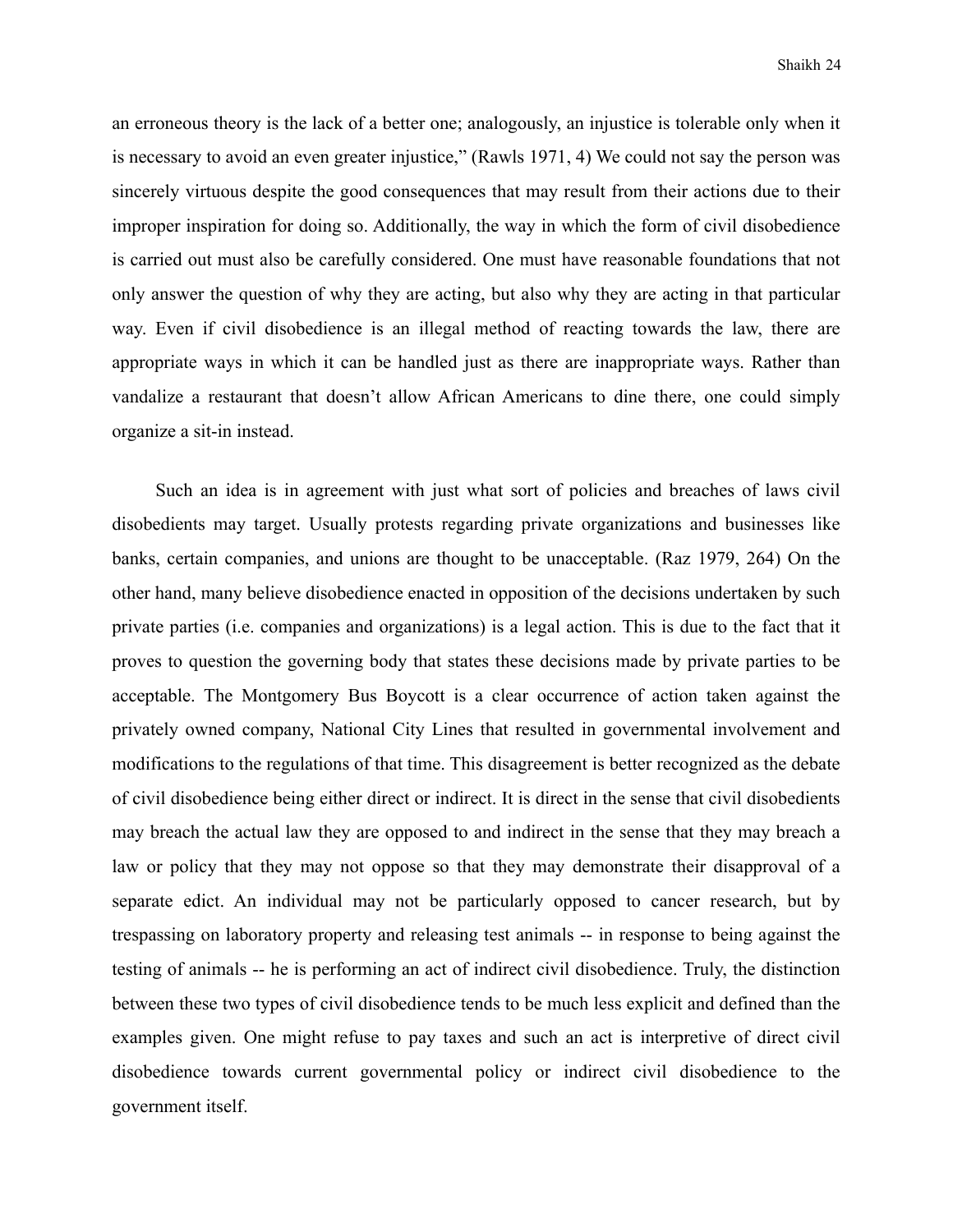One thing appears to be certain; civil disobedience is a type of objection towards the current state of affairs. "Civil disobedience is necessarily a protest *against* something, there must be *an object of protest.*" (Smart 1991, 197) Smart considers the case of a man who continues to practice a certain religion even though this religion has now been banned by the local government where he resides. Although he is technically acting contrary to the legal body, he is not being civilly disobedient. Rather, he seems to be carrying out a form of conscientious objection instead or a protest in which the dissenter believes he or she has an inability to follow the law as they are morally prohibited. It is similar to an orthodox Christian believing euthanasia to be the equivalent of murder or the way in which a pacifist would be against being placed in the military. Of course, the latter is the more common reference when the term "conscientious objection" is spoken, but according to Raz, it may very well be applicable to any law so long as the person believes they are pressured to disobey due to ethical inhibition. (Raz 1979, 278) Such a kind of dissent may be better portrayed as illegal non-compliance, not at all as direct or prone to instigating change as civil disobedience. (Rawls 1971, 279) Smart provides the example of those individuals who harbored and aided slaves in escape during the Fugitive Slave Act. Although they conscientiously violated the law, they did not fight nor even ask for any amendments. "It does seem essential to any act of civil disobedience that it should have an object of protest." (Smart 1991, 197) This sort of disobedience is much more personal in nature and lacks the vocal character and confidence of what we know as civil disobedience.

 Parallel to this conversation, there is the debate regarding whether civil disobedience should be a secretive act. Many, including Rawls, Bedau, and Smart favor publicized displays. "How could the government be addressed if the main condition of success was secrecy?" (Smart 1991, 197) Rawls emphasizes the fact that civil disobedience is a political act and therefore, must be committed openly and communicated to the authorities. (Rawls 1971, 84) Civil disobedience is an instrument of social change and should address the public, and be followed through in public. Rawls states an act must be performed with the intention of inspiring change or the creation of an impact. Since this is its purpose, it must take place without secrecy or evasion of surveillance so that others are completely aware of its occurrence, and are given the ability to come to understand the disobedients' perspective. After all, how would a secretive action affect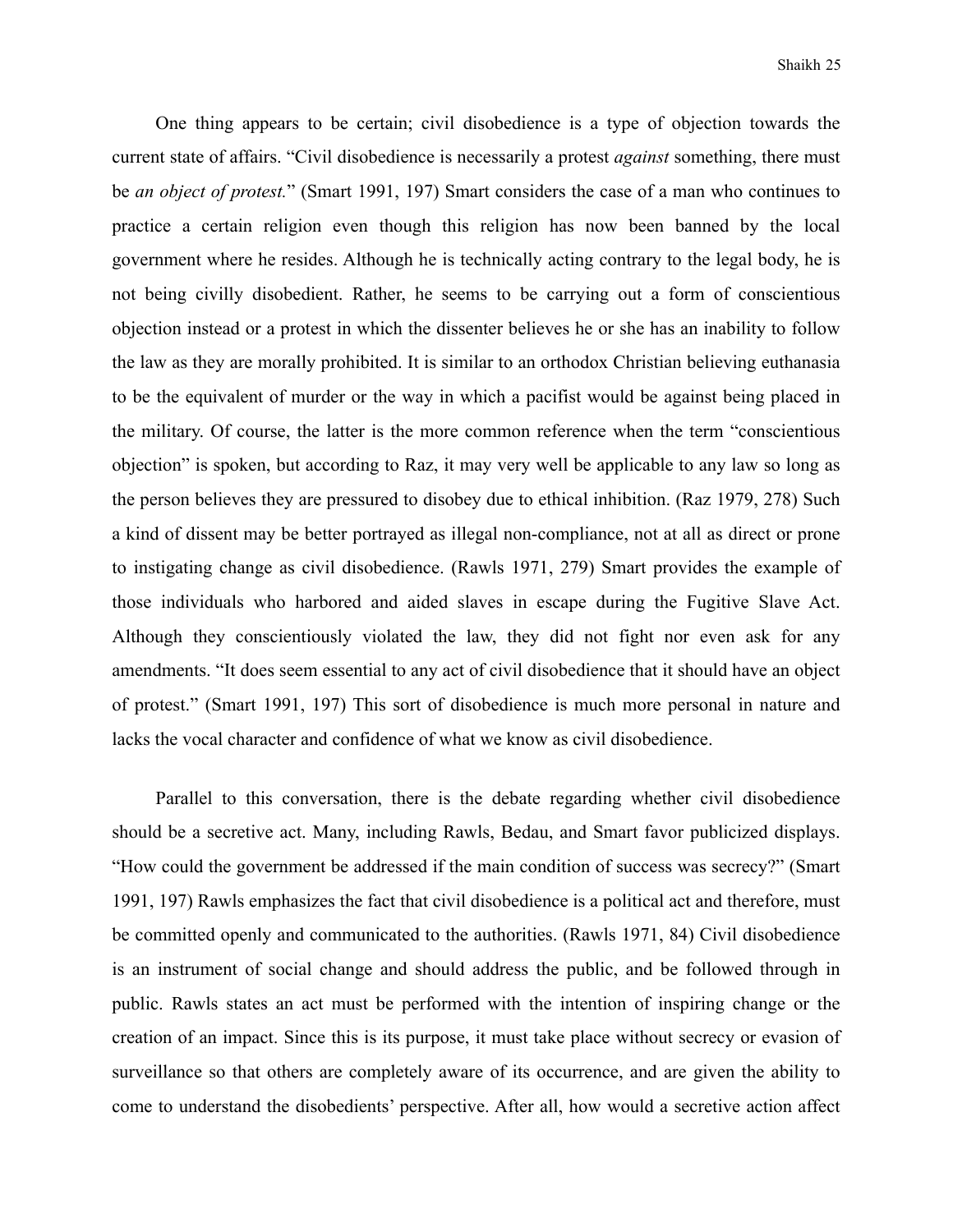the public in any way and appeal to the majority to review the current system? Publicity is essential in order to illustrate the character of the act as being within moral state, having selfless intentions, and submission on the part of the disobedients to any form of punishment that may follow. Additionally, this open and public means allows for the disobedients to express their willingness to negotiate with the current body of power. (Bedau 1961, 147) Russell points out how difficult publicizing facts through newspapers and the media can tend to be especially when it comes to the minority opinion. Mainstream media limits the amount of exposure defenders of these views receive. However, considering the sensationalism of illegality, civil disobedience can prove to be received with much more publicity than legal methods of persuasion.

 Critics of such reasoning believe that this type of advance notice, though potentially essential to a disobedient's strategy to support his or her moral inclinations, can also cause further problems for the disobedient. A person who broadcasts their intention to act contrary to the law submits the action to scrutiny of the government and legal authorities. This allows them with the opportunity to place a halt on all planned civilly disobedient activity. (Bedau 1969, 55) Therefore, it is allowable and preferable for actions to be clandestine during the strategic stage and actually performed openly and publicly. Vandalizing factories that may be harmful to the environment or liberating animals from harmful research laboratories are examples of efforts, which must be kept quiet until they are carried through. If the dissenters are sure to acknowledge the action as theirs and the reasoning for reacting in such a way, then it may still be considered as open and publicized even though it was kept covert during the planning and performance stages. Through this method, the dissenters still are able to illustrate their desire to communicate with the authorities and their moral propensity-- that is so long as the actions and motivations are publicized overtly afterwards.

 This does enable the potential of punishment for civilly disobedient actions. It is often argued that dissenters should be prepared for such a possibility as it displays the dissenter's fidelity towards the legal system. It also serves as illustrative of their willingness to negotiate with the government, and are hoping for their governing body to be sensitive to their concerns regarding the current morality and fairness of the law. This discourages further illegal actions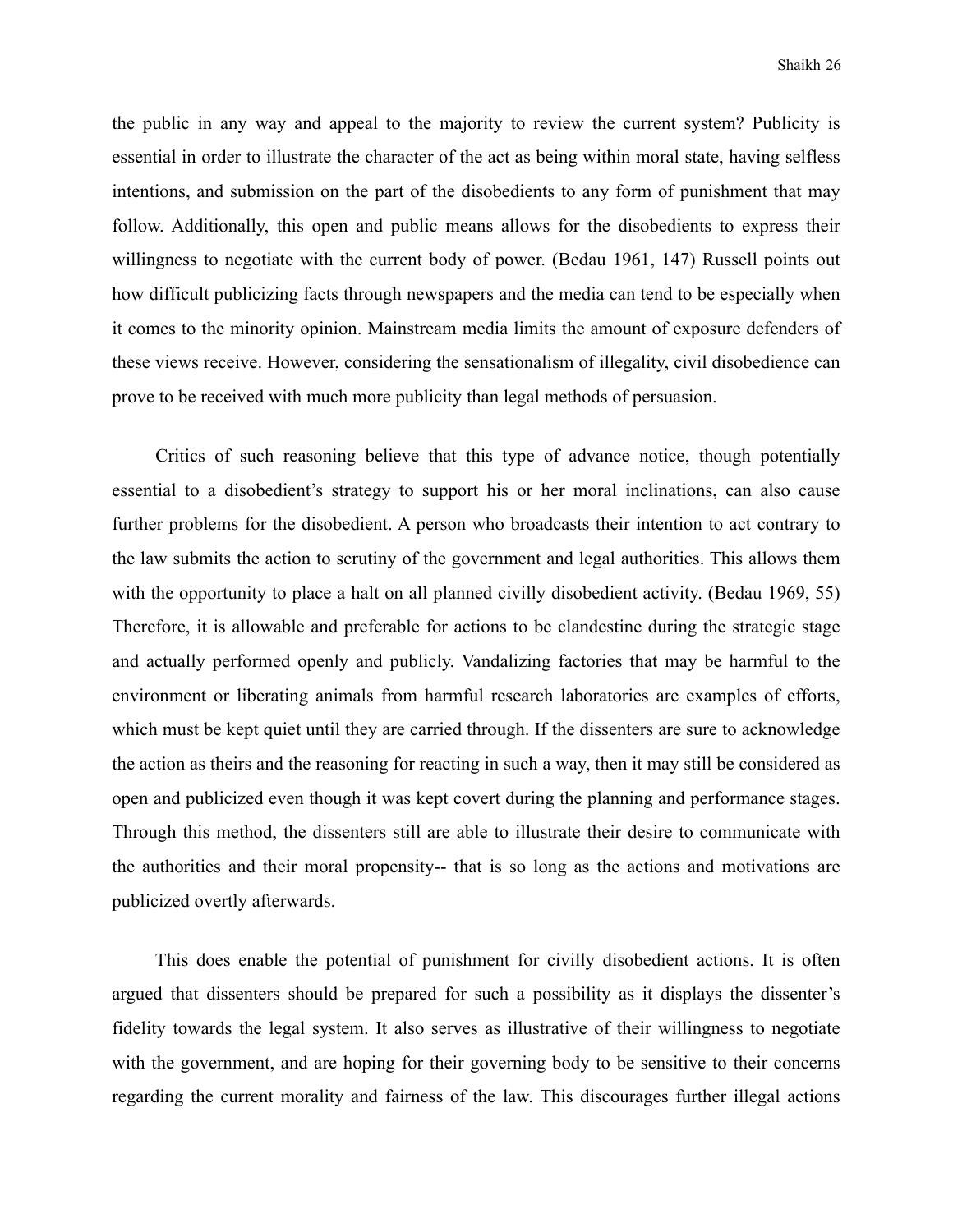from taking place merely to change miscellaneous policies without properly defined intentions that correlate to the conscientiousness requires by civil disobedients. This feature of civil disobedience is often considered one of the most controversial. Individuals should not always feel the need to be submissive towards the government as they are advocating for what is right. These citizens are engaging in democracy by vocalizing and illustrating their complaints. "There is no general reason why individuals engaged in those activities should make their identity known or voluntarily submit to punishment." (Raz 1979, 265) Granted, great activists who practiced civil disobedience such as Rosa Parks and Martin Luther King Jr. willingly allowed themselves to be jailed in spite of their strong conviction of their actions being correct in response to the injustice being committed towards the African American community of America. "Gandhi, talking about his first essay into civil disobedience said, 'None of us had to offer any defense. All were to plead guilty to the charge of disobeying the order...' Martin Luther King, drawing on Gandhi says, 'Most important, they [violators of law] willingly accept the penalty, whatever it is.'" (Bedau 1969, 45) This may be because, like Socrates, they understood the fragility with which the legal system works and their need to maintain it no matter as proper righteous citizens.

 There is also the problem of whether civil disobedience must be a collective venture or if it may be solitary. There are known cases of solitary acts of civil disobedience such as Henry David Thoreau who evaded taxes due to his opposition of how the money collected was spent, but whose actions and following arrest were hardly influential, as he didn't reach prominence as a writer until much later. And then, there are cases such as Rosa Parks, a colored woman who was arrested after her refusal to give up her seat on the bus for a Caucasian. Despite her stand initially being solitary, it is said that it inspired movements such as the Montgomery Bus Boycott, and therefore, was collective in a sense. (Cozzens 2012) However, according to Rawls, collective action is necessary in order for it to be categorized as civil disobedience. Not only does such a requirement align itself with the need to be highly publicized and enacted openly towards the legal body, but it also is a necessity for various other reasons. First, it allows for the avoidance of several simultaneous appeals towards the government and society for the same cause diminishing one another. Through coordination and collaboration dissent is regulated and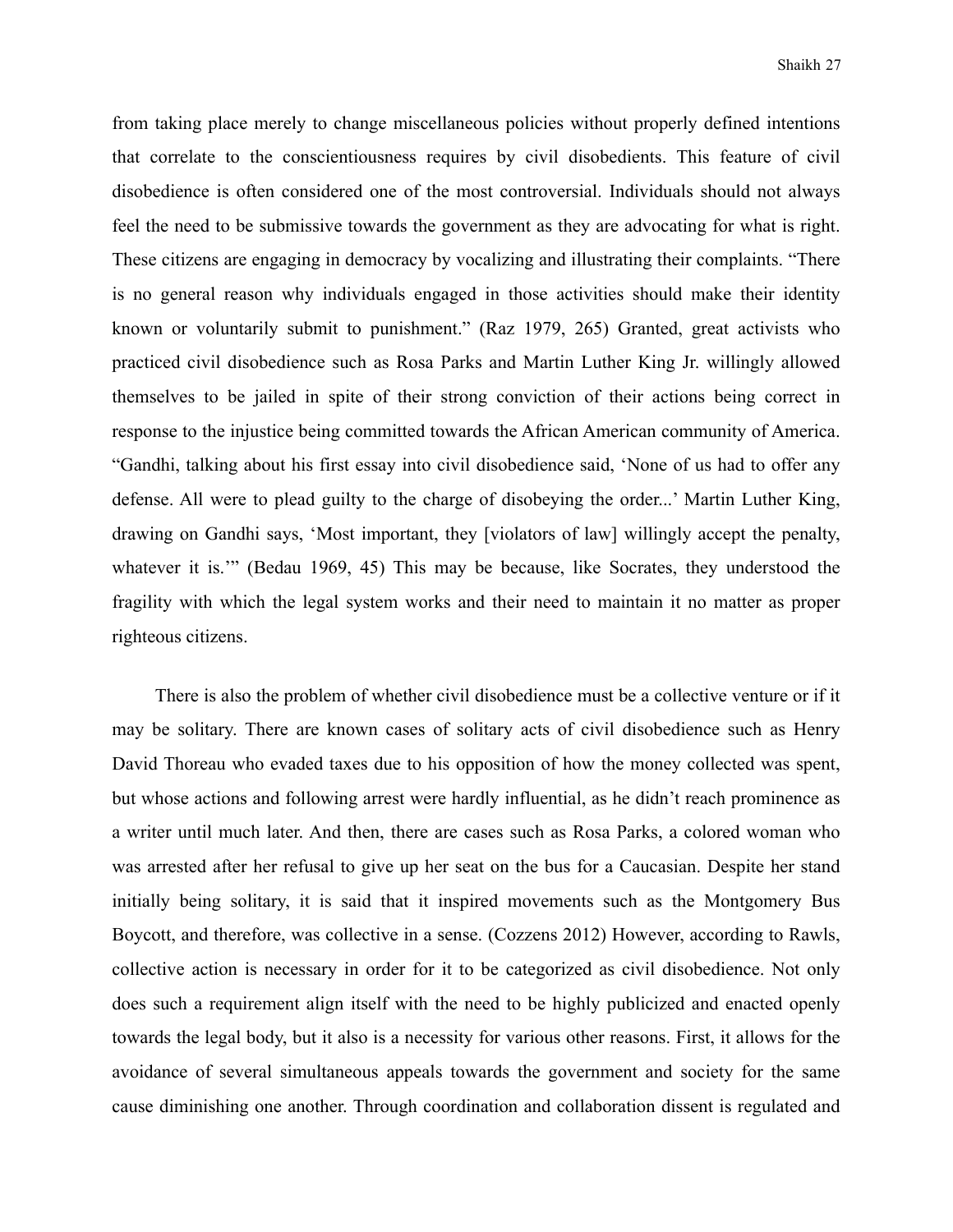is able to have a more profound effect. "There [may] be many groups with an equally sound case for being civilly disobedient; but that, if they were all to act in this way, serious disorder would follow which might well undermine the efficacy of the just constitution." (Rawls 1971, 374) Second, there is a greater chance of collaborative efforts generating positive results and being correct in its motivations. As the wise adage goes, human judgment tends to err, and the greater amount of people who hold the same belief, the smaller the chance that it may be wrong.

 Many theorists hold strongly to the belief that civil disobedience is justifiable if it possesses a high possibility of yielding favorable and morally substantial transformations of society or government. It is only this reasoning that allows for any justification of the general public being vulnerable to any risk as civil disobedience has the ability of encouraging disrespect for the law and thereby weakening the legal system in a sense. Granted, in certain circumstances, there isn't enough time to collaborate and organize an assemblage of minorities as other minorities may be resistant towards conspiring together. This raises the question of whether such inabilities and refusals may have an impact on the ensuing defensibility of the civilly disobedient act. (Raz 1979, 253)

 Another factor of civil disobedience that is regarded as highly significant in establishing how it differs from other modes of action is the issue of violence and nonviolence. Smart distinguishes the two as the coercion of force and the coercion of persuasion, though he believes both to be of use in civil disobedient cases. (Smart 1991) Several argue nonviolence as promoting the advantages civil disobedience has in purposefully seeking to infringe upon the law; it tends to lessen the more negative consequences the actions undertaken may exhibit. Rawls maintains persuasion as being the only useful method of performance, "Any interference with the civil liberties of others tends to obscure the civilly disobedient quality of one's act." (Rawls 1971, 366) In other words, violence has an inability to meld with civil disobedience, as it would detract from the purpose of inspiring positive changes. Truly, a disobedient like Martin Luther King Jr. seems to manifest the Rawlsian approach towards defining such actions. However, perhaps the main predicament is not whether civil disobedience is violent or nonviolent, but how one should define the term "violence."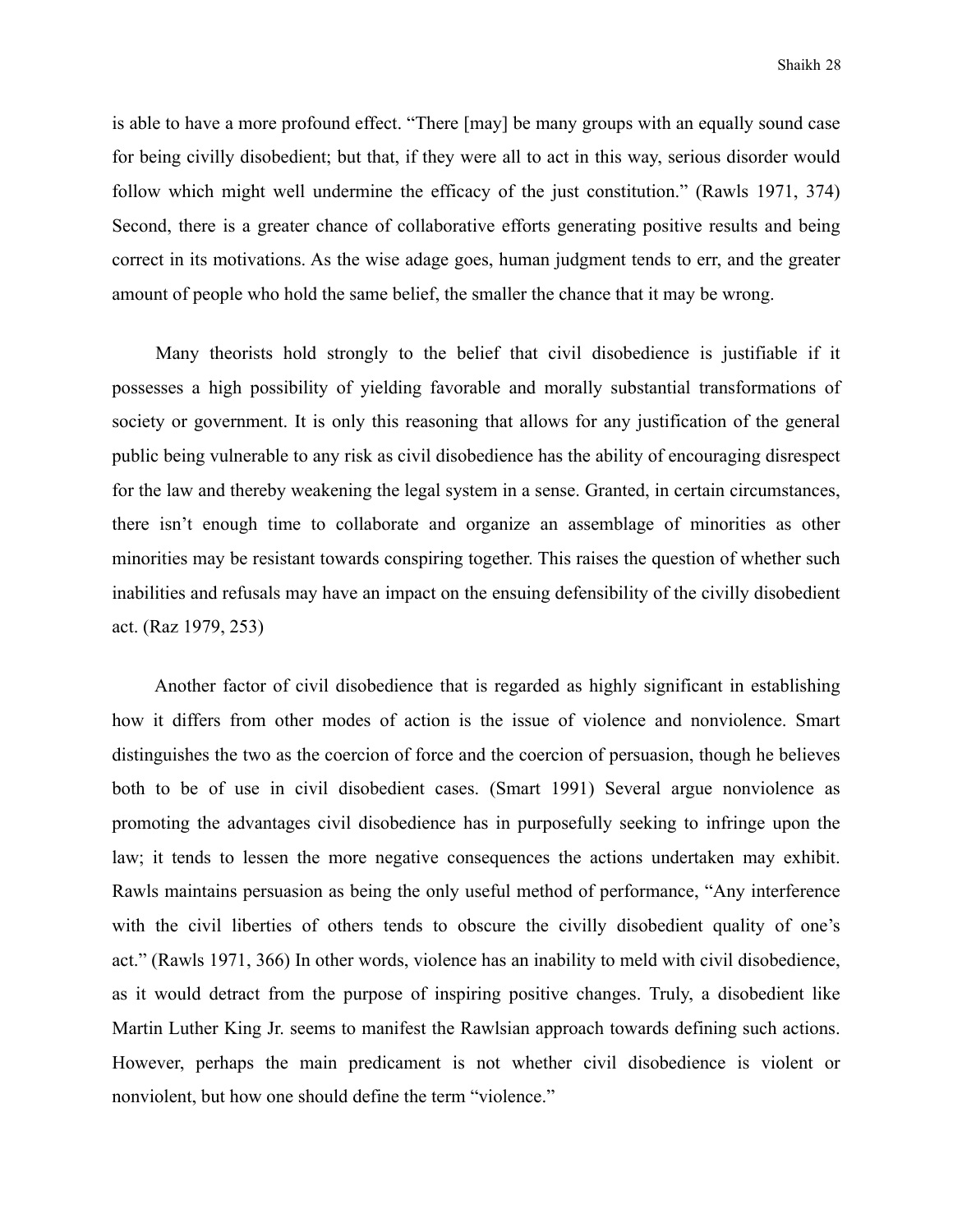There are several notions of violence including violence towards others and one's self in both emotional and physical capacities, violence towards property, and actions that may be considered as minor representations of violence such as mere annoyances rather than actual inflictions of suffering. Of course, if violence is determined by way of the probability of whether something leads to harm, then any action, no matter how seemingly inconsequential at the moment, may be classified as violent in the end. (Smart 1991, 189) "Civil disobedience is often accompanied by violence, both incidentally and unintentionally, and sometimes as the deliberate act of those who share the discontent of the civil disobedient but not his commitment (whether it be principled or merely tactical) to nonviolent methods." (Bedau 1969, 10) Additionally, we must take into account the possibility of nonviolent acts as having repercussions that are just as injurious, if not more so, than violent acts as noted by Raz. (1979, 267)

 Let us consider the Montgomery Bus Boycott of the 1950's as an example. The boycott was a political and social endeavor against policies of racial segregation on public transportation that set the stage for further activism -- resulting in the creation of the American Civil Rights Movement. African Americans purposefully avoided riding the busses until transportation companies agreed to remove their racist policies. The boycott was meant to be a peaceful display for the promotion of human rights and equality. Still, it has had a significant impact upon the lives of the transportation system workers and their families who were disadvantaged in wages even though they were only following the orders of their employers. It inhibited the economic status of the transportation system as African Americans formed the majority of public transportation consumers. Businesses in busing zones were also hurt by the loss of thousands of dollars as they had come to lose their African American shoppers. Thus, this protest, though seemingly nonviolent, held many "violent" repercussions (in accordance to the term's previously determined definition). Retrospectively, this behavior was a sort of threat as it illustrated to the bussing companies the consequences that would continue to incur if it were to continue acting against the disobedients' wishes. However, this boycott was still successful since it came to lead to increased awareness of the wrong that was being committed towards African Americans and pushed the companies as well as the government to reconsider their initial rulings. (Cozzens 2012)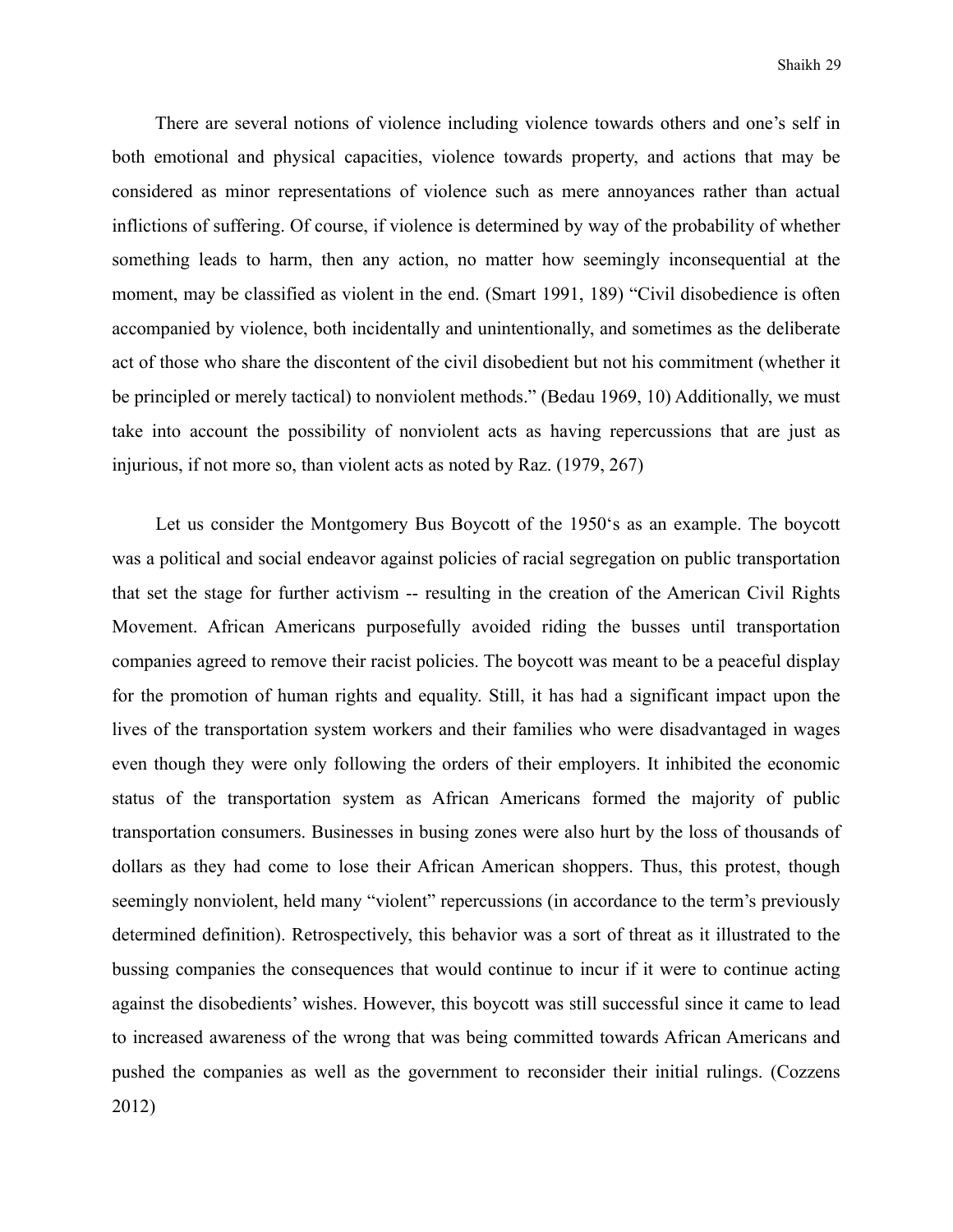Furthermore, it seems as though Rawls might have been incorrect in his assumption of violence weakening the "quality" of the disobedients' actions. Arguably, limited usage of violence assists in expanding communication and awareness of the cause and law being questioned. If this is the case, does it not enhance the quality of the actions in some sense by creating more awareness? Malcolm X was known to be an advocate for self-defense and force over civility towards the enemy source. "Power in defense of freedom is greater than power on behalf of tyranny and oppression, because power, real power, comes from our conviction which produces action, uncompromising action." (*About* 2012*)* Why should protesters be subject to the brute of police officers rather than standing up for themselves as no true wrong had been incurred? If violence was committed against Malcolm X or his followers, they made sure to defend themselves. They were different in this sense from Martin Luther King Jr. and his followers who advocated for peace, but historians tend to believe that the two efforts combined woke up the United States to the wrongs being committed. For even King had written, "We know through painful experience that freedom is never voluntarily given by the oppressor; it must be demanded by the oppressed." (King 1963) Raz argues that certain forms of violence may be necessary in order to coerce the governing body to listen and negotiate with the disobedients. (1979, 267)

 Of course no matter the case, most theorists believe nonviolence to be the preferred method of dissent over more violent measures. Violence may best be described as a means of direct harm, and nonviolence is that which evades such detriment along with discouraging violence in all situations. Likewise, nonviolence does not allow for as heightened a possibility of further arousing hostility from the government and dissuading participation from potential supporters. (Raz 1979, 268) Additionally, nonviolence does not depreciate the value of the change that is trying to be instilled by distracting the general public as violence would. Nor, does it compromise the liberties of others, which would be contradictory to the ultimate aim of liberties and freedoms that civil disobedience is supposed to promote. "To engage in violent acts likely to injure and to hurt is incompatible with civil disobedience as a mode of address. Indeed, any interference with the civil liberties of others tends to obscure the civilly disobedient quality of one's act." (Rawls 1971, 366) Therefore, it would seem nonviolence, in the sense that an act does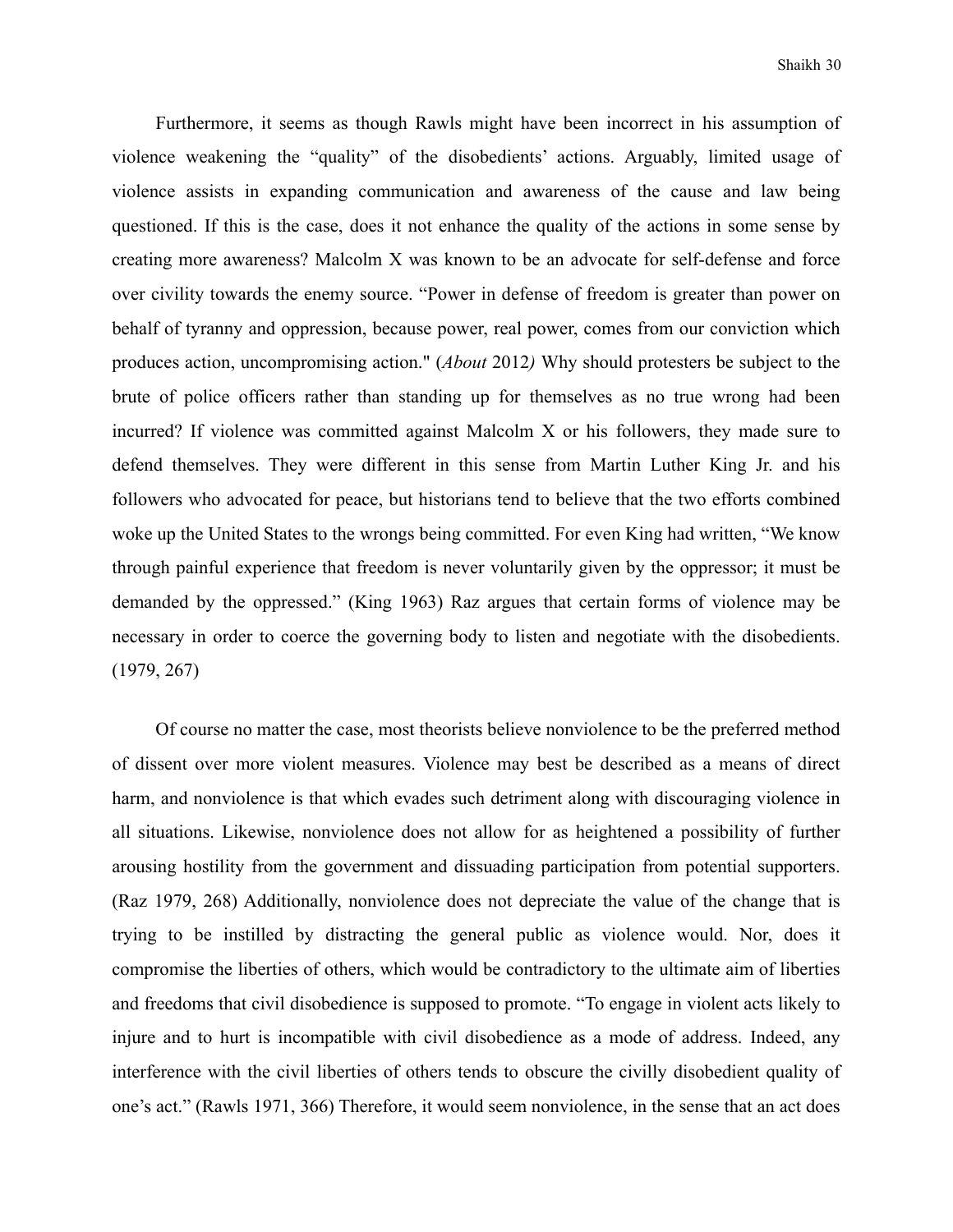not *directly* harm anyone or anything, is the best means of carrying out any action of civil disobedience.

 In a similar fashion, there are questions regarding the distinction between civil disobedience, radical protests, and more revolutionary forms of action. The nature of the aim is one of the main differences amongst the three. Civil disobedience tends to be focused on specific and particular policies rather than a wide range of issues. A revolutionary act is best defined by its terminology. Its primary purpose usually involves an overthrow of the current governing body in favor of a new regime. Both radical protest and civil disobedience are forms of action that may be classified within the range of revolutionary endeavors, and may very well occur simultaneously. Revolutionary practices are dissimilar from civil disobedience in this way, as dissenters are not hoping to obtain alterations in current regulation. Rather, a transformation in the entirety of the government is what is being sought. However, many might argue that Gandhi's peaceful demonstrations were forms of civil disobedience, and these acts were definitely revolutionary as they lead to the eventual dismissal of the British from India.

 Initially, Gandhi led large strikes and marches in opposition to specific taxes and laws such as the Salt Satyagraha or Salt March against the tax on salt. These types of actions are comparable to those lead by Martin Luther King Jr., specifically the Montgomery Bus Boycott. Once World War II broke out, India was needed to support the British in their efforts. However, Gandhi preferred nonviolent moral support and such notions offended the Congressional leaders. Finally, Gandhi stated that India could not support a war being fought for the purpose of democratic freedom when such a thing was being denied to India itself and went on to create the *Quit India* campaign. This effort was specifically aimed towards the immediate exit of British forces from India. "First they ignore you, then they laugh at you, they fight you, then you win." (Gandhi,quoted in Rosenberg 2012) Although Gandhi was jailed for his endeavors, he eventually achieved his aim as the British ended up leaving India. (Gandhi, paraphrased in Rosenberg 2012) This case is noteworthy particularly for the fact that it displays the many overlaps that might occur between revolutionary ventures and civil disobedience. Revolutions are usually known to be violent in nature, with the general public using means of terror and outright war against political leaders and the government, as the French revolution and South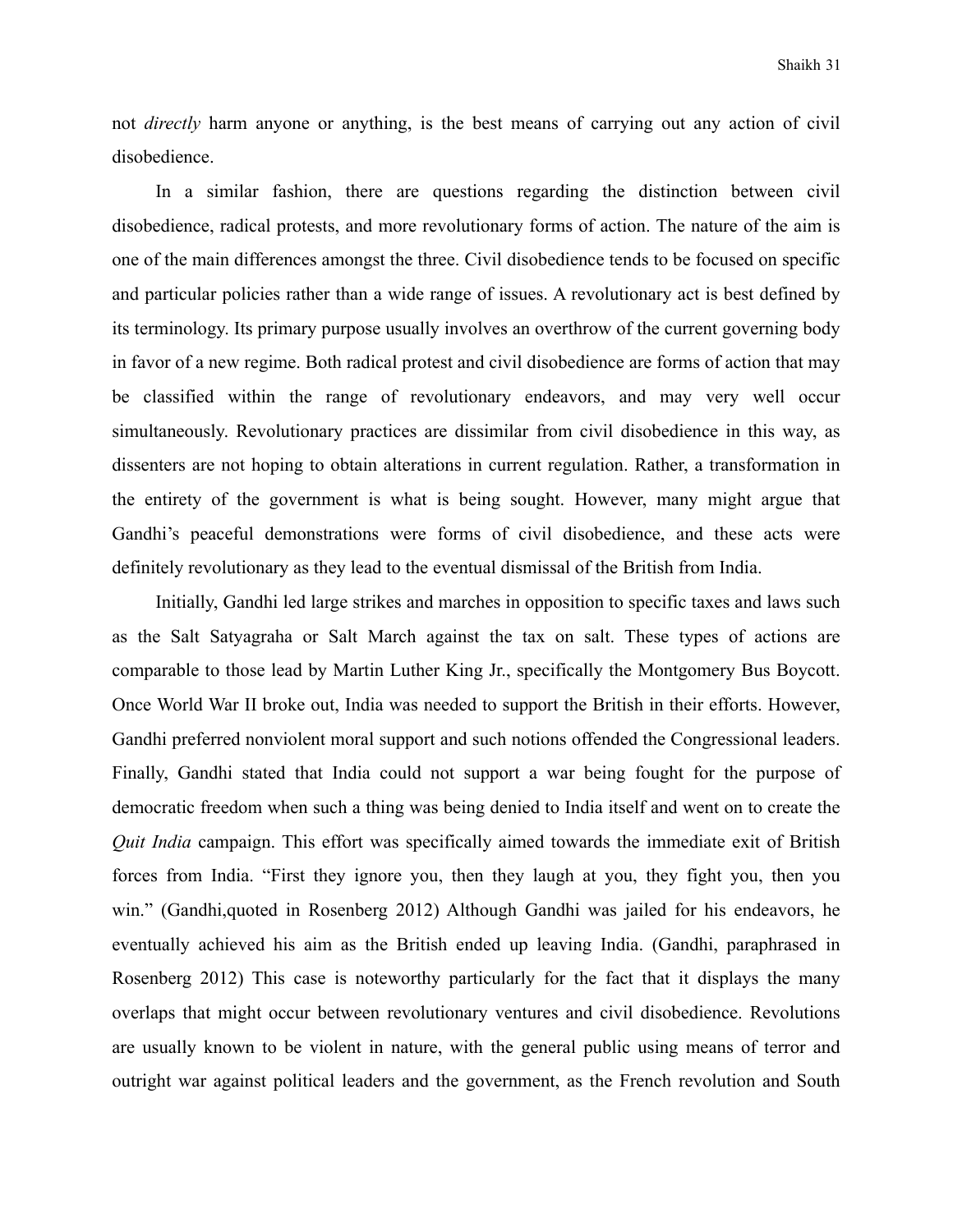African revolution have illustrated in the past. However, Gandhi's revolution indicated the possibility for a revolution to be nonviolent and civil. Therefore, it seems that civil disobedience may indeed be revolutionary after all so long as the act is driven by a conscientious commitment with the intent of improvement for the greater good.

 Unfortunately, the various discussions above still do little to solve the debate regarding what exactly constitutes an action of civil disobedience and whether it can be defended in the grand scheme of legality no matter the many laws that have been rightly altered because of it. Gandhi defines civil disobedience in a sense that encompasses not only "a refusal to obey bad laws, but also a violation of laws which work no hardship where the breach 'does not involve moral turpitude and is undertaken as a symbol of revolt against the State." (Bedau 1969, 101) Many tend to appeal to the social value civil disobedience has and believe it to be needed to maintain the checks and balances between the people and the government. Properly performed civil disobedience can present the faults of the government and produce much needed amendments. (Rawls 1971, 199) It can serve as supplemental to the idea of democracy as it allows for the encouragement of preserving an open mind towards change targeted towards positive outcomes. Even Mill wrote, "A party of order or stability, and a party of progress or reform, are both necessary elements of a healthy state of political life." (Mill 1999, 48) It can even be argued that it is an individual's political obligation to act contrary to the law in civil disobedience if the law is not fulfilling its requirements. "To be virtuous…is to perform well a socially necessary or important role. This does not mean that the virtuous person must always agree with the prevailing views or attitudes. On the contrary, Socrates and John Stuart Mill have persuaded many people to believe that questioning and challenging the prevailing views are among the highest forms of virtue," (Dagger 1997, 14) Such a statement deeply illustrates the belief that in order for democracy to function in its purest and best form, it is essential for citizens to be active participants and proceed beyond the simplicity of passive legal following.

 Considering these premises, it is no small wonder why John Rawls's definition of civil disobedience is the most popular and commonly accepted. Civil disobedients should hold serious and sincere motivations behind their actions. They must be willing to publicize their ventures and seek to act collectively as well as submitting themselves to any punishments they may be subject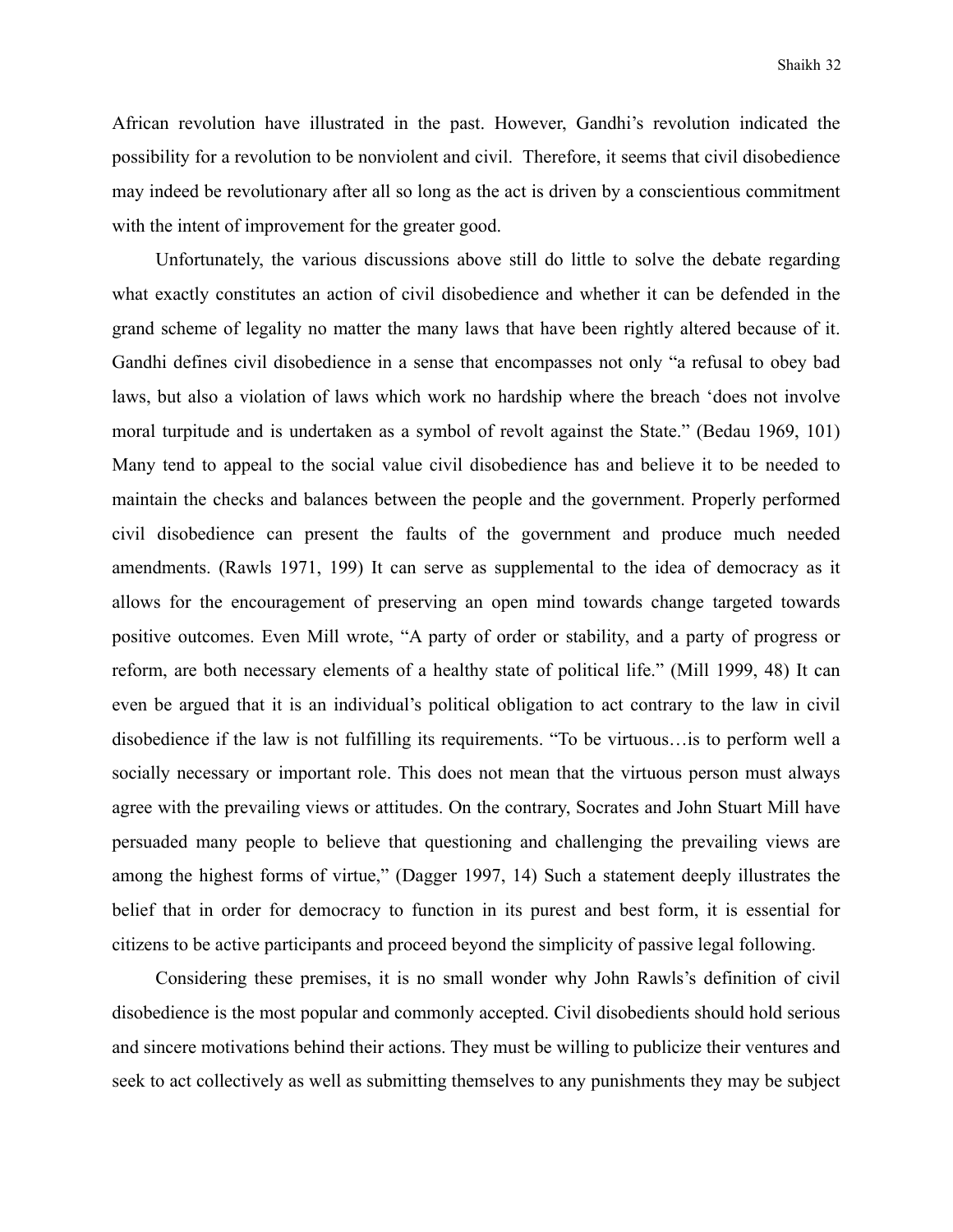to due to their breach of law. This is mainly to increase the chance of the government's willingness to comply or negotiate with the demands. Acts cannot be violent as such a characteristic would conflict with others' freedoms and therefore be contradictory to the sole purpose of civil disobedience as being a tool to promote freedom for the whole. Lastly, it may be both revolutionary as well as non-revolutionary -- this qualification may be reviewed on a caseby-case basis. Rawls asserts his claim, "Civil disobedience is a public, nonviolent and conscientious breach of law undertaken with the aim of bringing about a change in laws or government policies." (1971, 364) Of course, Rawls was writing during a time before the popularization of cellular devices, social media, and the Internet. Since then, the world has changes considerably and one may just as well conclude the nature of civil disobedience has adapted in response.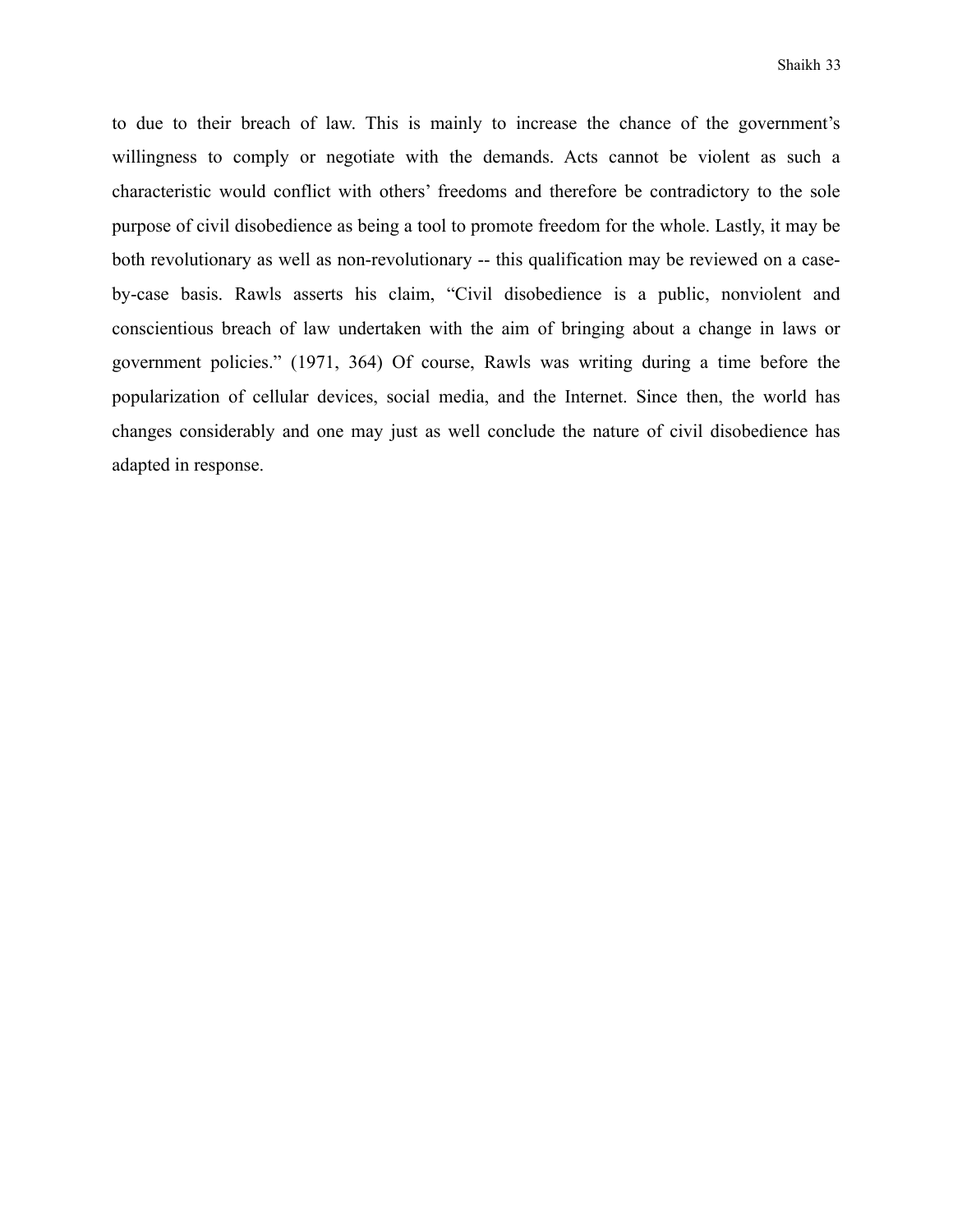#### **REVISING CIVIL DISOBEDIENCE**

 "When you give everyone a voice and give people power, the system usually ends up in a really good place." -- Mark Zuckerberg, CEO & Founder of Facebook

 Launched in February of 2004, Facebook has now come to have an active user database of over one billion worldwide, nearly half of which log on daily through their mobile devices. This exponential growth is only one facet illustrative of its vast popularity; others would include the several million status updates posted daily and the fact that many famous individuals as well as political figures, including the current President of the United States, are in ownership of a profile or page. Even businesses and organizations have recognized the instantaneous speed by which "the word" now has the ability to be leaked and have joined in by creating pages and groups for their consumer base and members. (Bertolucci 2012) Twitter seems to have snatched just as much hype as Facebook. With trending topics that allow for the introduction of the "hash tag", twitter provides the public with the ability to instantly display just what exactly everyone is talking about everywhere, upon their screens. Of course, who better to be in the know on current events and thoughts than our leaders? It has been noted that " all but three of the 79 new lawmakers who entered the halls of Congress on Thursday have public Twitter accounts." (Fitzpatrick 2012) But, we cannot forget about YouTube. Many would state that YouTube has changed lives and coined the term "internet sensation." The homepage itself boasts that every minute seventy-two hours of video are uploaded; within a day we are presented with hundreds of thousands of hours of footage. However, these are only a few of the many feats such sites have conquered. They have also contributed to world changes by assisting revolutionaries, dissenters, and disobedients.

 The role of social media in acts of civil disobedience such as protests and revolutions has garnered attention from the media itself. We find that it has allowed for these acts to be organized and executed with much more ease than the past. It is this feature that has transformed civil disobedience into something that has the capability to take place daily, whether it be online or onsite and able to be watched everywhere at any time. "An underlying assumption is that social media is making it more difficult to sustain an authoritarian regime -- even for hardened autocracies like Iran and Myanmar -- which could usher in a new wave of democratization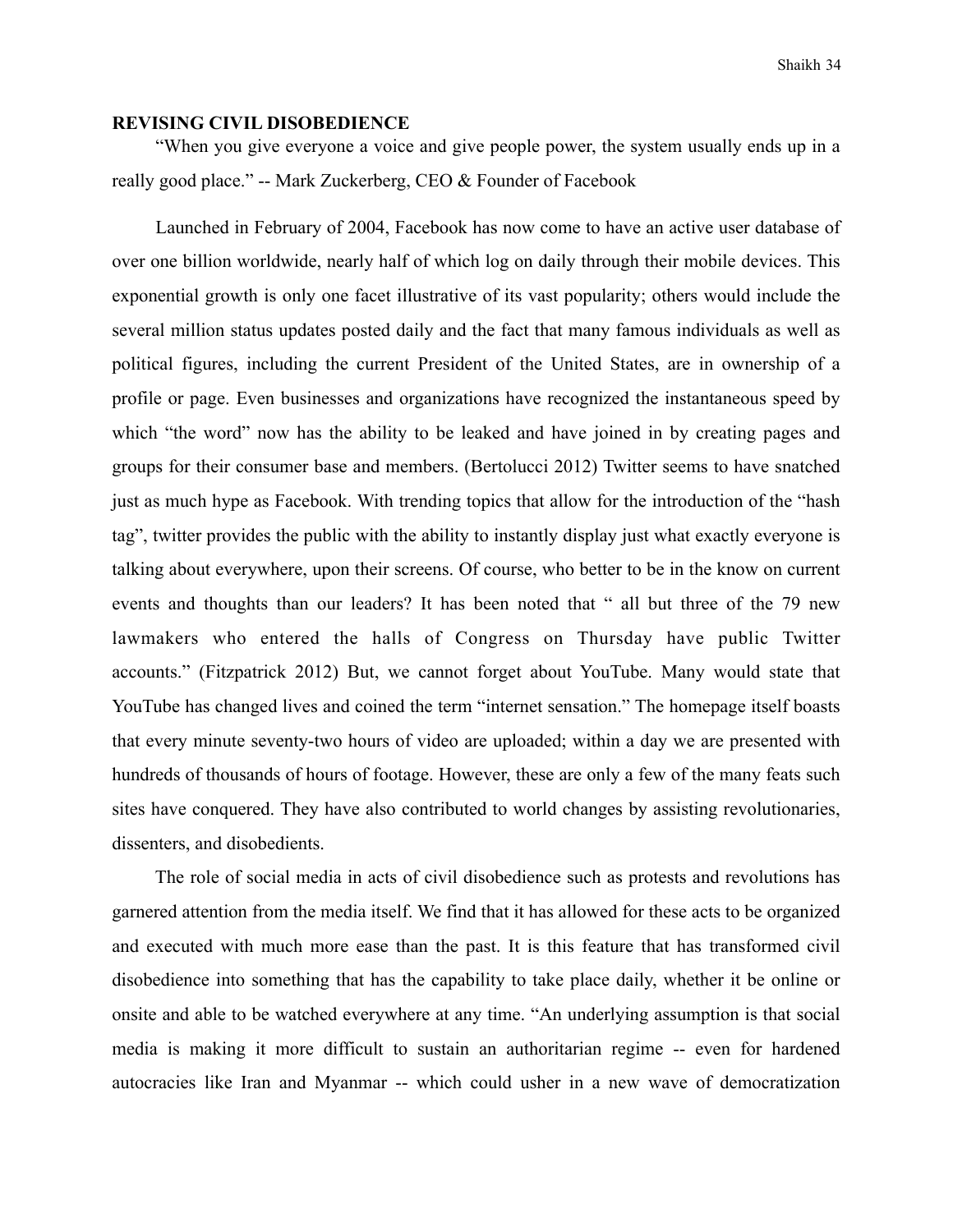around the globe. In a January 2011 YouTube interview, U.S. President Barack Obama went as far as to compare social networking to "universal liberties such as freedom of speech." (Papic 2011) And such has been demonstrated in the recent affairs of the Middle East.

 On 12 June 2009, it was announced that the incumbent President of Iran, Mahmood Ahmadinejad had been reelected, winning by over sixty percent despite there being many report irregularities. All the opposing candidates claimed the election had been manipulated and filed official complaints. In particular, Mehdi Karroubi and Mir-Hossein Mousavi, both opposing candidates, the latter of whom had claimed victory before the announcement due to his clear majority popularity, were in arms with the dissatisfied people. They encouraged them to outwardly favor and demand the annulment of the election, as it was fraudulent. Both were soon regarded as the main political leaders of the movement known as the Green Movement and nicknamed the Iranian Twitter Revolution. During this movement, the people protested the reelection with signs, marches, and speeches; their methods of dissent were relatively peaceful in nature. Ahmadinejad stayed firm in his victory, dismissing the accusations as nothing more than, "passions after a soccer match." (*Iran's Twitter Revolution* 2012) Despite the expressed nonchalant demeanor of the President, the police and the Basij, a paramilitary volunteer militia, suppressed the dissenters through violent means through the usage of pepper spray, batons, sticks, and even firearms.

 One of the victims' deaths, that of Neda Agha-Soltan, became infamous worldwide as a video of her being shot by the Basij was broadcasted over YouTube. "As open defiance of the election results broke out, citizen journalists used new media to spread the word. And the whole Web was watching." (*Iran's Twitter Revolution* 2012) Through Internet outlets, opposition groups informed the outside world of not only Agha-Soltan's death but that of over a hundred others who were arrested and tortured for their participation. The list was inclusive of children. A constant stream of photographs and videos demonstrating the brutality of the government and police was posted on Facebook and Twitter forcing the hash tag "#iranelection" to be the top trending topic in several countries. "The immediacy of the reports were gripping," the *Washington Times* stated. (*Iran's Twitter Revolution* 2012) Of course, the Iranian government stalled further leakage of information that supported the dissenters' position by placing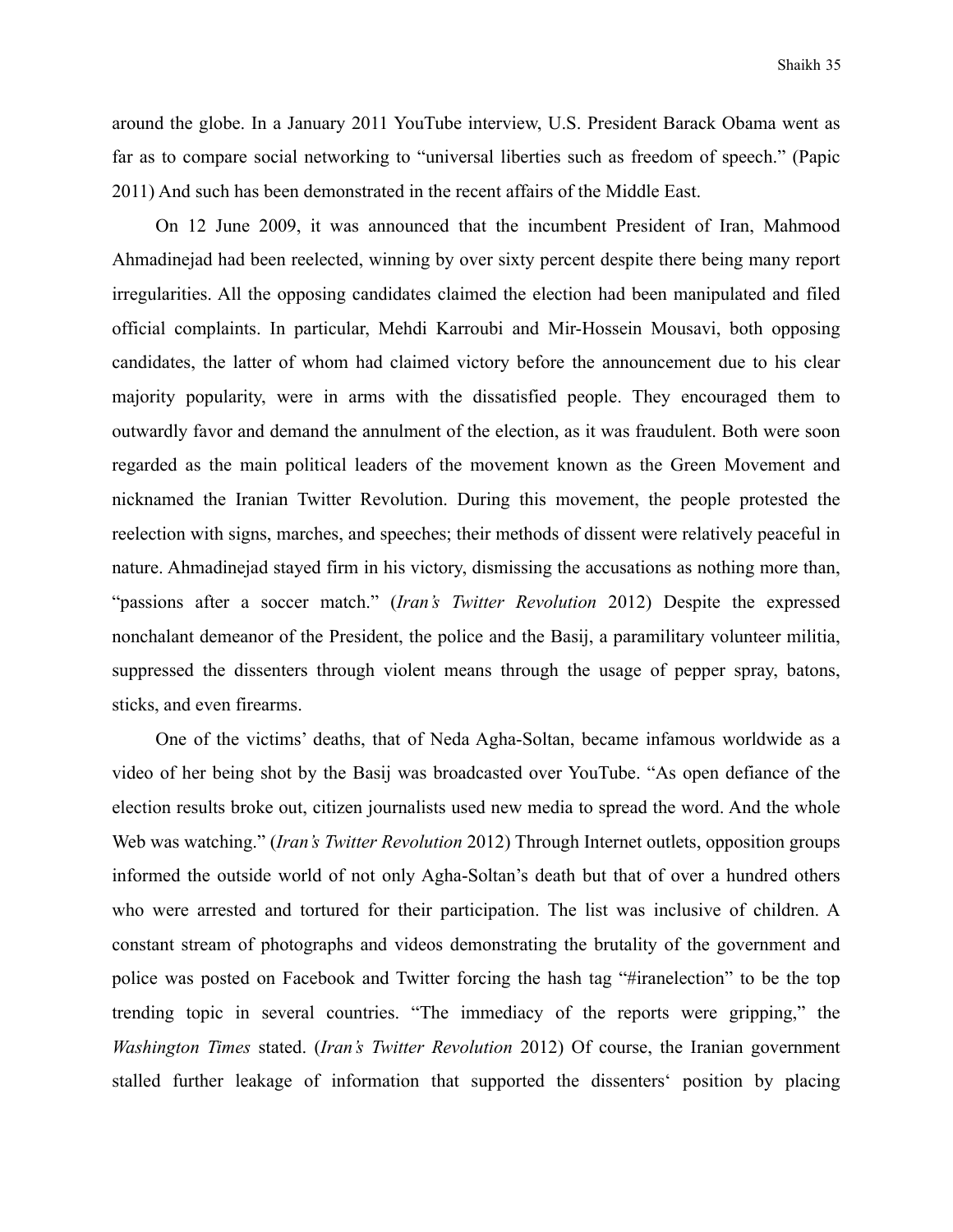censorship upon the Internet and certain sites. Still, the people were able to bypass these blocked walls and continue to post situation updates by using email and hacking when they could. Civil disobedients illustrated just how tech-savvy they could be through the employment of virtual private networks to gain entrance to unbanned IP addresses outside the country so that the banned sites could still be accessed. "Digital photos and videos proliferated and were picked up and reported in countless external sources safe from the regime's Net crackdown." (*Iran's Twitter Revolution* 2012) The Iranian people commanded the world to listen to their pleas to overthrow their dictator and regain freedom. It worked.

 These social media sites were influential in enlightening international observers and drawing foreign support from the United States and many European countries, both financially and emotionally. The sites also provided a system for disobedients to organize rallies and protests together. The censorship of news media through deportation of foreign journalists and reporters along with that of local newspapers allowed these sites to be the only way by which the public was able to follow the current situation of Iran. Although the antigovernment party is still working towards reformation of the government today, they were allowed a voice and a tool through which organization could take place during such censored and corrupt times. "Twitter for us is like a parliament, but not the kind of parliament that exists in this region," said Faisal Abdullah, a 31-year-old lawyer. "It's a true parliament, where people from all political sides meet and speak freely." (Worth 2012)

 Such a case illustrates the fact that social media has allowed for massive and foreign participation in acts of civil disobedience; it has come to globalize issues. Social media has made the Rawlsian requirement of public activity without secrecy into a major positive for the disobedients, so long as outsiders agree that injustice is being practiced. In this case, the government didn't have any intention of complying or even peacefully discussing the issue at hand with the dissenters, granted the purpose of dissension was for the government's eventual dismissal. We must remember that many theorists maintain the belief that civil disobedience may be justifiable only if it possesses a high possibility of yielding favorable and morally substantial transformations of the society or government in question. After all, this would assume that the efforts of the disobedients would be for not and any destruction that may occur due to the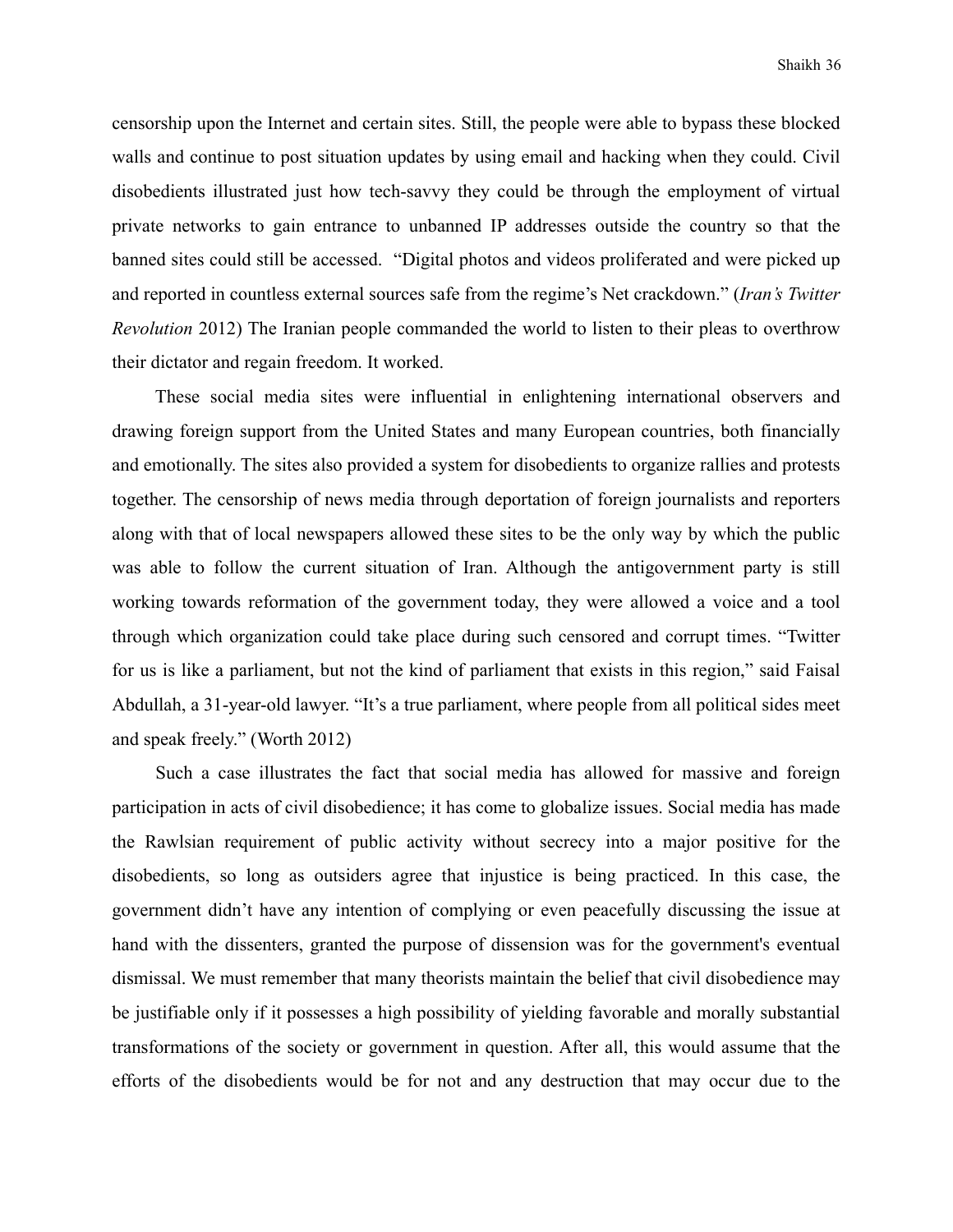disobedience would not be justified as nothing good would come from it. Within this guideline, it seems as though the Iranians' actions could not have held true towards civil disobedience. However, with the introduction of the social media to display their actions, and their resulting foreign support, a possibility for success was created. Therefore, social media has allowed for the requirement of success to be stretched, as it no longer concerns only the measurement of change by way of only the government that is being disputed, but it also encompasses the sympathies of other nations who may assist the disobedients.

 Wael Ghonim, a Google marketing executive stationed in Dubai, was just another man browsing his Facebook after a long day of work on 8 January 2012, when he happened upon the shocking blood-soaked photograph of a young man on his screen. Upon further research he found that the Egyptian police had beaten the young man, of the name Khaled Mohamed Said, to death. Angered by this horrid display of inhumanity, Ghonim anonymously created a Facebook page to raise awareness of the tragedy that he named *We Are All Khaled Said.* "Today they killed Khaled," he wrote. "If I don't act for his sake, tomorrow they will kill me." (Vargas 2012) Ghonim did not realize at the time that through his accidental involvement in the matter he had stumbled into an area where several shared his frustration and angst. Only two minutes had passed since his creation of the Facebook page and he already had over three hundred people; after three months his page had over a quarter of a million likes. Many would initially believe Ghonim hadn't started anything other than an internet phenomenon. It wasn't as though citizens were marching through the streets, up in arms for justice. All he had done was start a cyber discussion where people shook their heads and merely clicked the right button on their mouse to show their support, simply raising the numbers of a Facebook page.

 However, contrary to such a belief, whatever had begun online had come to spill over in the real word. Soon after, a series of "silent stands" took place. As Egypt had banned mass public assemblies, the people stood in long chains along the seafronts of Egypt in several cities, including Cairo, where they spaced themselves five meters apart and silently read religious texts while dressed in black. This style of dress and stance expressed the people's sadness for the state of their country. It was these stands that formed the basis for an immense and historical protest rally at Tahir Square in downtown Cairo. As it where, *We Are All Khaled Said* had inspired the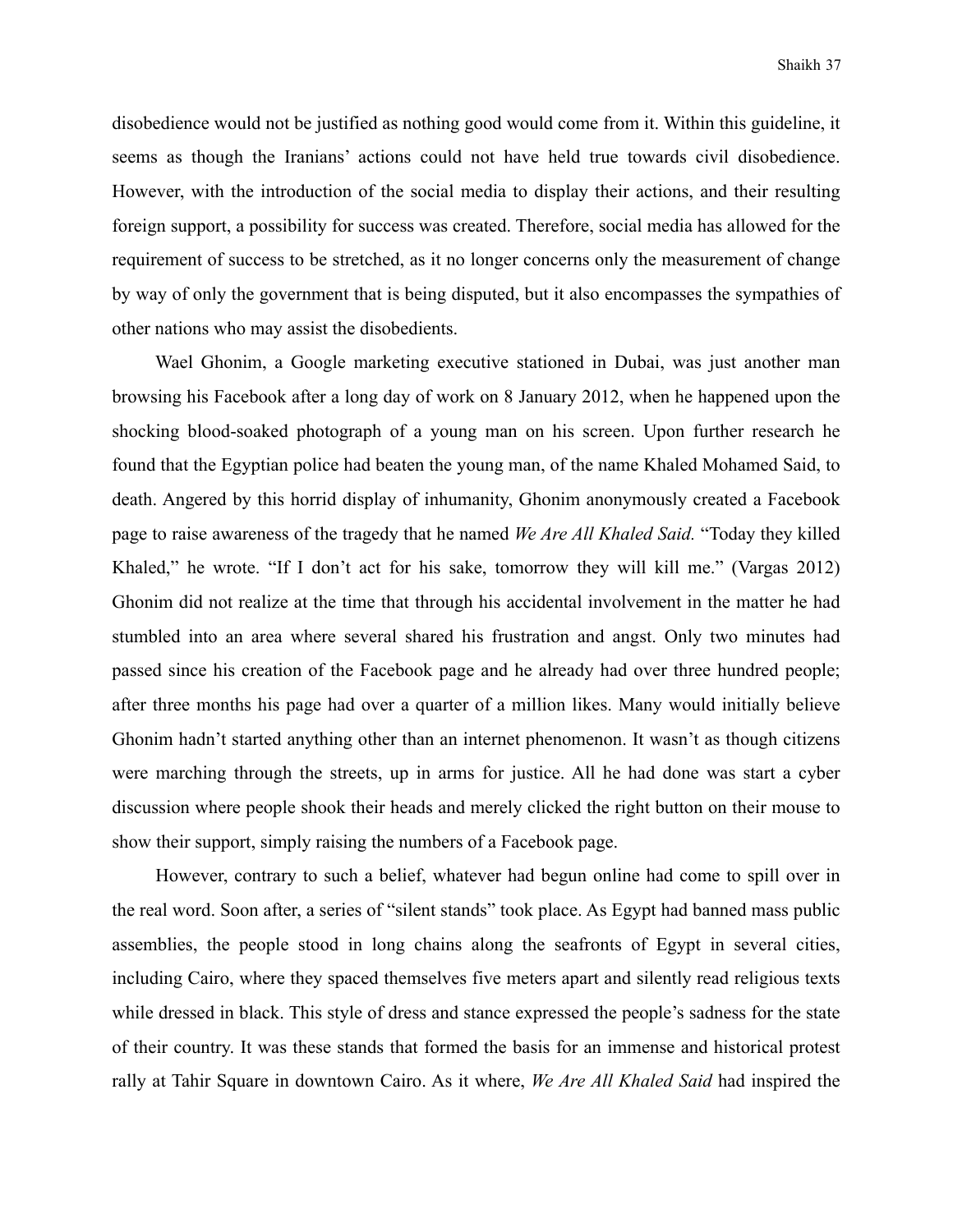Egyptian people to forget their inhibitions and sparked an uprising that led to the eventual resignation of then President Hosni Mubarak as well as the termination of the National Democratic Party. Upon learning Ghonim's identity, the Egyptian police kidnapped and arrested him for his involvement and initial flame throwing. After his release, Ghonim became one of the leading voices of the Arab Spring, the revolutionary wave of protests and stoppages against the political state of much of the Arab world. (Vargas 2012) "Twitter has allowed Saudis to cross social boundaries and address delicate subjects collectively and in real time, via shared subject headings like *Saudi Corruption* and *Political Prisoners*, known in Twitter as hash tags." (Worth 2012) Social media had transcended news networks and allowed for everyone to report and show their side of the story and their opinions on what was taking place. Ghonim may be seen as a celebrity of sorts due to the popularity of his specific page. In actuality there were hundred of other Facebook pages and Twitter profiles dedicated towards the organizing and publicizing of the Egyptian Revolution and the Arab Spring as a whole. Without a doubt, it was the pressure of all these collaborative social networking efforts along with the stands that assisted in the overthrow of Mubarak.

 Even Ghonim admits that the internet was "instrumental in shaping his experiences as well as his character." (Vargas 2012) So it must've had an impression on other things as well. Even so, just how has it come to change our definition of civil disobedience? Rawls wrote, "Civil disobedience is a public, nonviolent and conscientious breach of law undertaken with the aim of bringing about a change in laws or government policies." (1971, 364) The creation of a page on a global social network could hardly be described as a breach in the law. Rather, it seems as though the discussion board could be seen as nothing more than a place for the people to vent and release years of frustration over the repression and poverty that had blossomed within their country. Perhaps, in this particular case, the fact that an outsider, in the loose term of the word, ignited the post-discussion revolutionary demonstrations is what modifies our general understanding of civil disobedience. Martin Luther King Jr. and Gandhi were both individuals who were in their respective countries and were directly affected by the injustice of the government. Ghonim, on the other hand, was worlds away from the issue, in an entirely different country, and although he was born in the nation of Egypt, he was not in the nation's line of fire.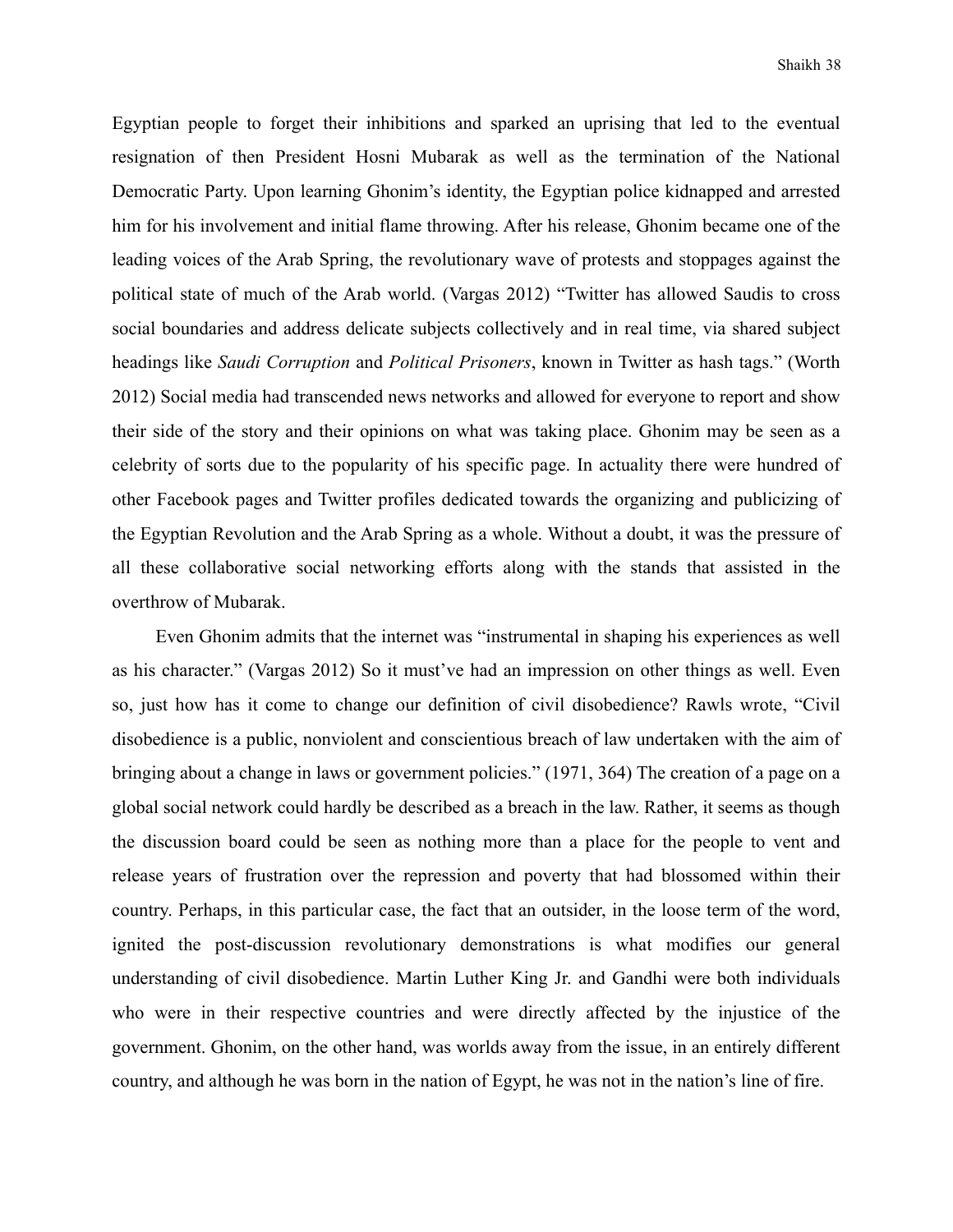Even though his writing was initially anonymous, Ghonim made this far away atrocity into his own personal problem, and those who weren't Egyptian residents were able to do the same by joining into the conversation online. "Khaled Said was a young man just like me, and what happened to him could have happened to me," Ghonim stated. (Vargas 2012) Given this example, it would seem that globalization had come to take hold of more than just the economy and sharing of ideas, technology had created an outlet for individuals to have a hand in changing a world that wasn't their own in the comfort of their own home. "Social media allow organizers to involve like-minded people in a movement at a very low cost, but they do not necessarily make these people move. Instead of attending meetings, workshops and rallies, un-committed individuals can join a Facebook group or follow a Twitter feed at home, which gives them some measure of anonymity." (Papic 2011) Additionally, both King and Gandhi had no choice but to reveal their identities. They gave their speeches personally, to the public whilst actually standing among them, knowing both their safety and that of their supporters were at risk. Initially, Ghonim was able to have the luxury of remaining anonymous while he blogged on Facebook, and spread the word of the wrongs being committed. He didn't need to leave his seat to lead his people. Therefore, it seems social media has altered the need for leaders and participants to express their identities as well as the need for their presence in order to generate positive progress towards justice. "Keeping track of every individual who visits a protest organization's website page may be beyond the capabilities of many security services, depending on a site's popularity, but a medium designed to reach the masses is open to everyone." (Papic 2011) The disobedients' actions were public even under such a veil of secrecy.

 However, governmental institutions aren't the only target of these cyber civil disobedients. Twitter and Facebook gurus have focused their attentions upon specific people as well. For example, there are two individuals for whom the world has openly expressed its hatred in recent years: Casey Anthony and Jared Loughner. Anthony was accused of murdering her three-year old daughter, whereas Loughner had attempted to assassinate a U.S. representative and killed several others in the process (such an act was due to his mental disabilities according to some). Before their trials took place and for the duration of their trials, social media sites boomed with their names; they were the trending topics, but nearly everything was said sentenced them to death.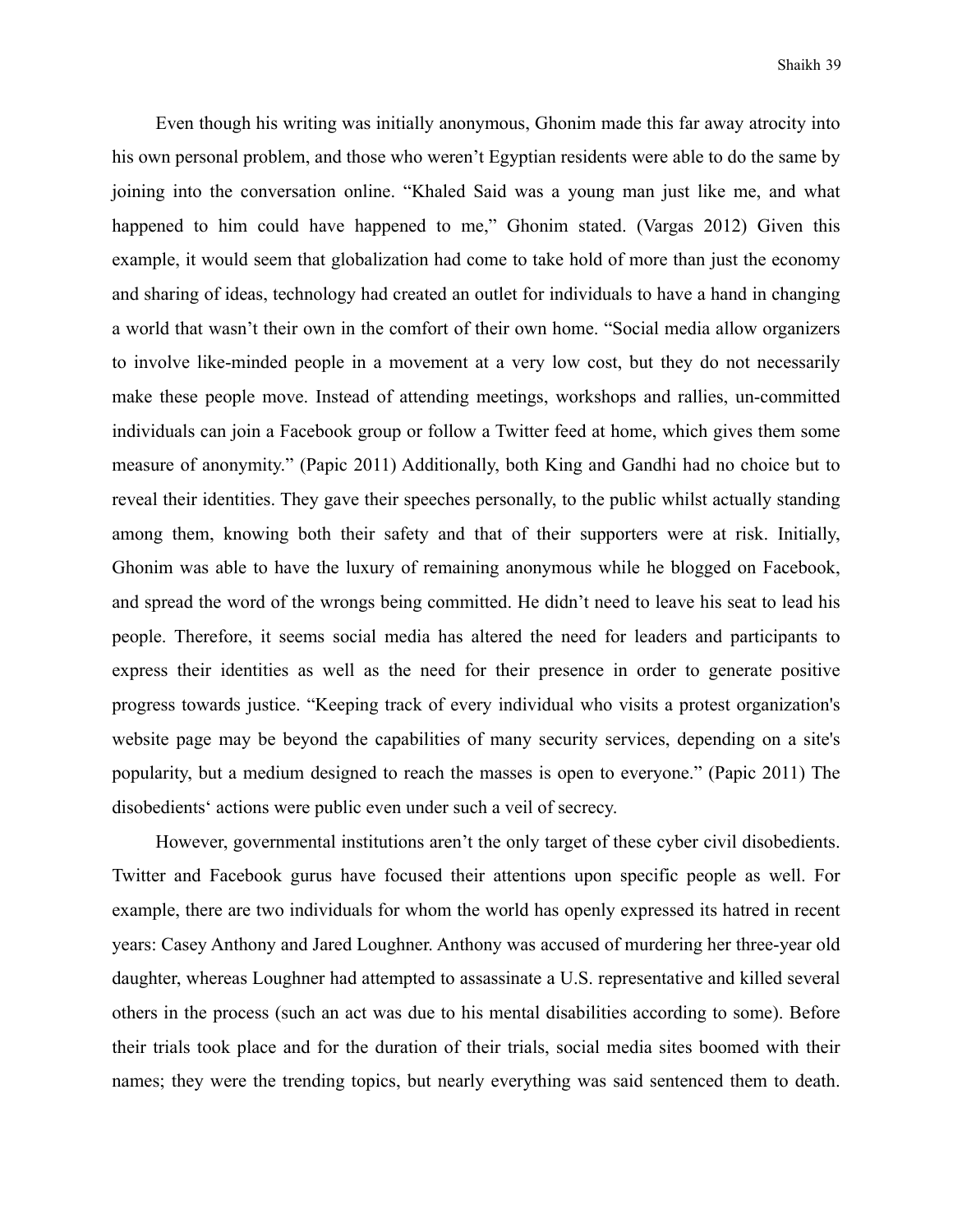There were hate groups and pages made, entire blogs devoted in favor of the worst punishment possible. It would be ridiculous to believe that society's very public presentation of their views did not have some sort of impression upon the judges and juries of these respective cases. "Beliefs affect behavior in many ways, including the behaviors of one who might not hold the belief but are subject to being exposed to it." (Hall 1973, 13) Loughner was charged with murder after pleading guilty to all nineteen counts against him. Anthony was declared not guilty by the judges, but still people did not succumb to the law's decree of her innocence. "A consultant for Casey Anthony's attorneys analyzed more than 40,000 highly charged opinions — negative and positive — on social media sites and blogs, and used them to help the defense craft their trial strategy." (Pacheco 2011) Many believed she should fear for her life by the amount of hate speech that surged across thousands of online pages. The public acted in ways that were similar to actions of civil disobedients as they rallied against her by way of networks and made her life of freedom, one where she was not so free and forced to maintain a low profile. The people were allowed the opportunity to hold matters in their own hands, regardless of what the legal system had pronounced, by way of heated discussions and the igniting of further anger through such outlets.

 Given these cases we are able to model the affect social media has had upon civil disobedience. Civil disobedience may still be considered as Rawls had once defined it -- an illegal conscientious act with the features of being both public and nonviolent. One may argue that civil disobedience hasn't really altered in meaning after all, but it certainly has been changed in terms of its method and feasibility. "Foreign observers -- and particularly the media -- are mesmerized by the ability to track events and cover diverse locations, perspectives and demographics in real time. But a revolution is far more than what we see and hear on the Internet." (Papic 2011) Where once the attribute of complete openness with the public and government was thought of as a sort of weakness, it has now become the disobedients' greatest weapon. They are now able to receive the emotional and financial support of several others even from foreign lands as well as gather more members for their cause within the area. The disobedients' cause has come to form several parallels to the running of a business what with the amount of marketing and gain that is sought. Organization of protests and rallies have come to be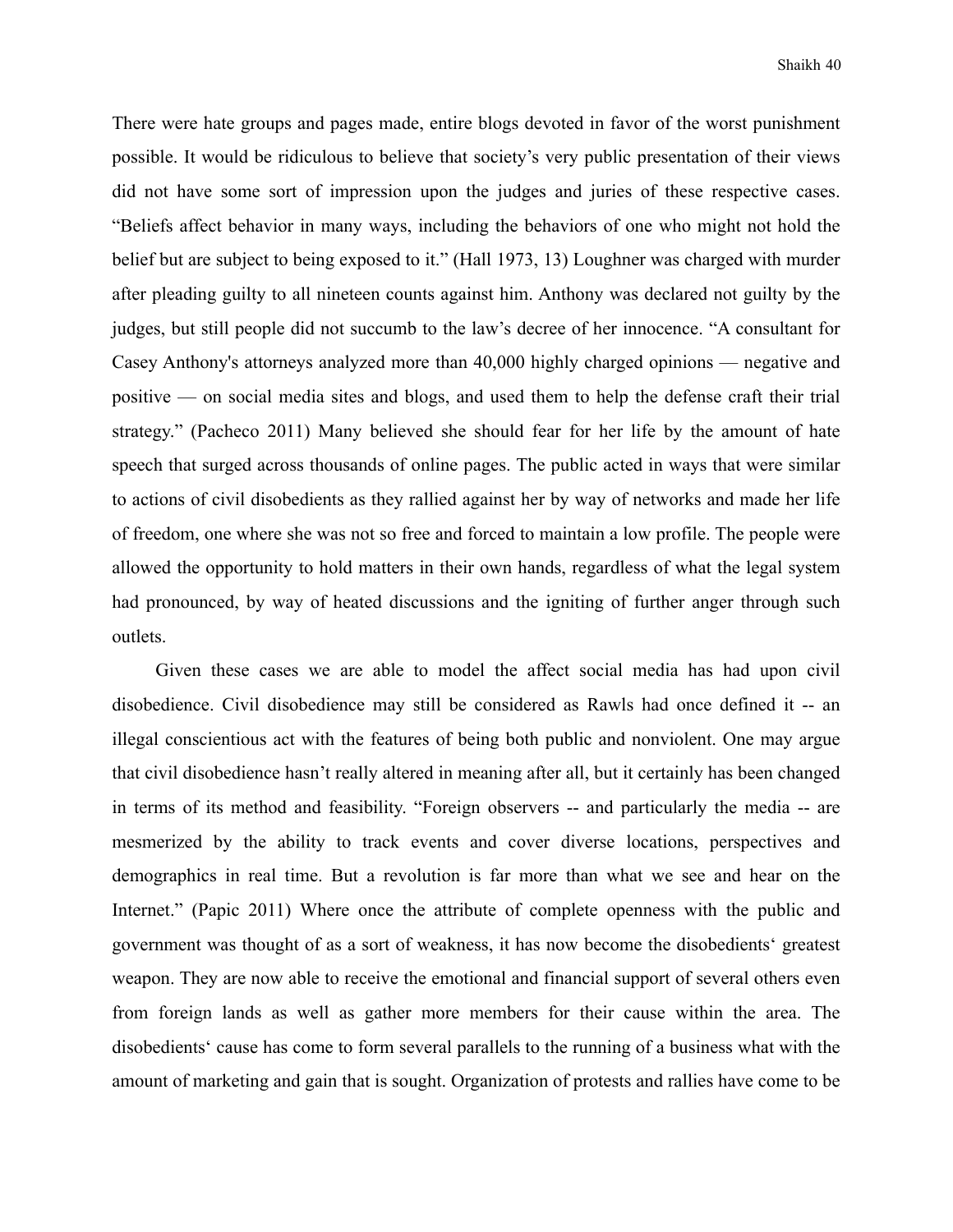quick and effective, both in notification of those who might participate, those who would like to be informed, as well as the opposing party. "Social media can also allow a movement to be far more nimble about choosing its day of action and, when that day comes, to spread the action order like wildfire. Instead of organizing campaigns around fixed dates, protest movements can reach hundreds of thousands of adherents with a single Facebook post or Twitter feed, launching a massive call to action in seconds." (Papic 2011) Where once even Russell discussed how difficult it was for the minority to express their opinion through newspapers and the media, social networking has made it all the more easier. Additionally, the problem of whether one should be involved due to possible injury from the opposing side has now been solved. Social media has allowed for dissenters to keep their identities secret whilst posting writing and videos and participating in discussion. It has become considerably difficult to unmask civil disobedients when they wish to remain anonymous. Lastly, the people now have a stronger outlet to voice their opinions and affect the outcome of events simply by way of a click of a button and the creation of a hash tag. Indeed, civil disobedience hasn't necessarily changed in meaning. Rather, it now encompasses a greater range of actions and is a sort of action that allows for participation to be much easier as well as less dangerous for an individual than before due to social media.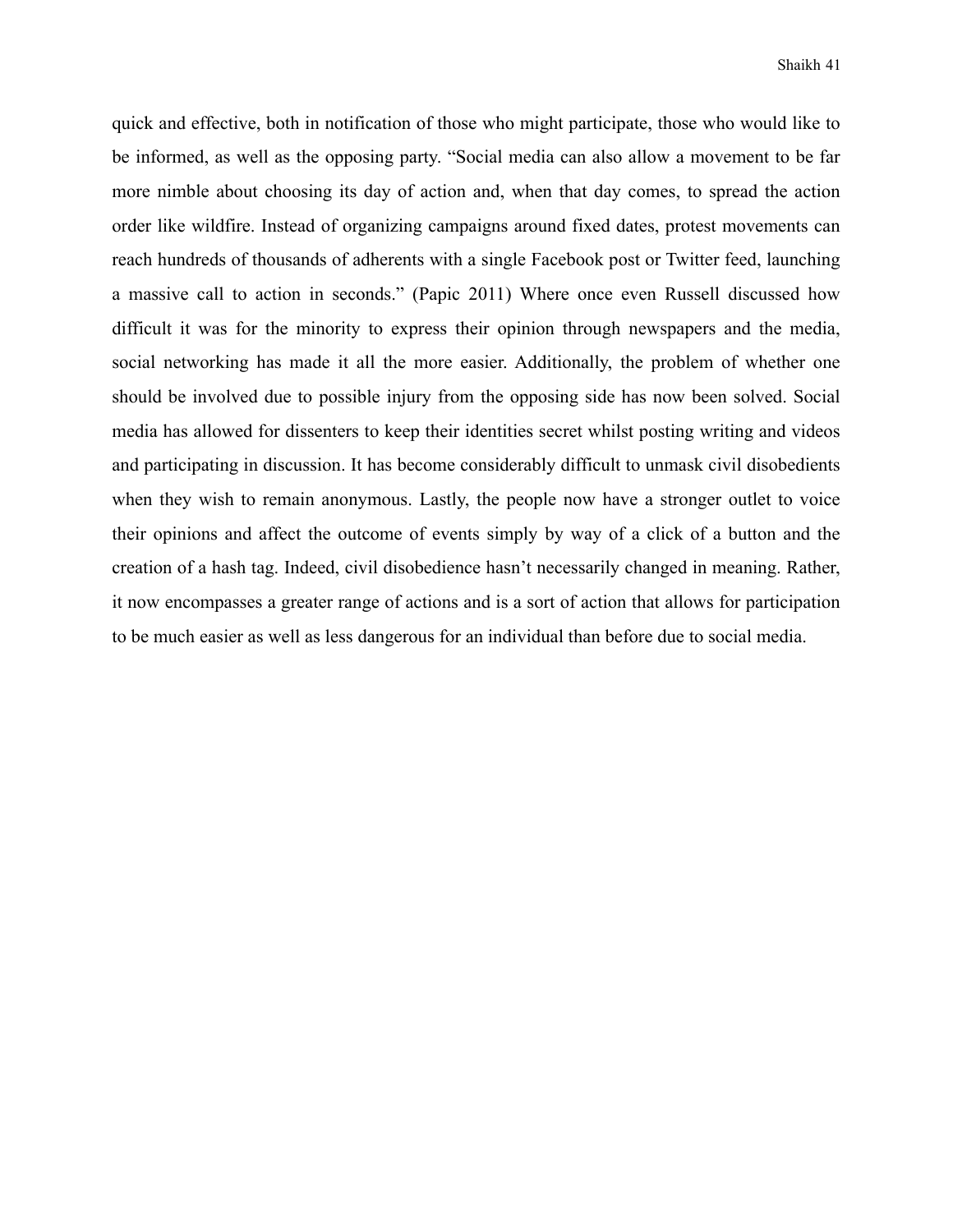#### **CONCLUDING REMARKS**

There will always be arguments in favor and against the justification of actions under the label of civil disobedience whether it has changed or not. We now understand that previous notions of civil disobedience have indeed been altered in recent years with the introduction of technologies, particularly social media. The fact that such actions are now much easier and feasible for the public's participation increases the need to understand just how beneficial a civilly disobedient display is to the whole of society, and whether these benefits are worth the cost. Socrates may have been tried unjustly during his trial, but even he believed that to escape the fate Athens had sentenced him would be an even greater injustice. "If you go forth, returning evil for evil, and injury for injury, breaking the covenants and agreements which you have made with us and wronging those whom you ought least of all to wrong...you have done your best to destroy [Athens]." (Eliot 1937, 53) Socrates believed his life not to be worth the potential upheaval of governmental pillars. However, on the other hand, if not for the movements of King and Gandhi, we might just as well think the installment of equality amongst the races in the United States would have been reached much later, if at all and India may still be occupied by the British. It is this quandary of when a civilly disobedient action should be enacted that seems to be one of the main predicaments of our time, given the new facets of civil disobedience. Since it now has the ability to encompass a great multitude of participants while maintaining anonymity, and the ease to occur constantly, we cannot allow it to become nothing more than mass chaotic anarchy.

 During the summer of 2011, United Kingdom retailers were found to have lost over one hundred million pounds in stolen goods and property damage from riots. Nearly a thousand people were arrested nationwide for their contribution to the distress and destruction. The riots along with the Occupy movement were against the apparent social and economic inequality in the country and the belief that the current system wasn't suitable any longer for "ordinary citizens". Unfortunately, individuals who believed they were participating in illustrative protests of civil disobedience conducted these crimes. "In August television and computer screens throbbed with images of rampaging youths carrying off lap tops, trainers, and small portable booty bundled out through smashed doors and windows." (*Summer's Riots and the Occupy*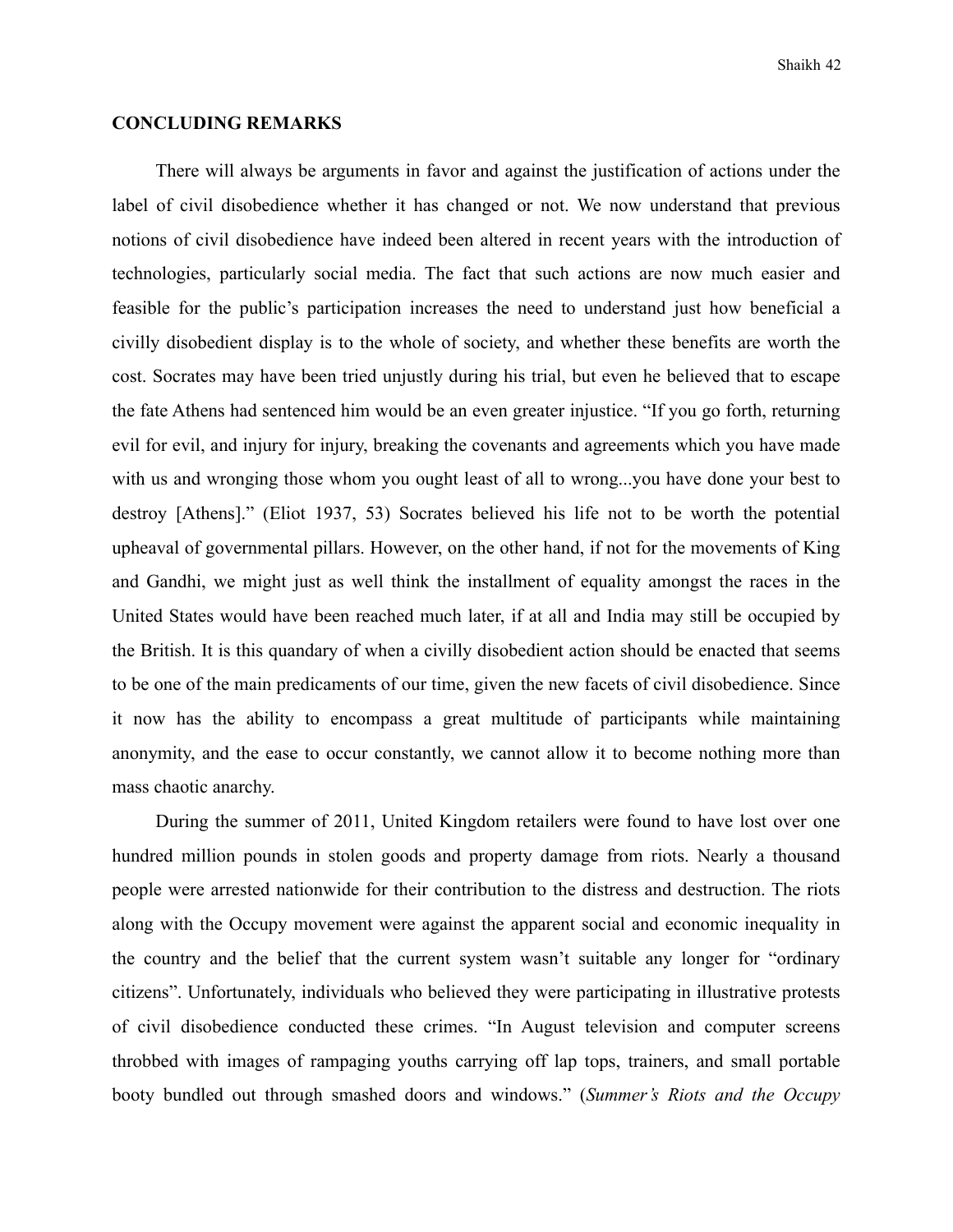*Movement* 2011) Perhaps what was most surprising was the fact that these looting sprees and harmful riots were found to have used Facebook pages, Twitter tweets, and Blackberry Messenger to organize these events. Upon the realization that such sites were the cause of these movements, the British government decided the best means of control was banning certain social media. "Free speech is central to our democracy, but so is public safety and security." (Gross 2011) The British Prime Minister, David Cameron believed that the free flow of information, no matter its advantages, could also prove to be extremely dangerous as the riots had show, and were therefore the government's responsibility to control. The public responded to Cameron's statements with an uproar, believing their given rights were going to be comprised if such would actually take place. "It may be tempting to smother that kind of speech when a government feels it is under siege, as Britain seems to feel that it is," wrote a tech blogger. (Gross 2011) However, given such circumstances, one cannot help but wonder if Cameron was right?

 Perhaps the main problem with social media, especially in the case of civil disobedience, is that anyone can post anything. In this day and age, it seems as though civil disobedience would best be left as a last minute resort for the people, as had been one of the requirements by many political theorists in the past. King was known to claim justice being delayed being the equivalent of justice denied. Thoreau wrote of legal channels being a lost cause as the constitution could sometimes be the problem rather than the solution. (Bedau 1969, 28) "Other activists have pointed out that if judicial review is one of the features of American democracy which is supposed to make civil disobedience unnecessary, then it ironically subverts this goal; for to obtain standing to bring an unjust statute to court for review, often a plaintiff must be arrested for violating it." (Suber 1999) Such beliefs seem not to coincide with the predicament we are faced with here, where people passionately desire "change and justice" and yet there isn't any lacking. Legal channels must be used more often before an individual decides to create a heated blog or organize a protest that may easily lead to a violent riot. Activists can always make another phone call, start another petition, write another letter to their congressman and local newspapers, and await another election to cast their vote. Unjust laws created by a democratic legislature have the opportunity to be amended and dropped by a democratic legislature. A.J. Muste, a political activist, was known to argue that the usage of legal channels to fight against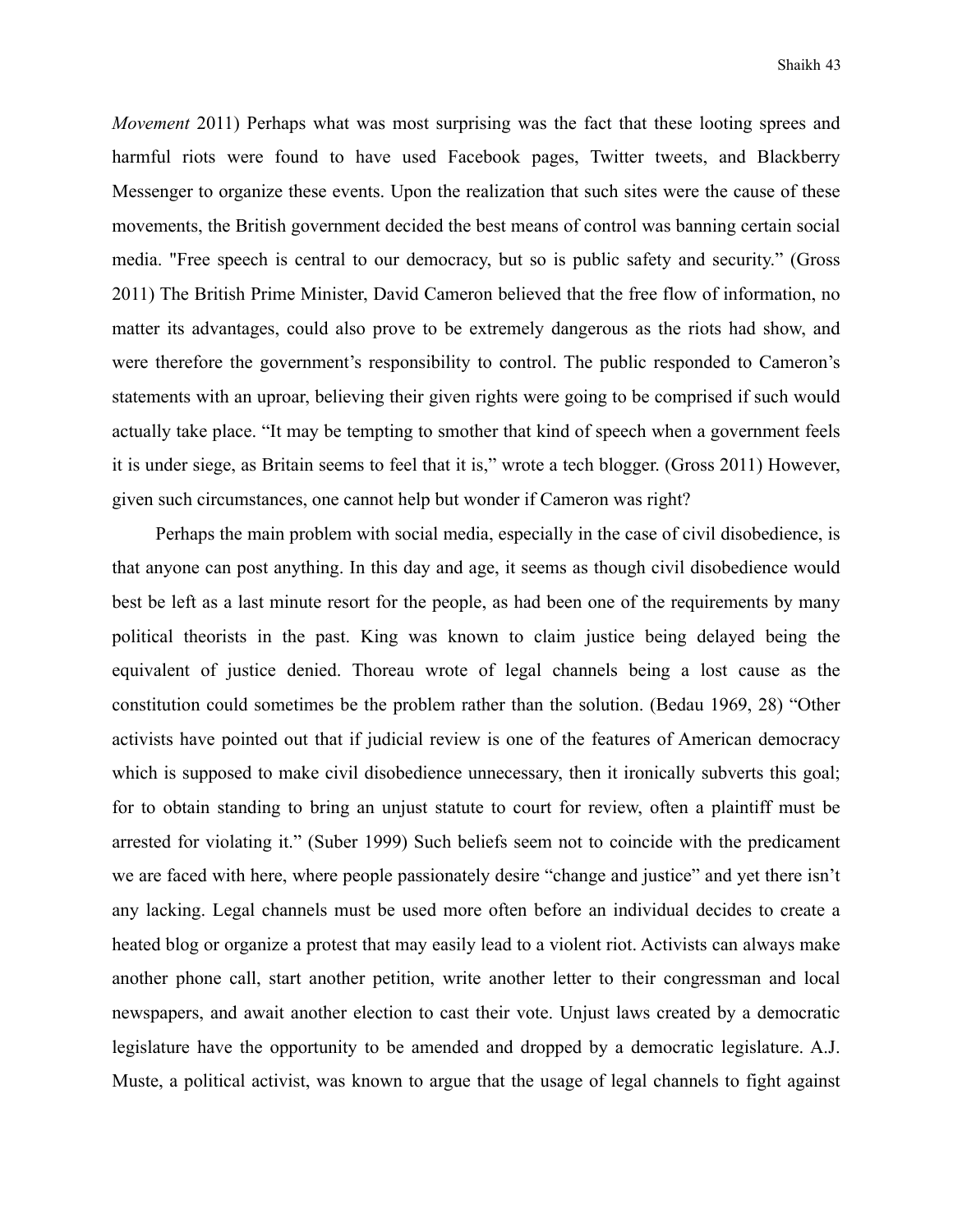unjust laws is to participate in an evil machine, and to disguise dissent as conformity; this in turn corrupts the activist and discourages others by leading them to underestimate the numbers of their congeners. (Crawford 1973, 37)

 Truly, social media has undeniably revised the methods by which civil disobedience is now carried through. However, whether these alterations are for the better is a conjecture even I am hesitant to make. There are cases and circumstances such as the Iranian Election Protests of 2009 and the Egyptian Revolution of 2010 where social media has assisted the people in victory by way of adding anonymity, organization, globalization, and foreign support. However, there are also those moments in recent times such as the British Riots of 2011 that exhibit the possibility of easing destruction and pure violent anarchy. Civil disobedience has long been at the heart of many controversies; whether it is its definition or its justification, and it seems that this introduction of a social media facet will only heighten the discussion indefinitely.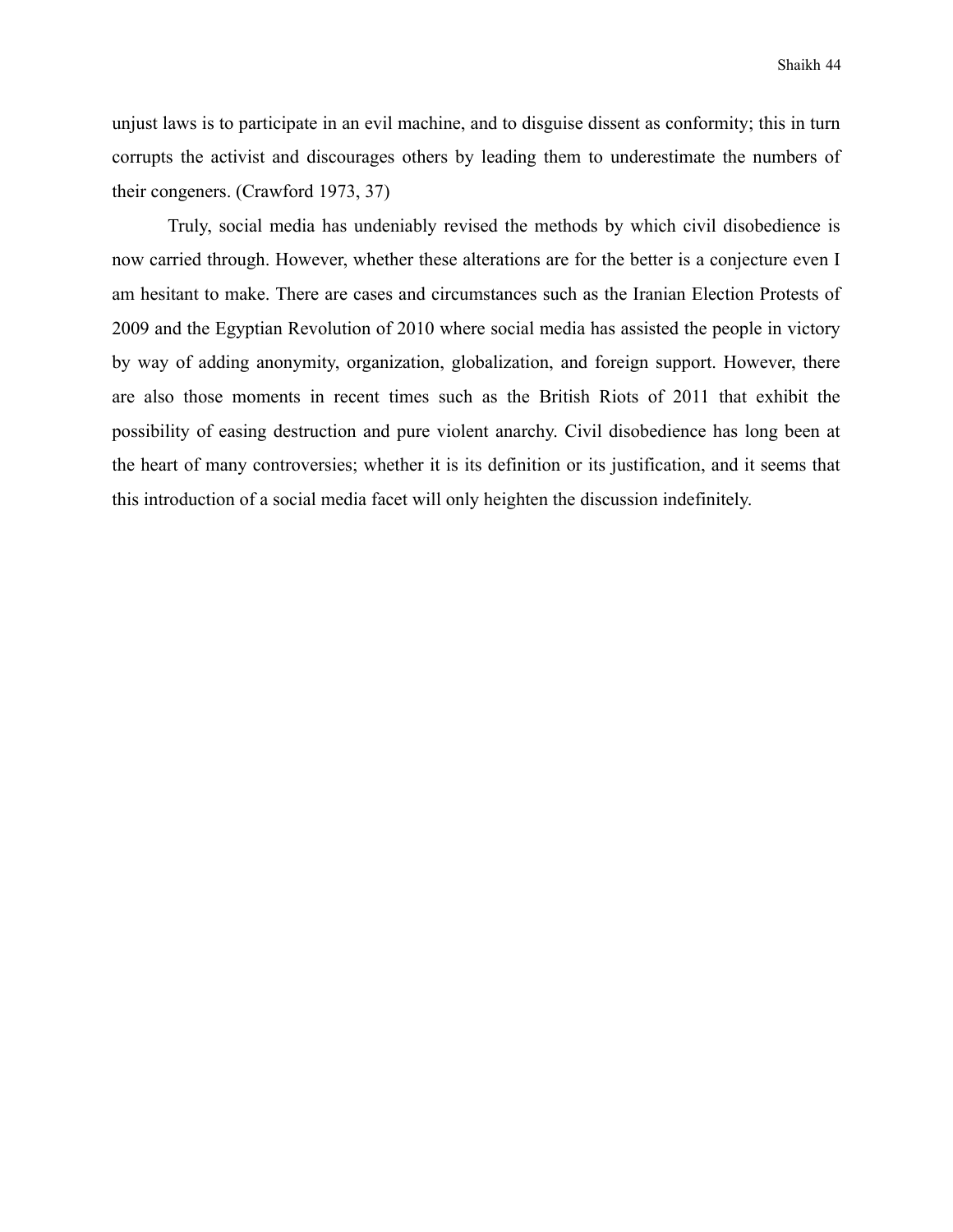#### **WORKS CITED**

*About*. MalcolmX.com. Web. 16 December 2012. <<http://www.malcolmx.com/about/bio.html>>

Bedau, Hugo A. *Civil Disobedience Theory and Practice.* New York: Pegasus, 1969. Print.

Bedau, Hugo A. *On Civil Disobedience*. *The Journal of Philosophy*, 1961. Print.

- Bertolucci, Jeff. *Facebook's History: From Dorm to IPO Darling.* Information Week, 2012. Web. 2 January 2012. [<http://www.informationweek.com/security/privacy/facebooks-history-from](http://www.informationweek.com/security/privacy/facebooks-history-from-dorm-to-ipo-darli/240000615) $dorm-to-ipo-darli/240000615$
- Crawford, Curtis. *Civil Disobedience, A Casebook.* New York: Thomas Y. Crowell Company, 1973. Print.

Cozzens, Lisa. *The Montgomery Bus Boycott. Civil Rights Movement 1955-1965.* Web. 10 December 2012. [<http://www.watson.org/~lisa/blackhistory/civilrights-55-65/montbus.html>](http://www.watson.org/~lisa/blackhistory/civilrights-55-65/montbus.html)

Dagger, Richard. *Civic Virtues*. New York: Oxford University Press, 1997. Print

Dworkin, Ronald. *Taking Rights Seriously*. London: Duckworth, 1977. Print.

- Eliot, Charles William. *The Apology, Phaedo, and Crito of Plato*. New York: P.F. Collier & Son, 1937. Print.
- Fitzpatrick, Alex. *Only 3 of the 79 New Congress Members Don't Have Twitter Accounts.*  Mashable, 2012. Web. 3 January 2013. [<http://mashable.com/2013/01/03/new-congress](http://mashable.com/2013/01/03/new-congress-twitter/)[twitter/>](http://mashable.com/2013/01/03/new-congress-twitter/)
- Gross, Doug. *British PM proposes social media ban for rioters.* CNN, 2011. Web. 6 January 2012. <[http://www.cnn.com/2011/TECH/social.media/08/11/london.riots.social.media/](http://www.cnn.com/2011/TECH/social.media/08/11/london.riots.social.media/index.html) [index.html>](http://www.cnn.com/2011/TECH/social.media/08/11/london.riots.social.media/index.html)

Hall, Elizabeth. *Why We Do What We Do.* Boston: Houghton Mifflin Company, 1973. Print.

Hume, David. *Moral and Political Philosophy.* New York: Simon and Schuster, 2010. Print.

- *Iran's Twitter Revolution.* The Washington Times, 2009. Web. 3 January 2013. <[http://](http://www.washingtontimes.com/news/2009/jun/16/irans-twitter-revolution/) [www.washingtontimes.com/news/2009/jun/16/irans-twitter-revolution/>](http://www.washingtontimes.com/news/2009/jun/16/irans-twitter-revolution/)
- King, Martin L., Jr. *Letter from a Birmingham Jail [King, Jr.]*. University of Pennsylvania, 1963. Web. 5 December 2012. <[http://www.africa.upenn.edu/Articles\\_Gen/](http://www.africa.upenn.edu/Articles_Gen/Letter_Birmingham.html) [Letter\\_Birmingham.html](http://www.africa.upenn.edu/Articles_Gen/Letter_Birmingham.html)>.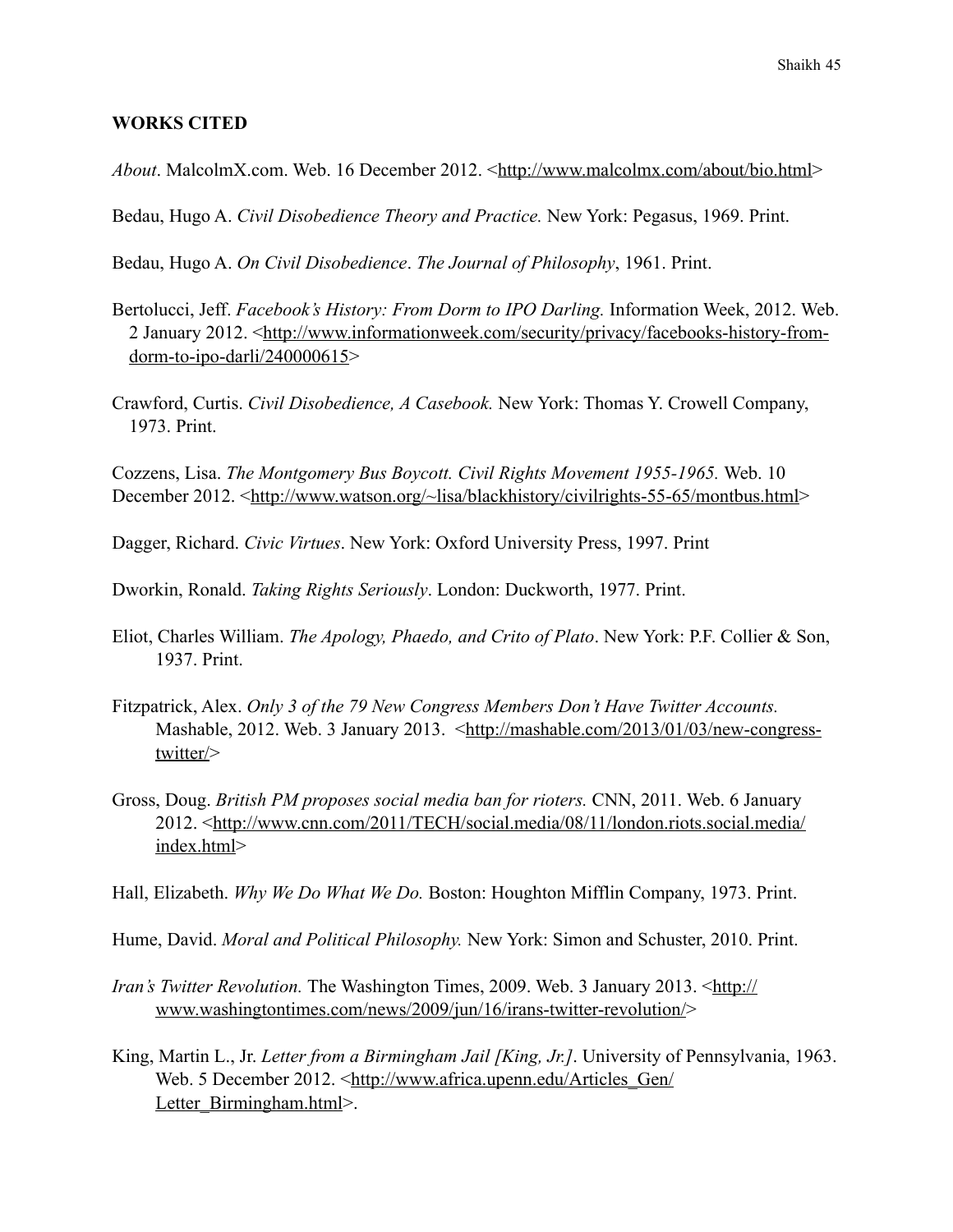- *Martin Luther King Jr., Biography.* Nobelprize.org. Web. 17 December 2012 <[http://](http://www.nobelprize.org/nobel_prizes/peace/laureates/1964/king-bio.html) [www.nobelprize.org/nobel\\_prizes/peace/laureates/1964/king-bio.html](http://www.nobelprize.org/nobel_prizes/peace/laureates/1964/king-bio.html)>
- Mill, John Stuart. *On Liberty*. Ontario: Broadview Press, 1999. Print
- Pacheo, Walter. *Casey Anthony: How Social Media Tweaked Defense Strategy*. Orlando Sentinel, 2011. Web. 4 January 2012. [<http://articles.orlandosentinel.com/2011-07-13/business/os](http://articles.orlandosentinel.com/2011-07-13/business/os-casey-anthony-social-media-strateg20110713_1_media-sites-casey-anthony-cindy-anthony)[casey-anthony-social-media-strateg20110713\\_1\\_media-sites-casey-anthony-cindy](http://articles.orlandosentinel.com/2011-07-13/business/os-casey-anthony-social-media-strateg20110713_1_media-sites-casey-anthony-cindy-anthony)[anthony>](http://articles.orlandosentinel.com/2011-07-13/business/os-casey-anthony-social-media-strateg20110713_1_media-sites-casey-anthony-cindy-anthony)
- Papic, Marko. *Social Media as a Tool for Protest.* Stratfor Global Intelligence, 2011. Web. 4 January 2012. [<http://www.stratfor.com/weekly/20110202-social-media-tool-protest](http://www.stratfor.com/weekly/20110202-social-media-tool-protest)>
- Rawls, John. *A Theory of Justice*. Cambridge: Harvard University Press, 1971. Print
- Raz, Joseph. *The Authority of Law: Essays on Law and Morality*, Oxford: Clarendon Press, 1979. Print.
- Rosenberg, Jennifer. *Gandhi Biography of Mahatma Gandhi*. Web. 10 December 2012. <[http://](http://history1900s.about.com/od/people/a/gandhi.htm) [history1900s.about.com/od/people/a/gandhi.htm>](http://history1900s.about.com/od/people/a/gandhi.htm)
- Simmons, A. John. *Civil Disobedience and the Duty to Obey the Law*. *Blackwell Companion to Applied Ethics*. Oxford: Blackwell, 2003. Print
- Simmons, A. John. *Moral Principles and Political Obligations*. New Jersey: Princeton University Press, 1981. Print.
- Smart, Brian. *Defining Civil Disobedience*, *Civil Disobedience in Focus*, London: Rutledge, 1991. Print
- Suber, Peter. *Civil Disobedience. Philosophy of Law: An Encyclopedia.* Indiana: Garland Publishing Company, 1999. Web. 6 January 2013. <[http://www.earlham.edu/~peters/](http://www.earlham.edu/~peters/writing/civ-dis.htm) [writing/civ-dis.htm](http://www.earlham.edu/~peters/writing/civ-dis.htm)>
- *Summer's Riots and the Occupy Movements*. London School of Economics and Political Science, 2011. Web. 6 January 2013. [<http://blogs.lse.ac.uk/politicsandpolicy/2011/11/22/riots-and](http://blogs.lse.ac.uk/politicsandpolicy/2011/11/22/riots-and-occupy-movement/)[occupy-movement/>](http://blogs.lse.ac.uk/politicsandpolicy/2011/11/22/riots-and-occupy-movement/)
- Vargas, Jose. *Spring Awakening: How a Egyptian Revolution Began on Facebook.* The New York Times, 2012. Web. 3 January 2013. <[http://www.nytimes.com/2012/02/19/books/review/](http://www.nytimes.com/2012/02/19/books/review/how-an-egyptian-revolution-began-on-facebook.html?pagewanted=all&_r=0) how-an-egyptian-revolution-began-on-facebook.html?pagewanted=all& r=0>